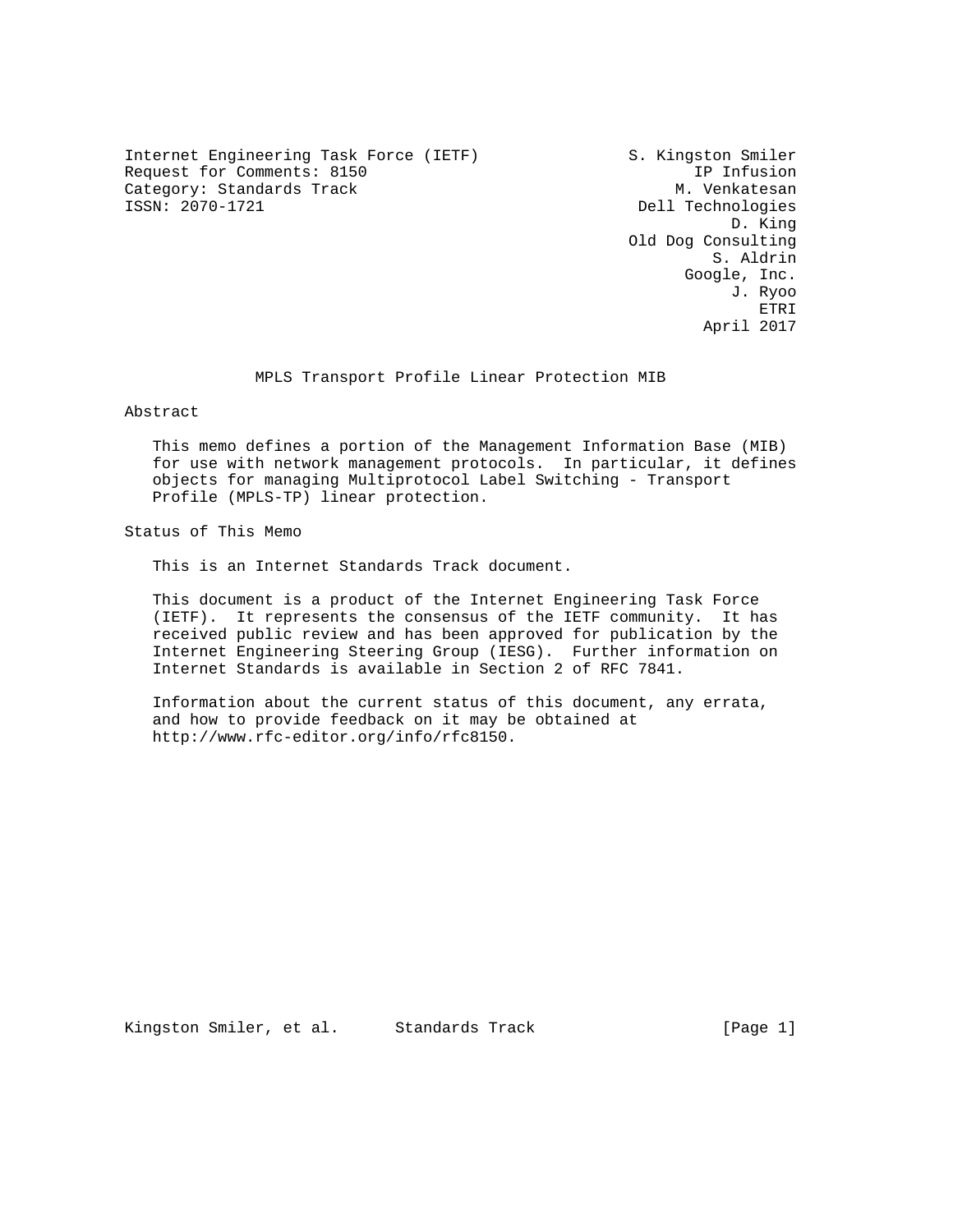# Copyright Notice

 Copyright (c) 2017 IETF Trust and the persons identified as the document authors. All rights reserved.

 This document is subject to BCP 78 and the IETF Trust's Legal Provisions Relating to IETF Documents (http://trustee.ietf.org/license-info) in effect on the date of publication of this document. Please review these documents carefully, as they describe your rights and restrictions with respect

 to this document. Code Components extracted from this document must include Simplified BSD License text as described in Section 4.e of the Trust Legal Provisions and are provided without warranty as described in the Simplified BSD License.

Table of Contents

| The Internet-Standard Management Framework 3<br>2.                                                        |
|-----------------------------------------------------------------------------------------------------------|
| Conventions $\dots\dots\dots\dots\dots\dots\dots\dots\dots\dots\dots\dots\dots\dots\dots\dots\dots$<br>3. |
| $4 \cdot$                                                                                                 |
|                                                                                                           |
| 5 1                                                                                                       |
| The MPLS-TP Linear Protection Switching Subtree 4<br>52                                                   |
|                                                                                                           |
|                                                                                                           |
|                                                                                                           |
| 6.1. Relationship to the MPLS OAM Identifiers MIB Module 7                                                |
| 7. Example of Protection Switching Configuration 7                                                        |
| 8 <sub>1</sub>                                                                                            |
|                                                                                                           |
|                                                                                                           |
|                                                                                                           |
|                                                                                                           |
|                                                                                                           |
|                                                                                                           |
|                                                                                                           |
|                                                                                                           |

Kingston Smiler, et al. Standards Track [Page 2]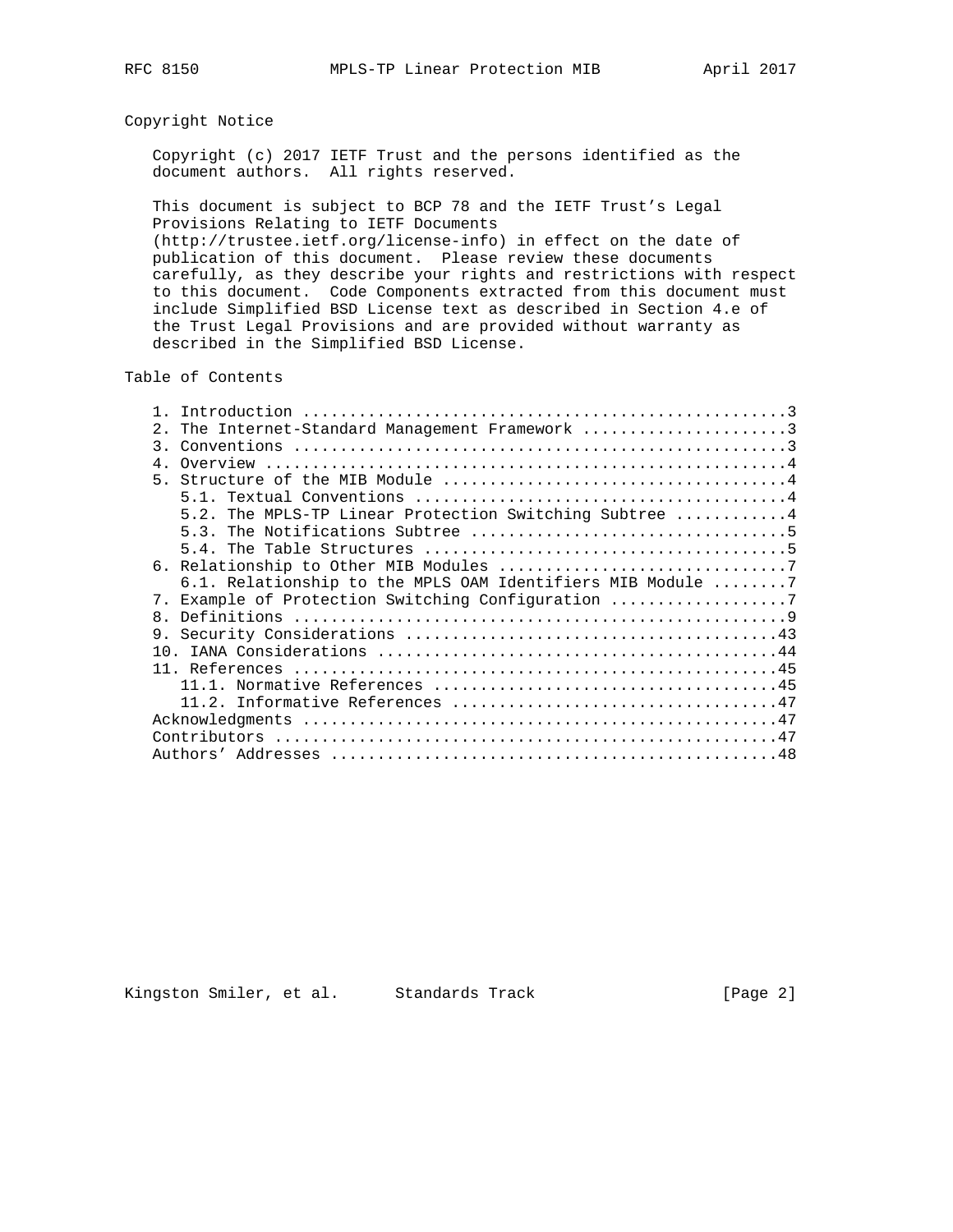## 1. Introduction

 This memo defines a portion of the Management Information Base (MIB) for use with network management protocols. In particular, it defines objects for managing Multiprotocol Label Switching - Transport Profile (MPLS-TP) linear protection.

 This MIB module should be used for configuring and managing MPLS-TP linear protection for MPLS-TP Label Switched Paths (LSPs).

 At the time of this writing, Simple Network Management Protocol (SNMP) SET is no longer recommended as a way to configure MPLS networks as described in RFC 3812 [RFC3812]. However, since the MIB module specified in this document is intended to work in parallel with the MIB module for MPLS specified in [RFC3812] and the MIB module for MPLS-TP Operations, Administration, and Maintenance (OAM) identifiers in RFC 7697 [RFC7697], certain objects defined here are specified with a MAX-ACCESS clause of read-write or read-create so that specifications of the base tables in [RFC3812] and [RFC7697] and the new MIB module in this document are consistent.

2. The Internet-Standard Management Framework

 For a detailed overview of the documents that describe the current Internet-Standard Management Framework, please refer to section 7 of RFC 3410 [RFC3410].

 Managed objects are accessed via a virtual information store, termed the Management Information Base or MIB. MIB objects are generally accessed through the Simple Network Management Protocol (SNMP). Objects in the MIB are defined using the mechanisms defined in the Structure of Management Information (SMI). This memo specifies a MIB module that is compliant to the SMIv2, which is described in STD 58, RFC 2578 [RFC2578], STD 58, RFC 2579 [RFC2579] and STD 58, RFC 2580 [RFC2580].

3. Conventions

 The key words "MUST", "MUST NOT", "REQUIRED", "SHALL", "SHALL NOT", "SHOULD", "SHOULD NOT", "RECOMMENDED", "NOT RECOMMENDED", "MAY", and "OPTIONAL" in this document are to be interpreted as described in BCP 14, RFC 2119 [RFC2119].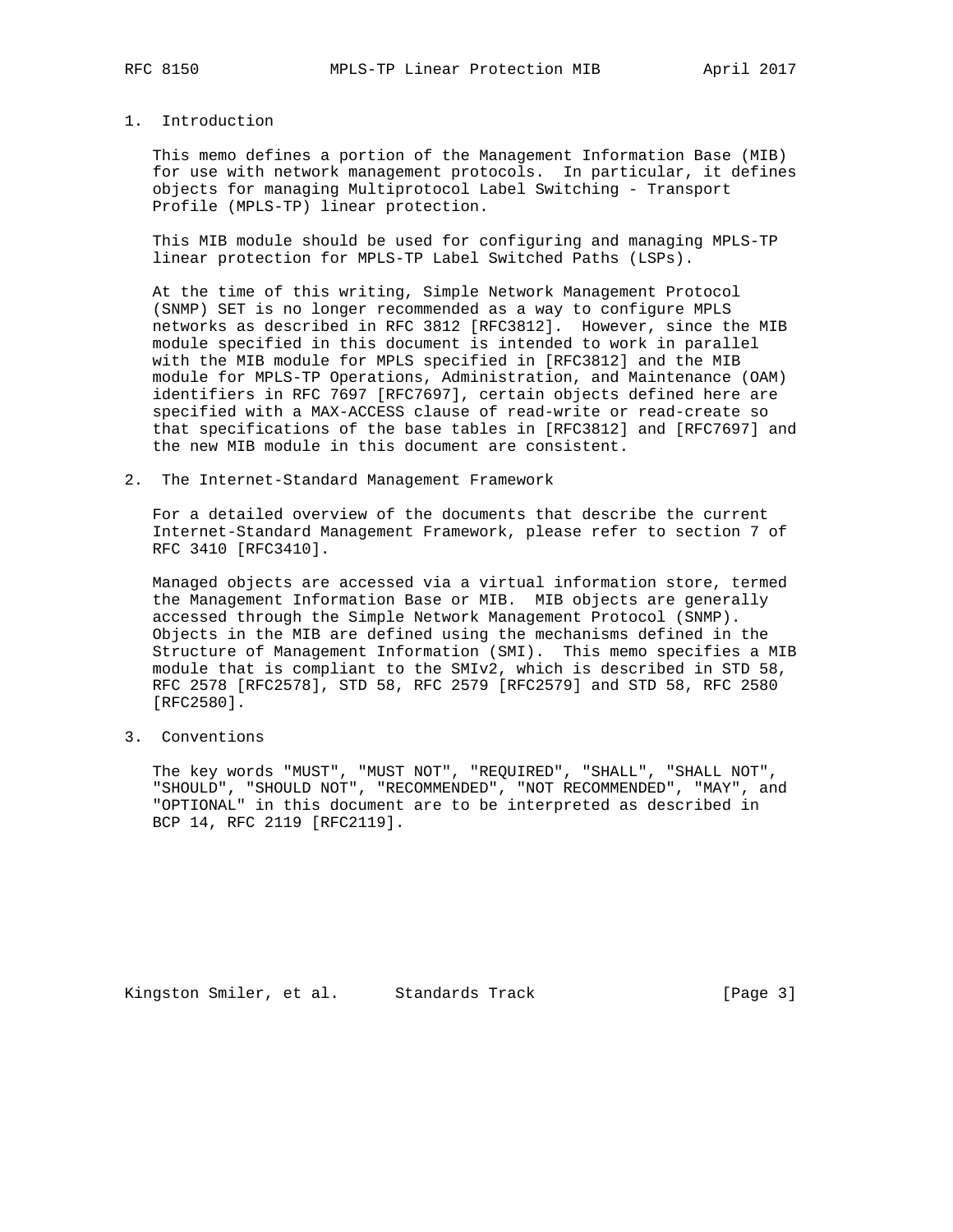## 4. Overview

 RFC 6378 [RFC6378] defines the protocol to provide a linear protection switching mechanism for MPLS-TP for a point-to-point LSP within the protection domain bounded by the endpoints of the LSP. RFC 7271 [RFC7271] describes alternative mechanisms to perform some of the functions defined in [RFC6378] and also defines additional mechanisms to provide operator control and experience that more closely model the behavior of linear protection seen in other transport networks. Two modes are defined for MPLS-TP linear protection switching: the Protection State Coordination (PSC) mode and the Automatic Protection Switching (APS) mode, as specified in [RFC6378] and [RFC7271], respectively. The detailed protocol specification of MPLS-TP linear protection is described in [RFC6378] and [RFC7271].

 This document specifies a MIB module for Label Edge Routers (LERs) that support MPLS-TP linear protection as described in [RFC6378] and [RFC7271]. Objects defined in this document are generally applied to both the PSC mode and the APS mode. If an object is valid for a particular mode only, it is noted in the description for the object.

- 5. Structure of the MIB Module
- 5.1. Textual Conventions

The following new textual conventions are defined in this document:

- o MplsLpsReq: This textual convention describes an object that stores the PSC Request field of the PSC control packet.
- o MplsLpsFpathPath: This textual convention describes an object that stores the Fault Path (FPath) field and Data Path (Path) field of the PSC control packet.
- o MplsLpsCommand: This textual convention describes an object that allows a user to perform any action over a protection domain.
- o MplsLpsState: This textual convention describes an object that stores the current state of the PSC state machine.
- 5.2. The MPLS-TP Linear Protection Switching Subtree

 MPLS-LPS-MIB is the MIB module defined in this document. It is rooted under the mplsStdMIB subtree per [RFC3811]. "LPS" as used in this document means "Linear Protection Switching".

Kingston Smiler, et al. Standards Track [Page 4]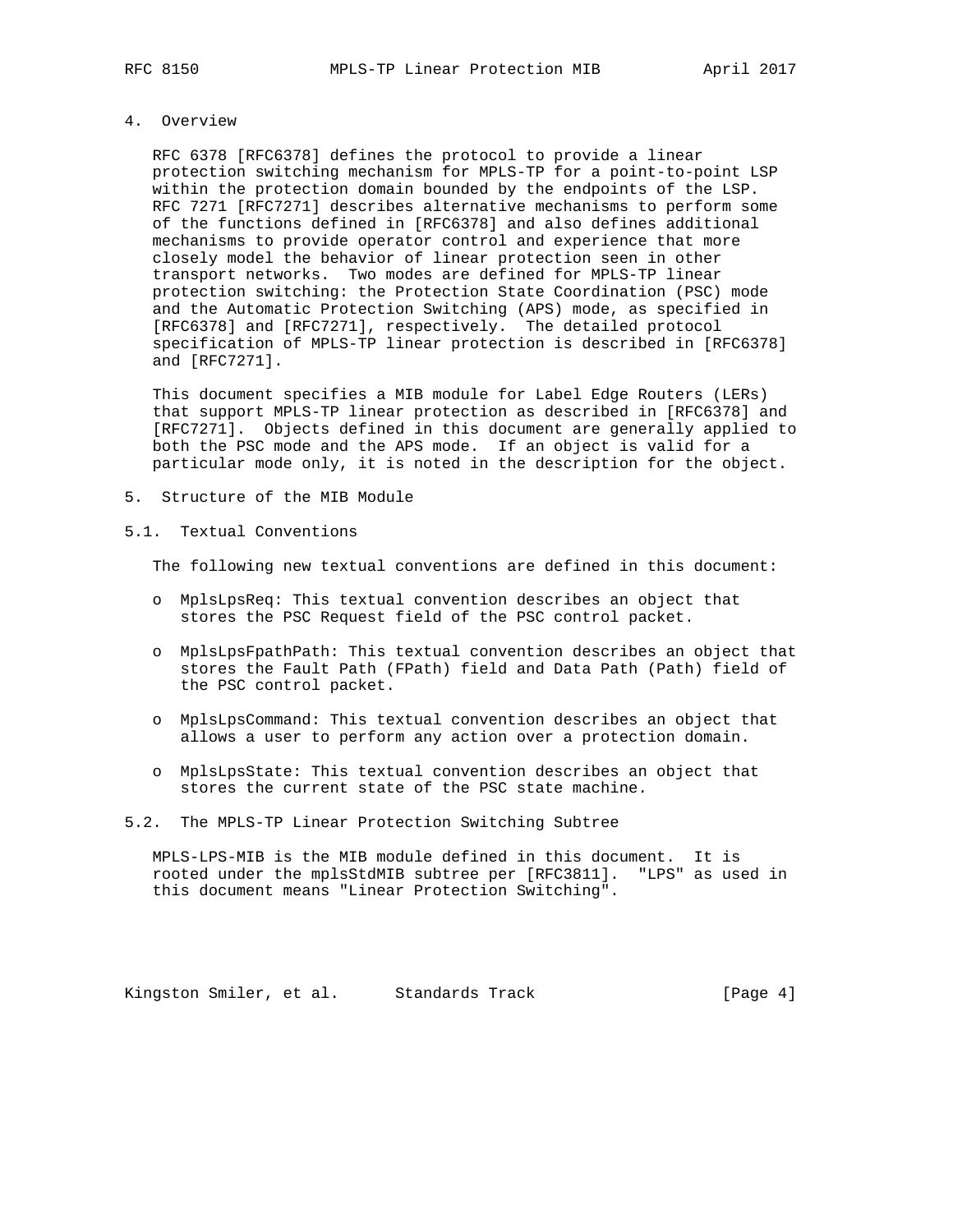# 5.3. The Notifications Subtree

 Notifications are defined to inform the management station about switchovers, provisioning mismatches, and protocol failures of the linear protection domain. The following notifications are defined for this purpose:

- o The notification mplsLpsEventSwitchover informs the management station about the switchover of the active path.
- o The notification mplsLpsEventRevertiveMismatch informs the management station about a provisioning mismatch in the revertive mode across the endpoint of the protection domain.
- o The notification mplsLpsEventProtecTypeMismatch informs the management station about a provisioning mismatch in the protection type, representing both the bridge type and the switching type, across the endpoint of the protection domain.
- o The notification mplsLpsEventCapabilitiesMismatch informs the management station about a provisioning mismatch in Capabilities TLVs across the endpoint of the protection domain.
- o The notification mplsLpsEventPathConfigMismatch informs the management station about a provisioning mismatch in the protection path configuration for PSC communication.
- o The notification mplsLpsEventFopNoResponse informs the management station that protocol failure has occurred due to a lack of response to a traffic switchover request in 50 ms.
- o The notification mplsLpsEventFopTimeout informs the management station that protocol failure has occurred because no protocol message was received during at least 3.5 times the long PSC message interval [RFC7271].
- 5.4. The Table Structures

 The MPLS-TP linear protection MIB module has four tables. The tables are as follows:

o mplsLpsConfigTable

 This table is used to configure MPLS-TP linear protection domains. An MPLS-TP linear protection domain (or a protection domain) is identified by mplsLpsConfigDomainIndex. A protection domain consists of two LERs, as well as the working path and protection path that connect the two LERs. The objects in this table are

Kingston Smiler, et al. Standards Track [Page 5]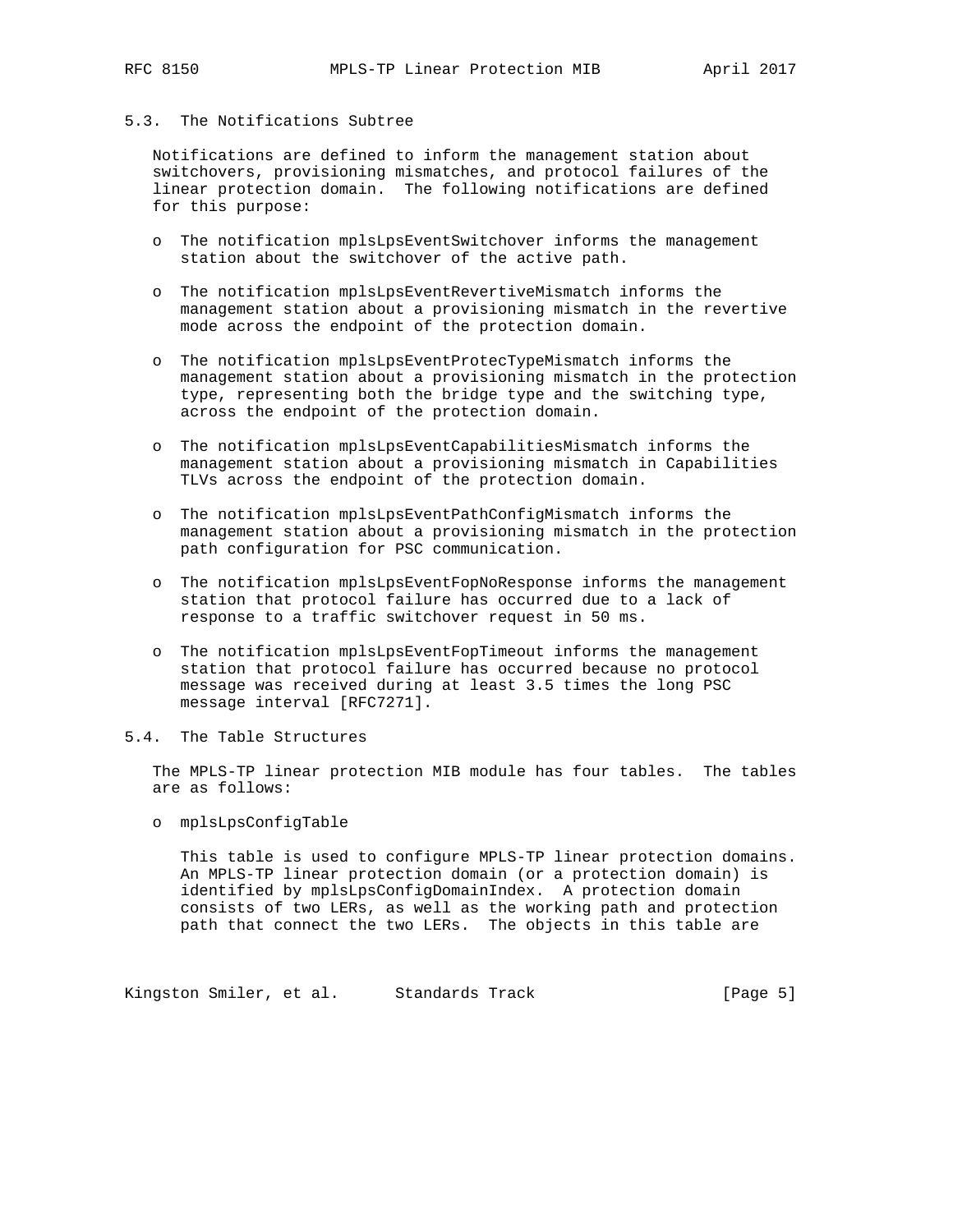used to configure properties that are specific to the protection domain. Two Maintenance Entities (MEs) MUST be defined for each protection domain: one for the working path and the other for the protection path. Therefore, two entries in the mplsLpsMeConfigTable, which is for configuring the MEs used in protection switching, are associated to one entry in this table.

#### o mplsLpsStatusTable

 This table provides the current status information of MPLS-TP linear protection domains that have been configured on the system. The entries in the mplsLpsStatusTable have an AUGMENTS relationship with the entries in the mplsLpsConfigTable. When a protection domain is configured or deleted in the mplsLpsConfigTable, then the corresponding row of that session in the mplsLpsStatusTable is automatically created or deleted, respectively.

### o mplsLpsMeConfigTable

 This table is used to associate MEs to the protection domain. Each protection domain requires two MEs. One entry in the mplsLpsConfigTable is associated with two entries in this table: one for the working path and the other for the protection path of the protection domain. The mplsLpsMeConfigPath object in this table indicates that the path is either the working path or the protection path. The ME is identified by mplsOamIdMegIndex, mplsOamIdMeIndex, and mplsOamIdMeMpIndex, which are the same index values as the entry in the mplsOamIdMeTable defined in [RFC7697]. The relationship to the mplsOamIdMeTable is described in Section 6.1.

#### o mplsLpsMeStatusTable

 This table provides current information about the protection status of MEs that have been configured on the system. When an ME is configured or deleted in the mplsLpsMeConfigTable, then the corresponding row of that session in the mplsLpsMeStatusTable is automatically created or deleted, respectively.

Kingston Smiler, et al. Standards Track [Page 6]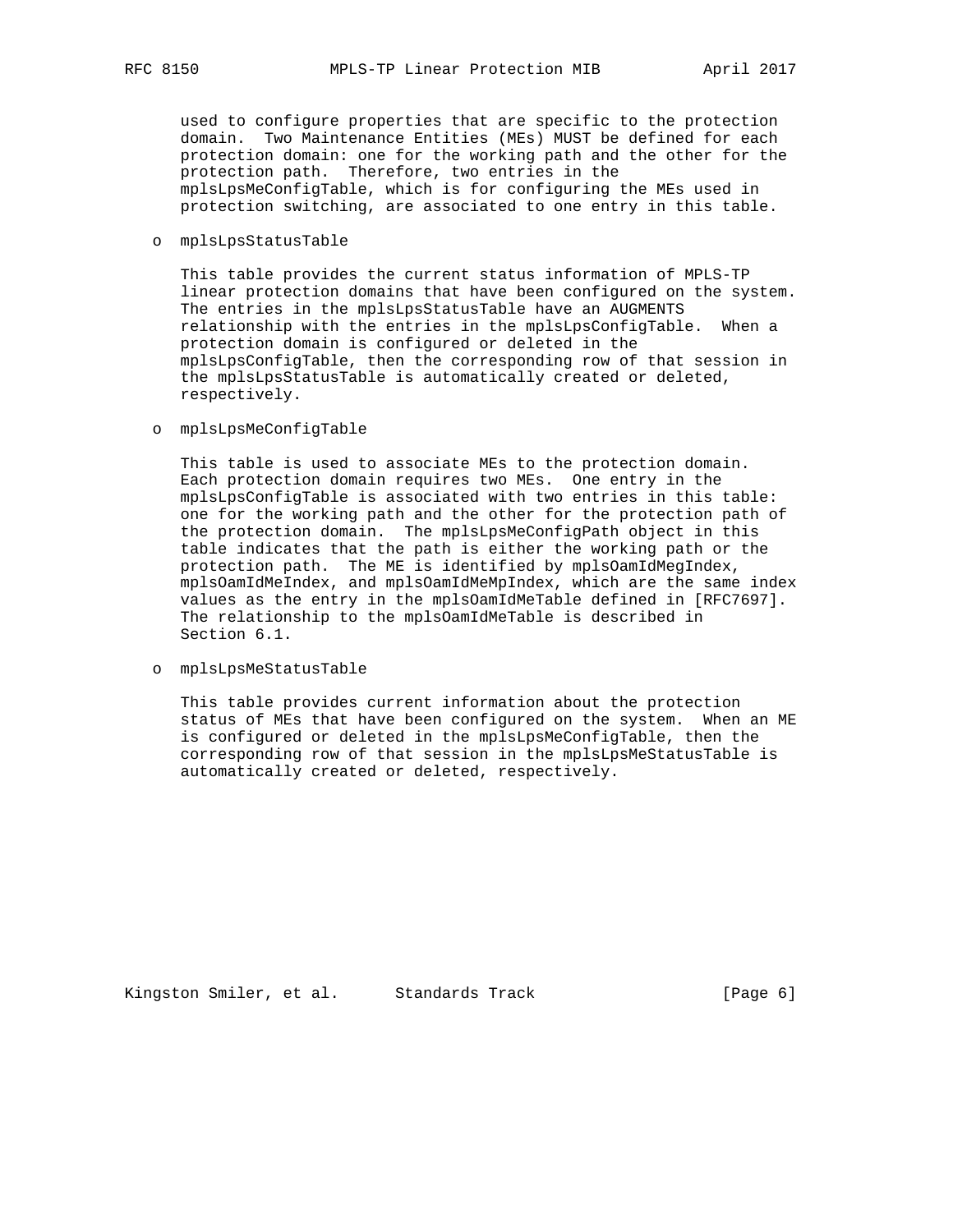- 6. Relationship to Other MIB Modules
- 6.1. Relationship to the MPLS OAM Identifiers MIB Module

 Entries in the mplsOamIdMeTable [RFC7697] are extended by entries in the mplsLpsMeConfigTable. Note that the nature of the "extends" relationship is a sparse augmentation so that the entry in the mplsLpsMeConfigTable has the same index values as the entry in the mplsOamIdMeTable. Each time that an entry is created in the mplsOamIdMeTable for which the LER supports MPLS-TP linear protection, a row is created automatically in the mplsLpsMeConfigTable.

 When a point-to-point transport path needs to be monitored, one ME is needed for the path and one entry in the mplsOamIdMeTable will be created. But the ME entry in the mplsOamIdMeTable may or may not participate in protection switching. If an ME participates in protection switching, an entry in the mplsLpsMeConfigTable MUST be created, and the objects in the entry indicate which protection domain this ME belongs to and whether this ME is for the working path or the protection path. If the ME does not participate in protection switching, an entry in the mplsLpsMeConfigTable does not need to be created.

7. Example of Protection Switching Configuration

 This example considers the protection domain configuration on an LER to provide protection for a co-routed bidirectional MPLS tunnel. For the working path and protection path of the protection domain, two Maintenance Entity Groups (MEGs) need to be configured, and each MEG contains one ME for a point-to-point transport path. For more information on the mplsOamIdMegTable and the mplsOamIdMeTable, see [RFC7697].

 Although the example described in this section shows a way to configure linear protection for MPLS-TP tunnels, this also indicates how the MIB values would be returned if they had been configured by alternative means.

Kingston Smiler, et al. Standards Track [Page 7]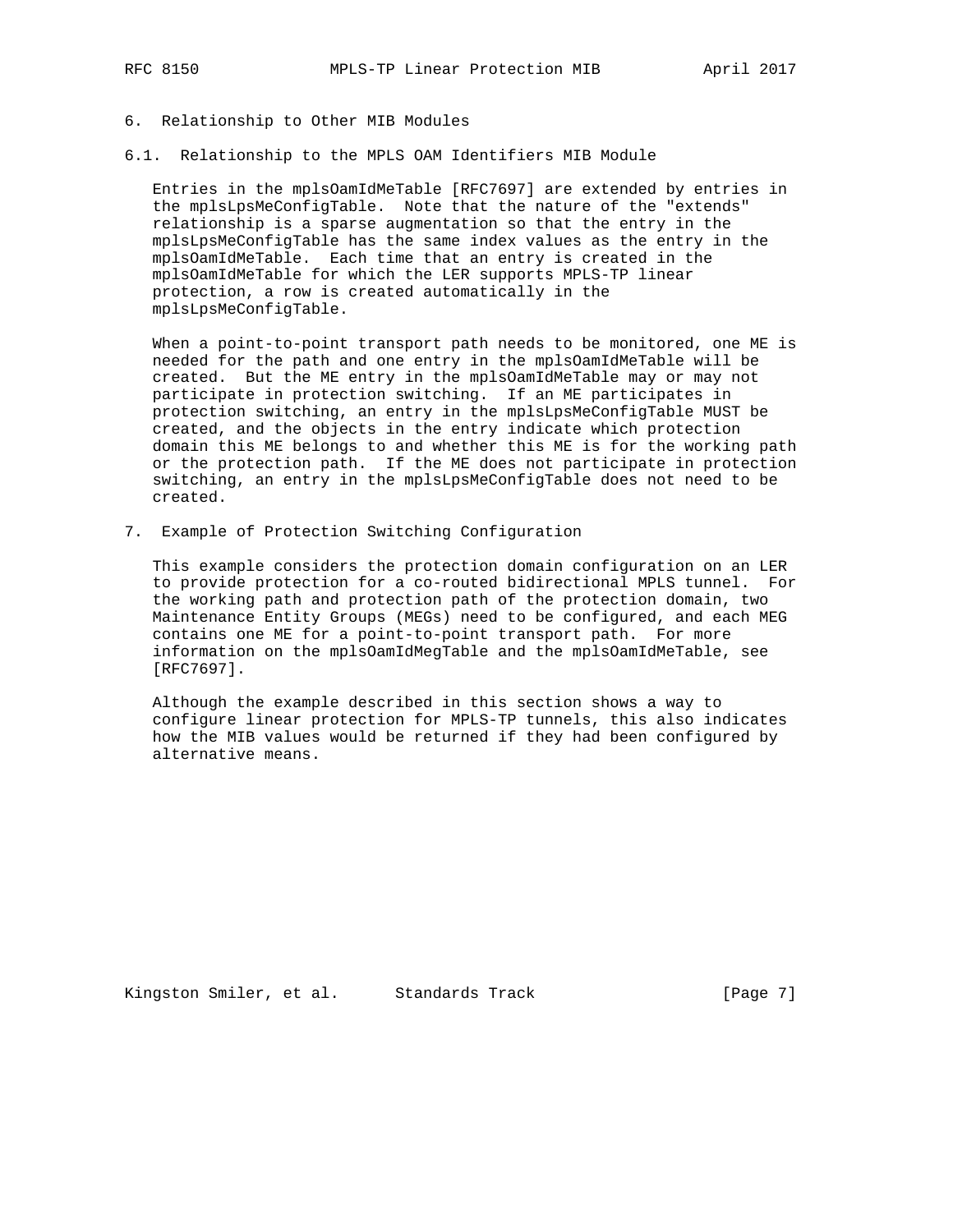```
 The following table configures a protection domain.
 In the mplsLpsConfigTable:
 mplsLpsConfigEntry ::= SEQUENCE
 {
   -- Protection domain index (index to the table)
   mplsLpsConfigDomainIndex = 3,
   -- Protection domain name
   mplsLpsConfigDomainName = "LPDomain3",
  mplsLpsConfigMode = psc(1),
   mplsLpsConfigProtectionType = oneColonOneBidirectional(2),
   -- Mandatory parameters needed to activate the row go here
   mplsLpsConfigRowStatus = createAndGo(4)
 }
 The following table associates the MEs with the protection domain.
 In the mplsLpsMeConfigTable:
 MplsLpsMeConfigEntry ::= SEQUENCE
\left\{ \right. -- MEG index (index to the table)
  mplsOamIdMeqIndex = 1,
   -- ME index (index to the table)
  mplsOamIdMelndex = 1,
   -- Maintenance Point (MP) index (index to the table)
  mplsOamIdMeMpIndex = 1,
   -- Protection domain this ME belongs to
  mplsLpsMeConfigDomain = 3,
   -- Configuration state
  mplsLpsMeConfigPath = working(1)
 }
 {
   -- MEG index (index to the table)
  mplsOamIdMeqIndex = 2,
```

```
Kingston Smiler, et al. Standards Track [Page 8]
```
 -- ME index (index to the table)  $mplsOamIdMelndex$  = 2, -- MP index (index to the table) mplsOamIdMeMpIndex = 2, -- Protection domain this ME belongs to

mplsLpsMeConfigDomain = 3,

mplsLpsMeConfigPath = protection(2)

-- Configuration state

}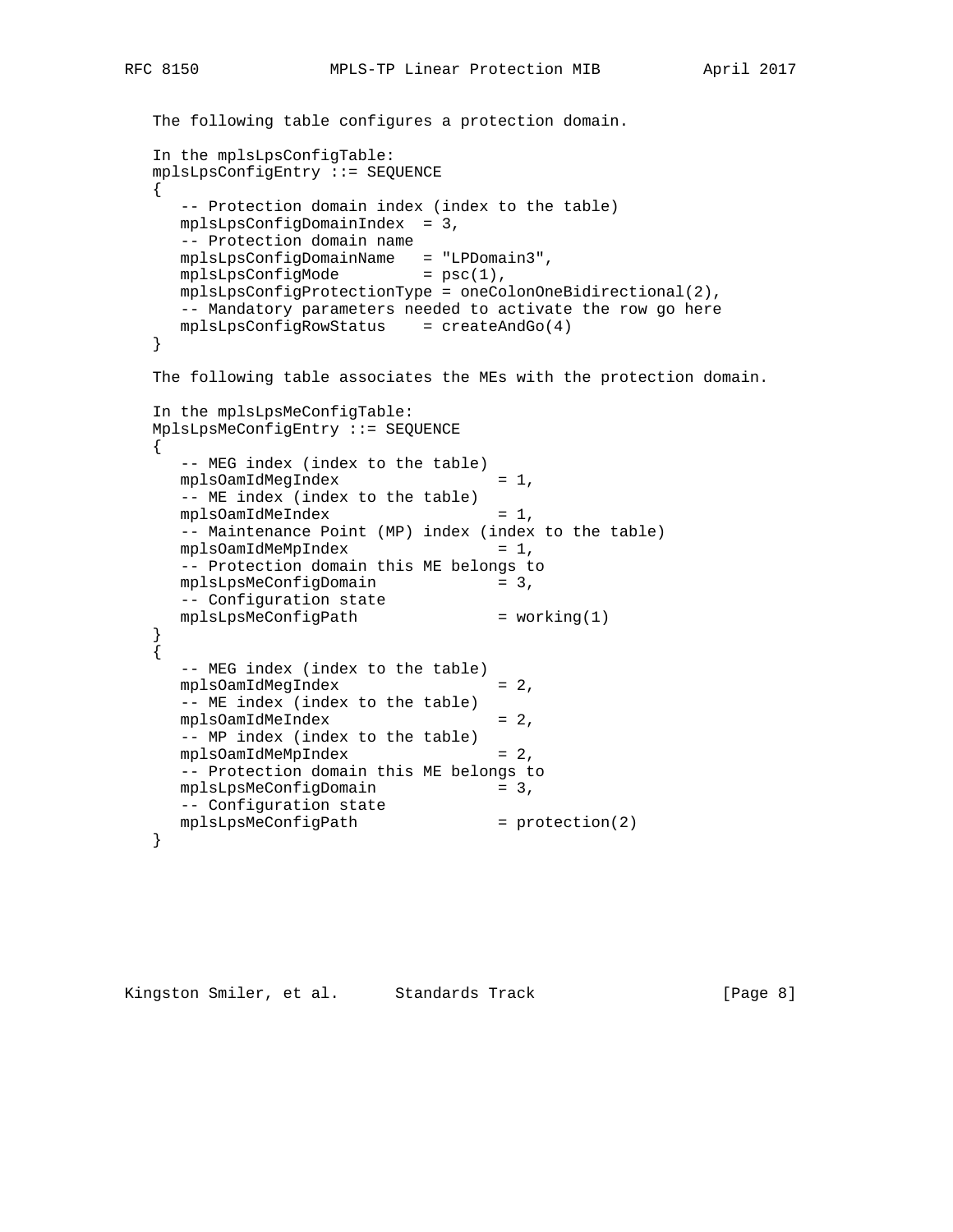8. Definitions

 This MIB module makes reference to the following documents: [RFC2578], [RFC2579], [RFC2580], [RFC3289], [RFC3411], [RFC3811], [RFC6378], [RFC7271], [RFC7697], [G8121], and [G8151].

MPLS-LPS-MIB DEFINITIONS ::= BEGIN

IMPORTS

 MODULE-IDENTITY, NOTIFICATION-TYPE, OBJECT-TYPE, Counter32, Unsigned32 FROM SNMPv2-SMI -- RFC 2578

 MODULE-COMPLIANCE, OBJECT-GROUP, NOTIFICATION-GROUP FROM SNMPv2-CONF -- RFC 2580

 TEXTUAL-CONVENTION, RowStatus, TimeStamp, StorageType, TruthValue  $FROM$  SNMP $v2-TC$   $-$  RFC 2579

 SnmpAdminString FROM SNMP-FRAMEWORK-MIB -- RFC 3411

 IndexIntegerNextFree FROM DIFFSERV-MIB -- RFC 3289

 mplsStdMIB FROM MPLS-TC-STD-MIB -- RFC 3811

 mplsOamIdMegIndex, mplsOamIdMeIndex, mplsOamIdMeMpIndex FROM MPLS-OAM-ID-STD-MIB; -- RFC 7697

mplsLpsMIB MODULE-IDENTITY

 LAST-UPDATED "201704040000Z" -- April 4, 2017 ORGANIZATION "Multiprotocol Label Switching (MPLS) Working Group" CONTACT-INFO " Kingston Smiler Selvaraj IP Infusion RMZ Centennial

> Mahadevapura Post Bangalore 560048 India Email: kingstonsmiler@gmail.com

Kingston Smiler, et al. Standards Track [Page 9]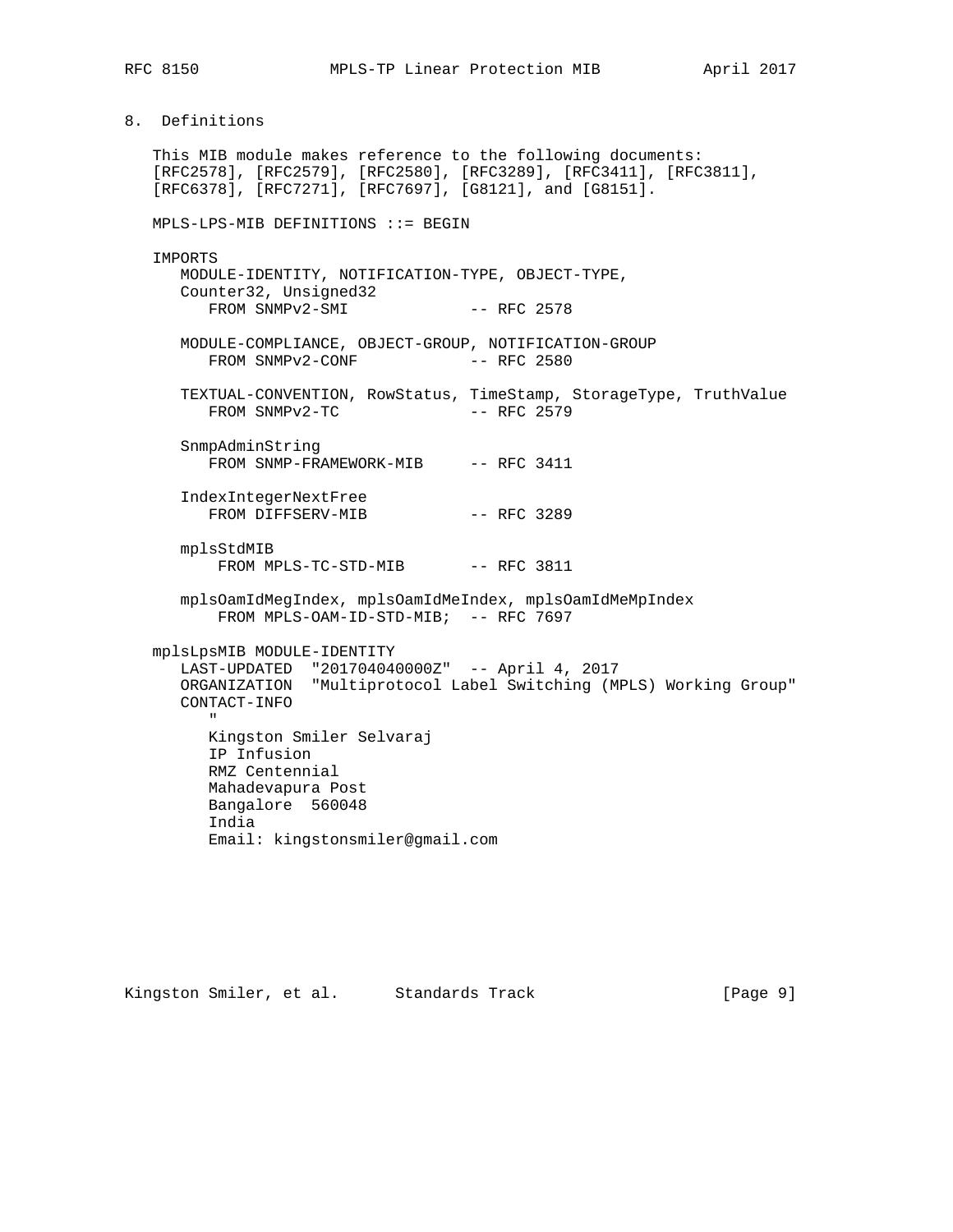Venkatesan Mahalingam Dell Technologies 5450 Great America Parkway Santa Clara, CA 95054 United States of America Email: venkat.mahalingams@gmail.com Daniel King Old Dog Consulting United Kingdom Email: daniel@olddog.co.uk Sam Aldrin Google, Inc. 1600 Amphitheatre Parkway Mountain View, CA 94043 United States of America Email: aldrin.ietf@gmail.com Jeong-dong Ryoo ETRI 218 Gajeong-ro Yuseong-gu, Daejeon 34129 South Korea Email: ryoo@etri.re.kr " DESCRIPTION "This MIB module supports the configuration and management of MPLS-TP linear protection domains. Copyright (c) 2017 IETF Trust and the persons identified as authors of the code. All rights reserved. Redistribution and use in source and binary forms, with or without modification, is permitted pursuant to, and subject to the license terms contained in, the Simplified BSD License set forth in Section 4.c of the IETF Trust's Legal Provisions Relating to IETF Documents (http://trustee.ietf.org/license-info)." REVISION "201704040000Z" -- April 4, 2017 DESCRIPTION "MPLS-TP protection domain objects for LSP MEG End Points (MEPs)."  $::=$   ${$  mplsStdMIB 22  $}$ 

Kingston Smiler, et al. Standards Track [Page 10]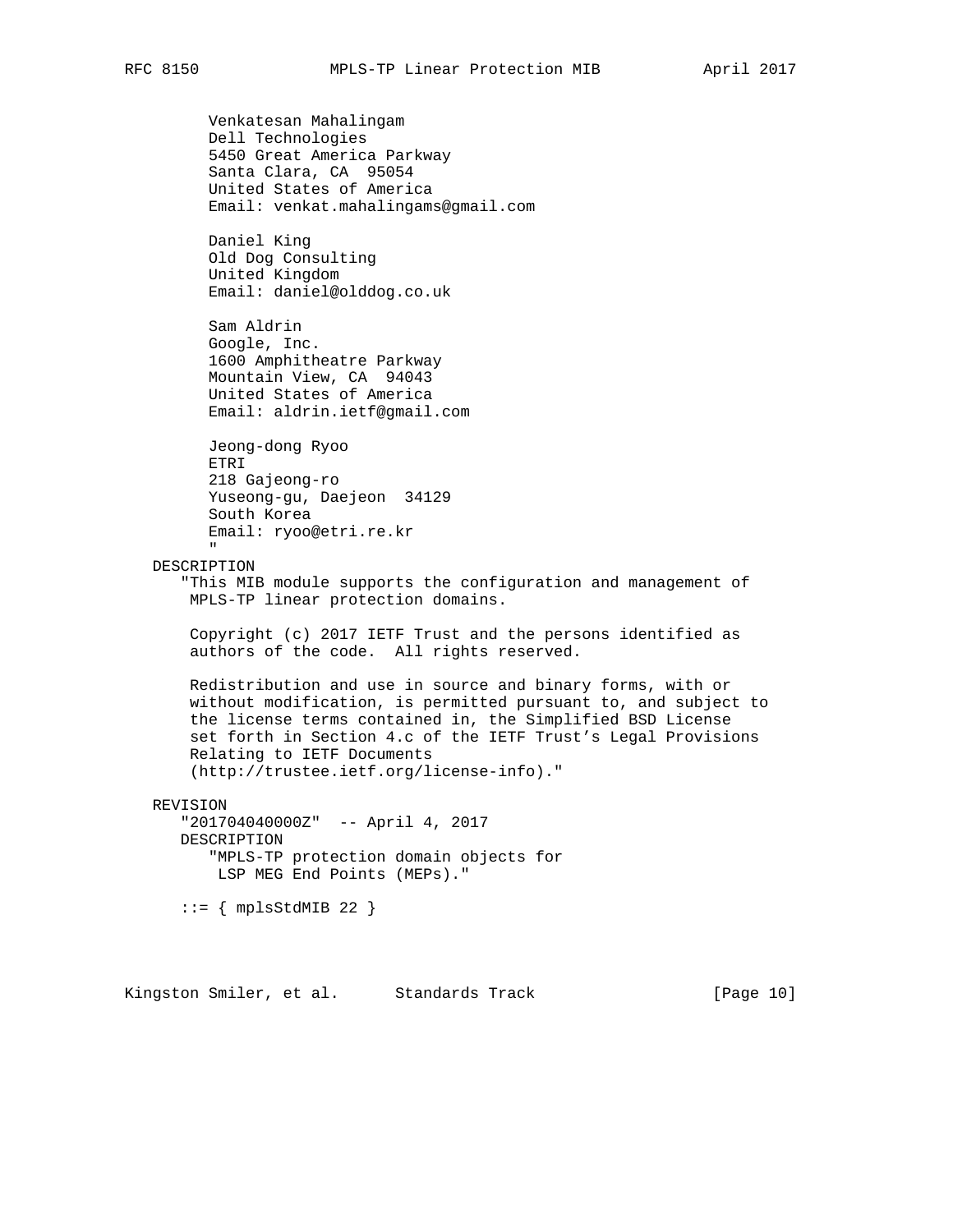```
 -- Top-level components of this MIB module.
    -- Notifications
   mplsLpsNotifications
       OBJECT IDENTIFIER ::= { mplsLpsMIB 0 }
    -- Tables, scalars
   mplsLpsObjects
       OBJECT IDENTIFIER ::= { mplsLpsMIB 1 }
    -- Conformance
   mplsLpsConformance
       OBJECT IDENTIFIER ::= { mplsLpsMIB 2 }
 MplsLpsReq ::= TEXTUAL-CONVENTION
    STATUS current
    DESCRIPTION
       "This textual convention describes an object that stores
       the PSC Request field of the PSC control packet. The values
       are as follows:
       noRequest
       No Request
        doNotRevert
        Do-not-Revert
        reverseRequest
        Reverse Request
        exercise
        Exercise
        waitToRestore
        Wait-to-Restore
        manualSwitch
        Manual Switch
        signalDegrade
        Signal Degrade (SD)
        signalFail
        Signal Fail (SF)
```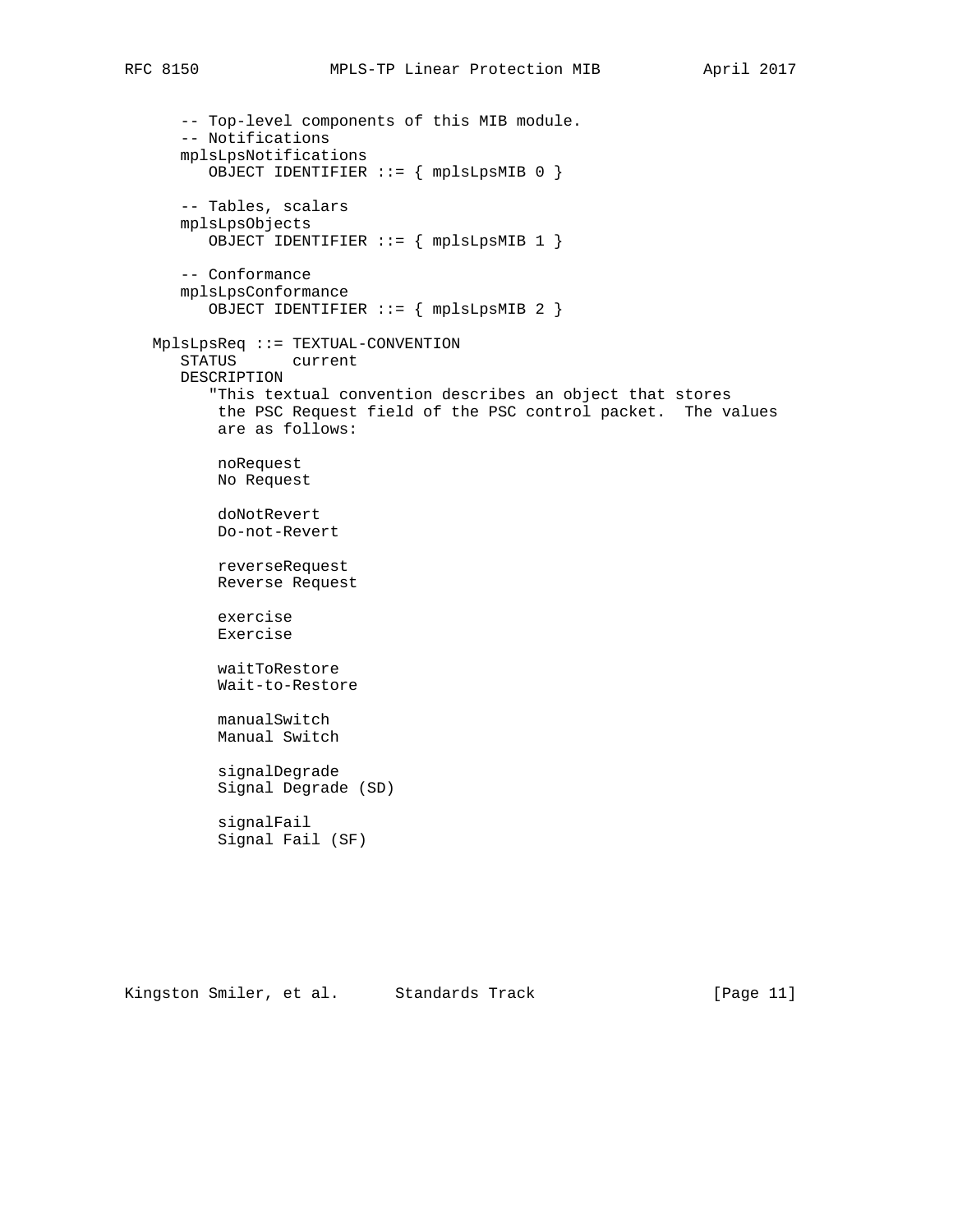```
 forcedSwitch
          Forced Switch
          lockoutOfProtection
          Lockout of Protection."
      REFERENCE
         "Section 4.2.2 of RFC 6378 and Section 8 of RFC 7271"
      SYNTAX INTEGER {
                 noRequest(0),
                 doNotRevert(1),
                 reverseRequest(2),
                 exercise(3),
                 waitToRestore(4),
                 manualSwitch(5),
                 signalDegrade(7),
                 signalFail(10),
                 forcedSwitch(12),
                 lockoutOfProtection(14)
 }
   MplsLpsFpathPath ::= TEXTUAL-CONVENTION
      DISPLAY-HINT "1x:"
      STATUS current
      DESCRIPTION
         "This textual convention describes an object that stores
          the Fault Path (FPath) field and Data Path (Path) field of
          the PSC control packet.
          FPath is located in the first octet, and Path is
          located in the second octet.
          The value and the interpretation of the FPath field are
          as follows:
         2 - 255 for future extensions
 1
          the anomaly condition is on the working path
 0
          the anomaly condition is on the protection path
```
Kingston Smiler, et al. Standards Track [Page 12]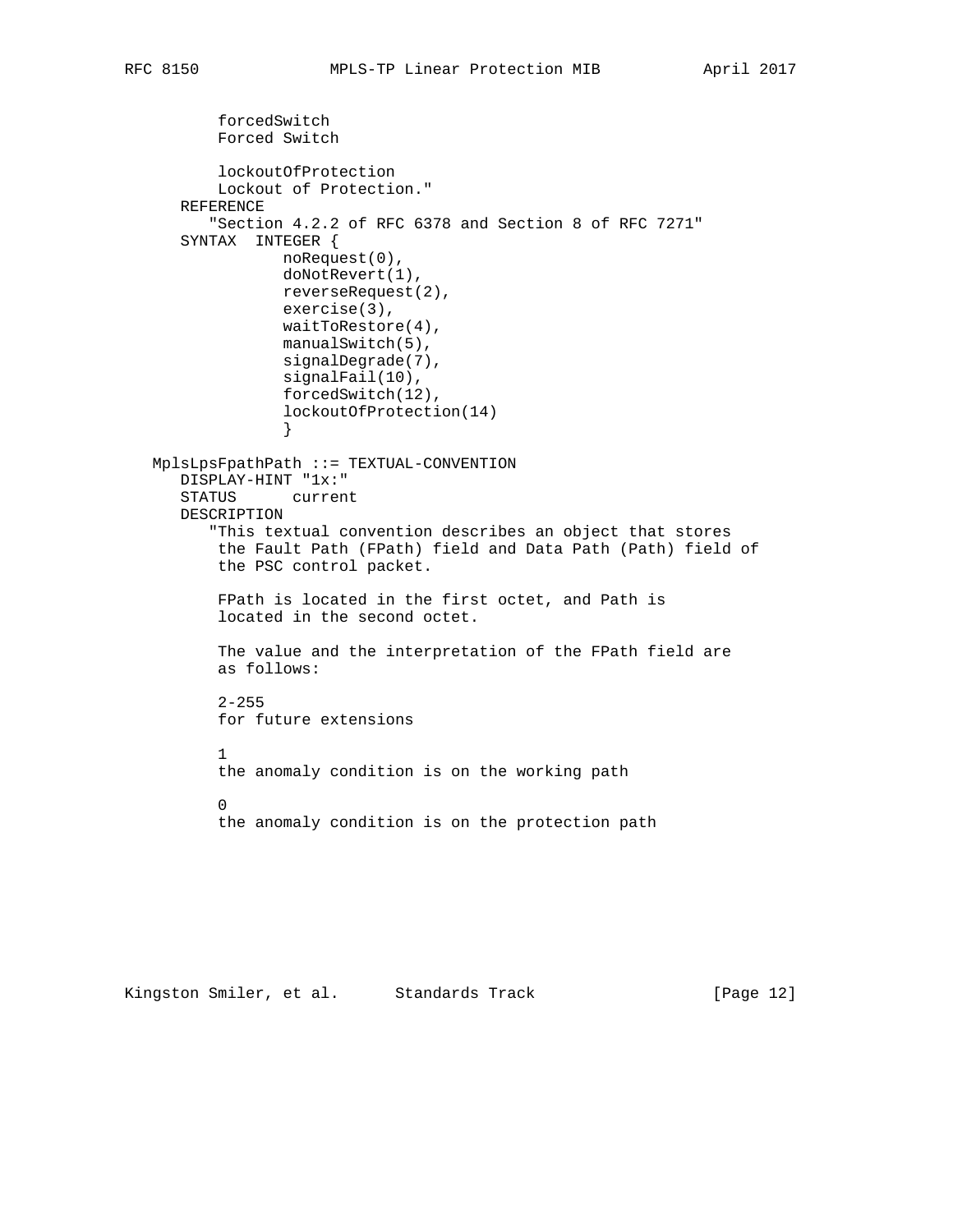```
 The value and the interpretation of the Path field are
          as follows:
         2 - 255 for future extensions
 1
          protection path is transporting user data traffic
 0
          protection path is not transporting user data traffic."
      REFERENCE
          "Sections 4.2.5 and 4.2.6 of RFC 6378"
      SYNTAX OCTET STRING (SIZE (2))
   MplsLpsCommand ::= TEXTUAL-CONVENTION
      STATUS current
      DESCRIPTION
          "This command allows a user to perform any action over a
          protection domain. If the protection command cannot be
          executed because a request of equal or higher priority is
          in effect, an inconsistentValue error is returned.
          The command values are as follows:
          noCmd
          This value should be returned by a read request when no
          command has been written to the object in question since
          initialization. This value may not be used in a write
          operation. If noCmd is used in a write operation, a
          wrongValue error is returned.
          clear
          Clears all of the commands listed below for the protection
          domain.
          lockoutOfProtection
          Prevents switching traffic to the protection path.
          forcedSwitch
          Switches traffic from the working path to the protection path.
          manualSwitchToWork
          Switches traffic from the protection path to the working path.
          manualSwitchToProtect
          Switches traffic from the working path to the protection path.
```
Kingston Smiler, et al. Standards Track [Page 13]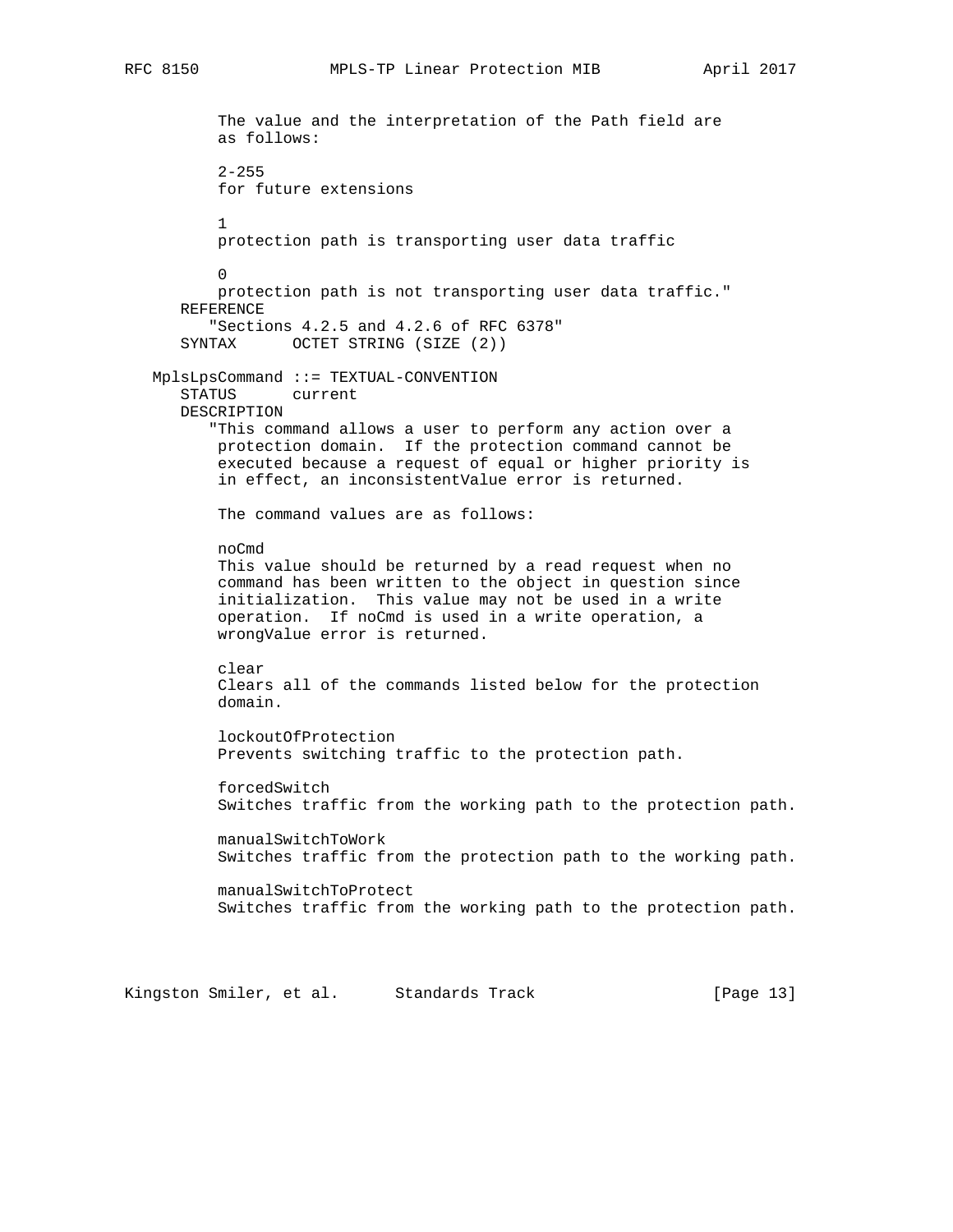```
 exercise
          Used to verify the correct operation of the PSC communication
          and the integrity of the protection path. This command is not
          applicable to the PSC mode.
          freeze
          This command freezes the protection state and is a local
          command that is not signaled to the remote node.
          This command is not applicable to the PSC mode.
          clearfreeze
          Clears the local freeze. This command is not applicable to
          the PSC mode."
      REFERENCE
          "Sections 3.1 and 3.2 of RFC 6378 and Sections 4.3 and 6 of
          RFC 7271"
      SYNTAX INTEGER {
                  noCmd(1),
                  clear(2),
                  lockoutOfProtection(3),
                  forcedSwitch(4),
                  manualSwitchToWork(5),
                  manualSwitchToProtect(6),
                  exercise(7),
                  freeze(8),
                   clearfreeze(9)
 }
   MplsLpsState ::= TEXTUAL-CONVENTION
      STATUS current
      DESCRIPTION
          "This textual convention describes an object that stores
          the current state of the PSC state machine. The values
          are as follows:
          normal
          Normal state.
          unavLOlocal
          Unavailable state due to local LO command.
          unavSFPlocal
          Unavailable state due to local SF-P.
          unavSDPlocal
          Unavailable state due to local SD-P.
```
Kingston Smiler, et al. Standards Track [Page 14]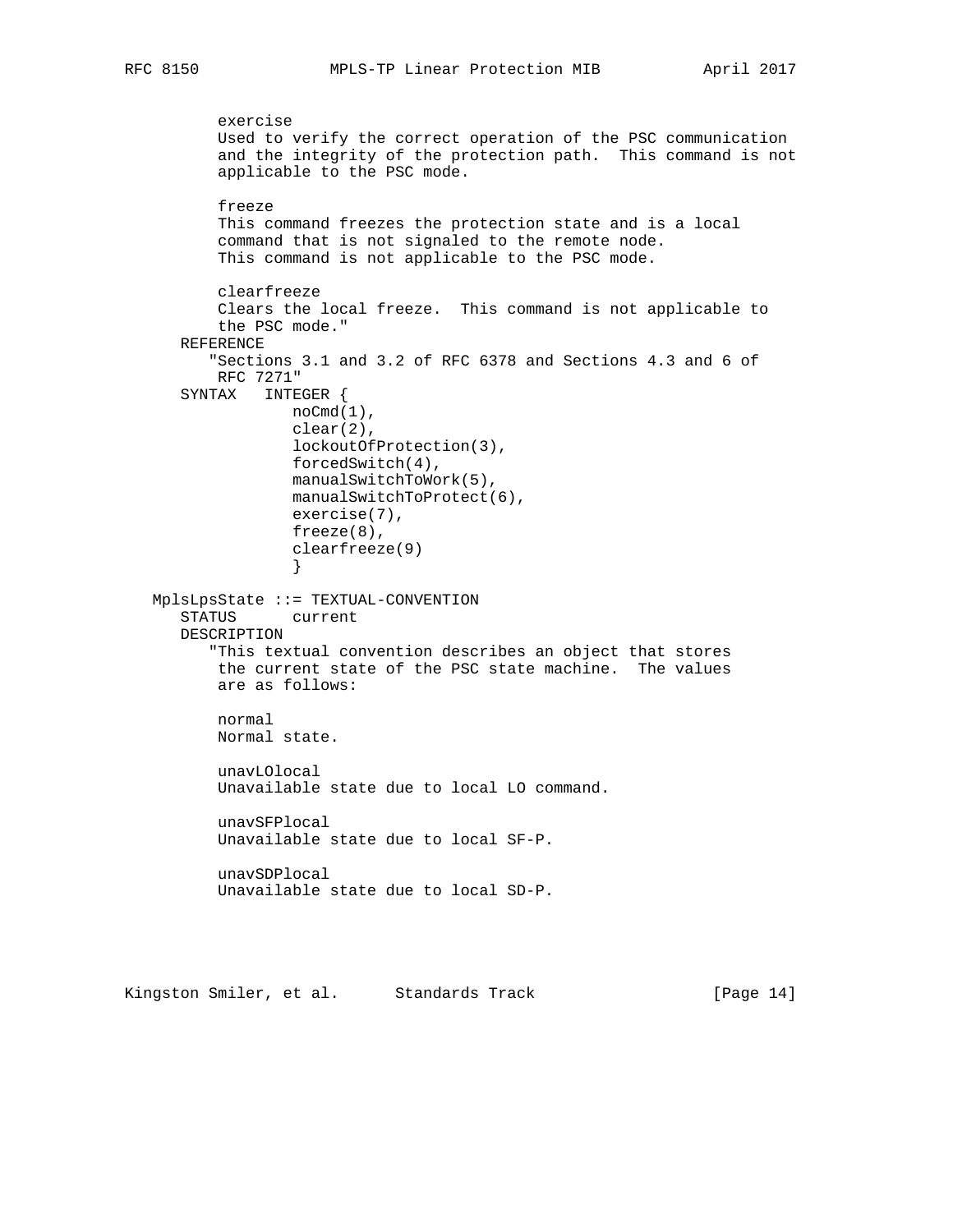unavLOremote Unavailable state due to remote LO message. unavSFPremote Unavailable state due to remote SF-P message. unavSDPremote Unavailable state due to remote SD-P message. protfailSFWlocal Protecting Failure state due to local SF-W. protfailSDWlocal Protecting Failure state due to local SD-W. protfailSFWremote Protecting Failure state due to remote SF-W message. protfailSDWremote Protecting Failure state due to remote SD-W message. switadmFSlocal Switching Administrative state due to local FS command. Same as Protecting Administrative state due to local FS command in the PSC mode. switadmMSWlocal Switching Administrative state due to local MS-W command. switadmMSPlocal Switching Administrative state due to local MS-P command. Same as Protecting Administrative state due to local MS command in the PSC mode. switadmFSremote Switching Administrative state due to remote FS message. Same as Protecting Administrative state due to remote FS message in the PSC mode. switadmMSWremote Switching Administrative state due to remote MS-W message. switadmMSPremote Switching Administrative state due to remote MS-P message. Same as Protecting Administrative state due to remote MS message in the PSC mode.

Kingston Smiler, et al. Standards Track [Page 15]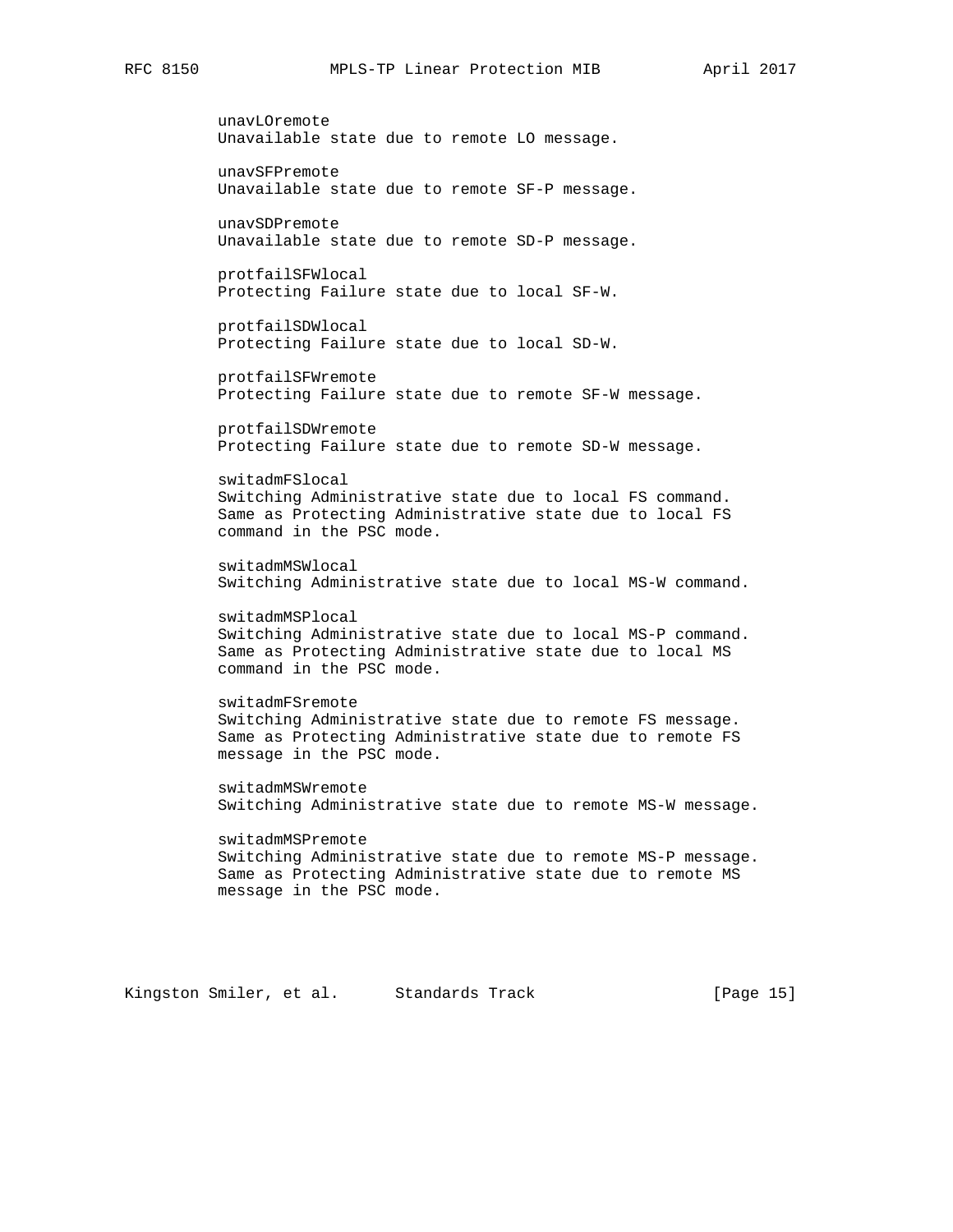```
 wtr
     Wait-to-Restore state.
     dnr
     Do-not-Revert state.
     exerLocal
     Exercise state due to local EXER command.
     exerRemote
     Exercise state due to remote EXER message."
 REFERENCE
    "Sections 3 and 11 of RFC 7271"
 SYNTAX INTEGER {
            normal(1),
             unavLOlocal(2),
             unavSFPlocal(3),
             unavSDPlocal(4),
             unavLOremote(5),
             unavSFPremote(6),
             unavSDPremote(7),
             protfailSFWlocal(8),
             protfailSDWlocal(9),
             protfailSFWremote(10),
             protfailSDWremote(11),
             switadmFSlocal(12),
             switadmMSWlocal(13),
             switadmMSPlocal(14),
             switadmFSremote(15),
             switadmMSWremote(16),
             switadmMSPremote(17),
             wtr(18),
             dnr(19),
             exerLocal(20),
             exerRemote(21)
```
Kingston Smiler, et al. Standards Track [Page 16]

}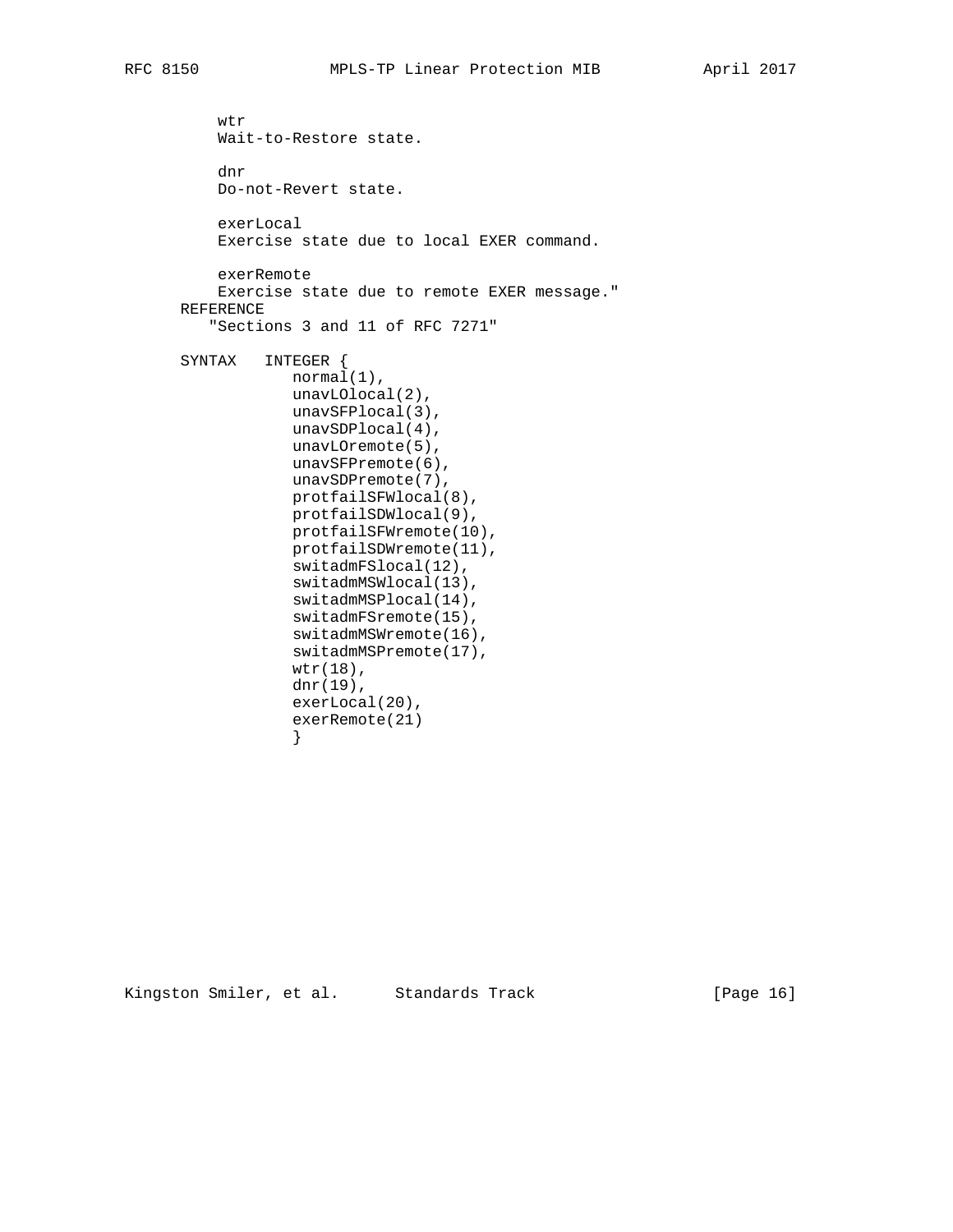```
 -- Start of
   -- MPLS-TP Linear Protection Switching Configuration Table.
   -- This table supports the addition, configuration, and deletion
   -- of MPLS-TP linear protection domains.
   mplsLpsConfigDomainIndexNext OBJECT-TYPE
      SYNTAX IndexIntegerNextFree (0..4294967295)
      MAX-ACCESS read-only
      STATUS current
      DESCRIPTION
         "This object contains an unused value for
         mplsLpsConfigDomainIndex, or a zero to indicate that
          the number of unassigned entries has been exhausted.
          Negative values are not allowed, as they do not correspond
          to valid values of mplsLpsConfigDomainIndex."
     ::= { mplsLpsObjects 1 }
   mplsLpsConfigTable OBJECT-TYPE
      SYNTAX SEQUENCE OF MplsLpsConfigEntry
      MAX-ACCESS not-accessible
      STATUS current
      DESCRIPTION
         "This table lists the MPLS-TP linear protection domains that
         have been configured on the system.
          An entry is created by a network operator who wants to run
          the MPLS-TP linear protection protocol for the protection
          domain."
      ::= { mplsLpsObjects 2 }
   mplsLpsConfigEntry OBJECT-TYPE
      SYNTAX MplsLpsConfigEntry
      MAX-ACCESS not-accessible
      STATUS current
      DESCRIPTION
        "A conceptual row in the mplsLpsConfigTable."
      INDEX { mplsLpsConfigDomainIndex }
      ::= { mplsLpsConfigTable 1 }
   MplsLpsConfigEntry ::= SEQUENCE {
mplsLpsConfigDomainIndex Unsigned32,
mplsLpsConfigDomainName SnmpAdminString,
mplsLpsConfigMode TNTEGER,
 mplsLpsConfigProtectionType INTEGER,
 mplsLpsConfigRevertive INTEGER,
mplsLpsConfigSdThreshold Unsigned32,
 mplsLpsConfigSdBadSeconds Unsigned32,
 mplsLpsConfigSdGoodSeconds Unsigned32,
mplsLpsConfigWaitToRestore Unsigned32,
```
Kingston Smiler, et al. Standards Track [Page 17]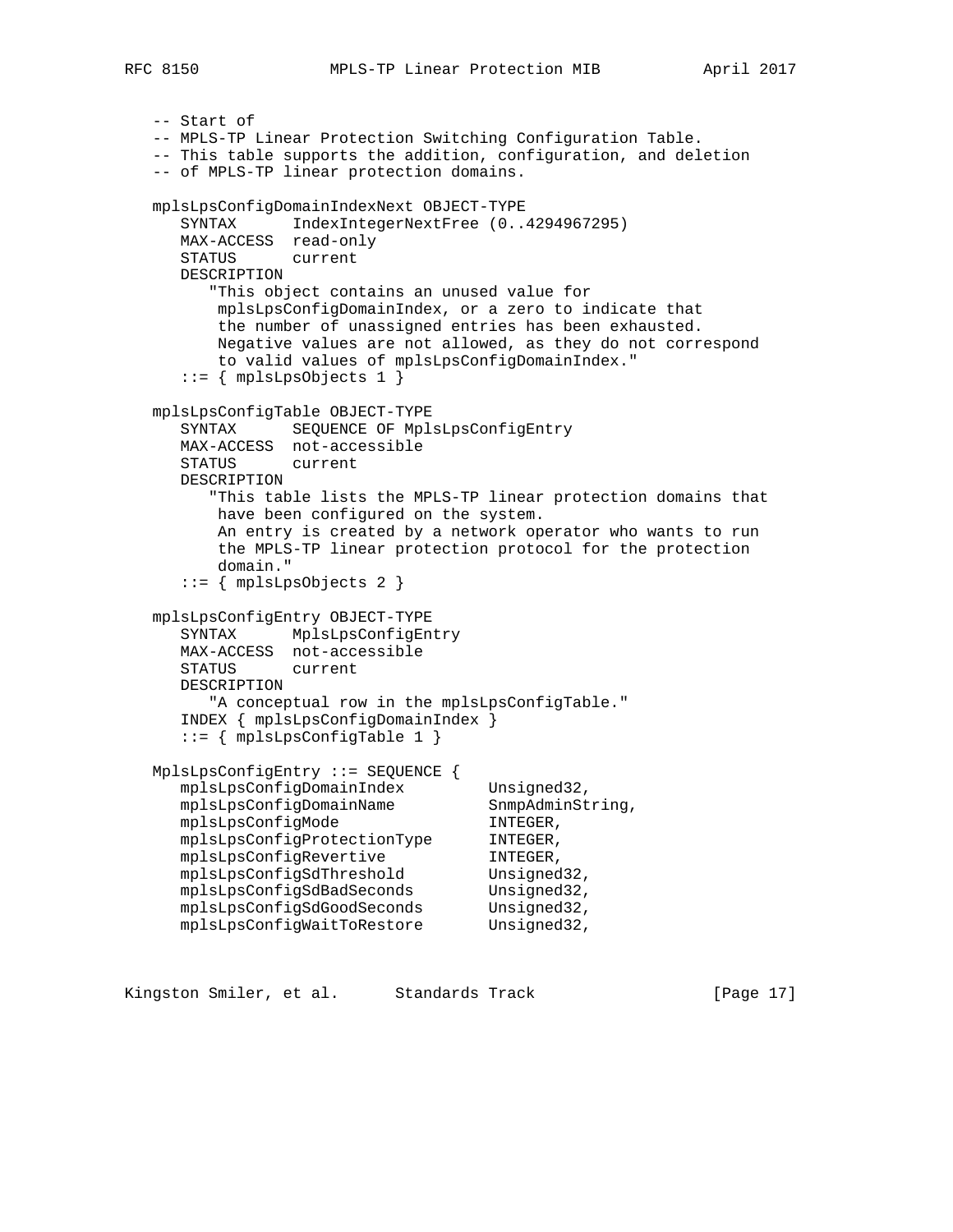```
mplsLpsConfigHoldOff Unsigned32,
      mplsLpsConfigContinualTxInterval Unsigned32,
 mplsLpsConfigRapidTxInterval Unsigned32,
mplsLpsConfigCommand MplsLpsCommand,
     mplsLpsConflgCommand<br>
mplsLpsConfigCreationTime TimeStamp,<br>
mplsLpsConfigRowStatus RowStatus,<br>
mplsLpsConfigStorageType StorageType
      mplsLpsConfigRowStatus RowStatus,
     mplsLpsConfigStorageType
   }
   mplsLpsConfigDomainIndex OBJECT-TYPE
      SYNTAX Unsigned32 (1..4294967295)
      MAX-ACCESS not-accessible
      STATUS current
      DESCRIPTION
          "Index for the conceptual row identifying a protection domain.
           Operators should obtain new values for row creation in this
           table by reading mplsLpsConfigDomainIndexNext.
           When the value of this object is the same as the value of
           mplsLpsMeConfigDomain, the mplsLpsMeConfigDomain is defined
           as either the working path or the protection path for this
           protection domain."
       ::= { mplsLpsConfigEntry 1 }
   mplsLpsConfigDomainName OBJECT-TYPE
SYNTAX SnmpAdminString (SIZE (0..32))
 MAX-ACCESS read-create
      STATUS current
      DESCRIPTION
          "Textual name that represents the MPLS-TP linear protection
           domain. It facilitates easy administrative identification of
           each protection domain."
       DEFVAL {""}
       ::= { mplsLpsConfigEntry 2 }
```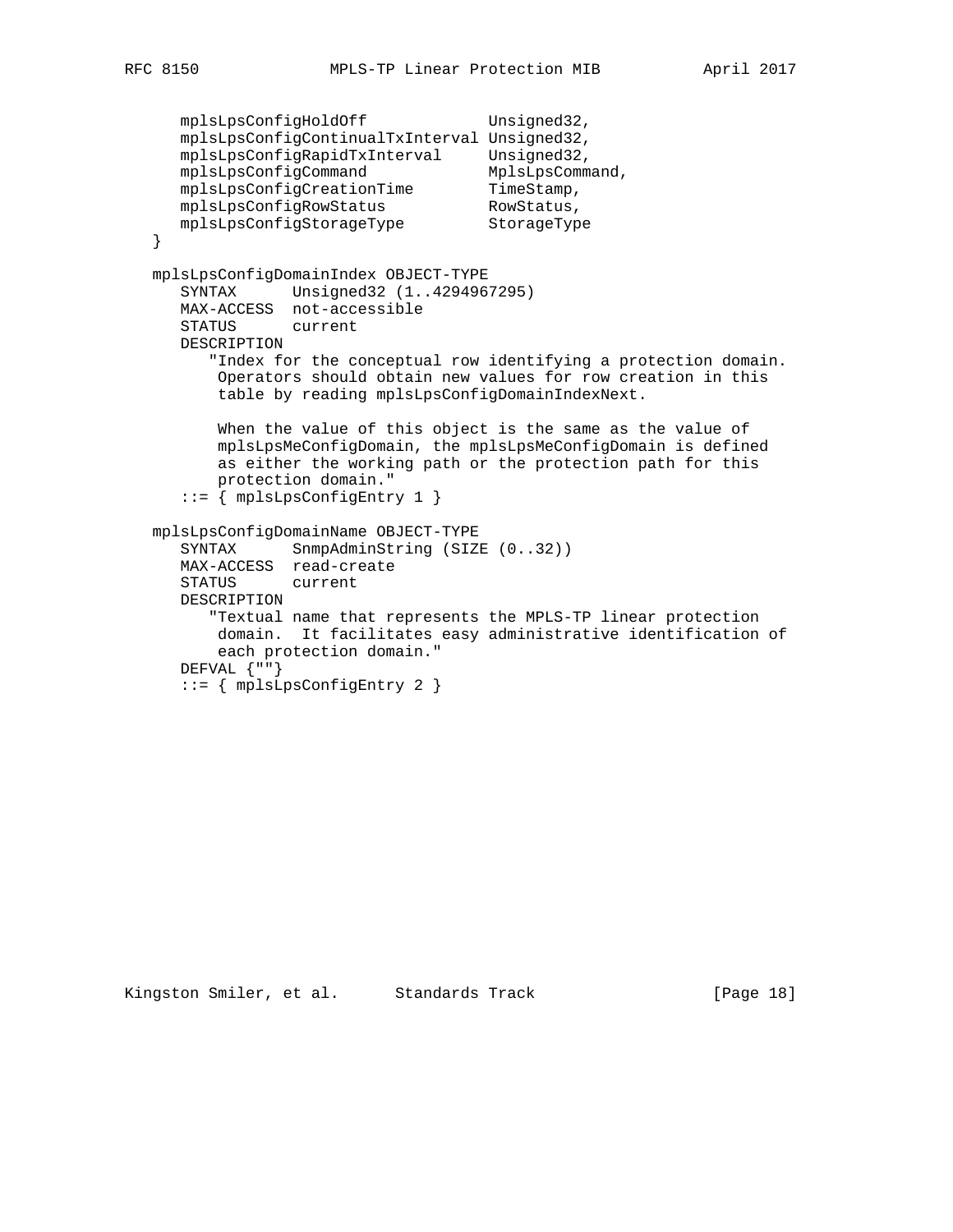mplsLpsConfigMode OBJECT-TYPE SYNTAX INTEGER {  $psc(1)$ , aps(2) } MAX-ACCESS read-create STATUS current DESCRIPTION "The mode of the MPLS-TP linear protection mechanism. This can be either PSC or APS, as follows: PSC The Protection State Coordination mode as described in RFC 6378. APS The Automatic Protection Switching mode as described in RFC 7271. This object may not be modified if the associated mplsLpsConfigRowStatus object is equal to active(1). The value of this object is not supposed to be changed during operation. When the value should be changed, the protection processes in both LERs MUST be restarted with the same new value. If this value is changed at one LER during operation, the LER will generate PSC packets with a new Capabilities TLV value. This will result in mplsLpsEventCapabilitiesMismatch notifications at both LERs." REFERENCE "Sections 9.2 and 10 of RFC 7271" DEFVAL {psc} ::= { mplsLpsConfigEntry 3 }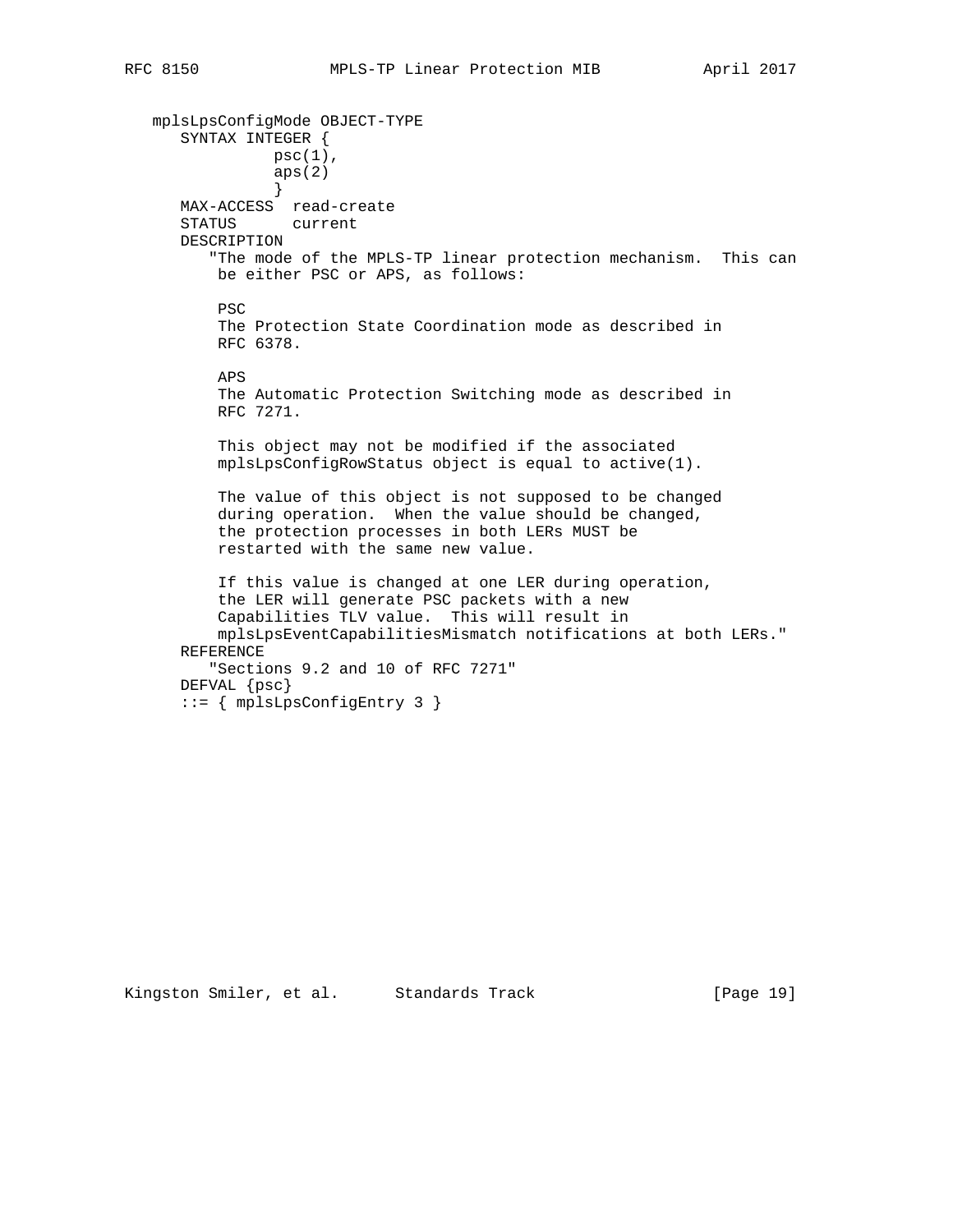mplsLpsConfigProtectionType OBJECT-TYPE

 SYNTAX INTEGER { onePlusOneUnidirectional(1), oneColonOneBidirectional(2), onePlusOneBidirectional(3) } MAX-ACCESS read-create STATUS current DESCRIPTION "The protection architecture type of the protection domain. This object represents both the bridge type, which can be either a permanent bridge (1+1) or a selector bridge (1:1); and the switching scheme, which can be either unidirectional or bidirectional.  $1+1$  In the 1+1 protection scheme, a fully dedicated protection path is allocated. Data traffic is copied and fed at the source to both the working path and the protection path. The traffic on the working path and protection path is transmitted simultaneously to the sink of the protection domain, where selection between the working path and the protection path is performed. 1:1 In the 1:1 protection scheme, a protection path is allocated to protect against a defect, failure, or degradation on the working path. In normal conditions, data traffic is transmitted over the working path, while the protection path functions in the idle state. If there is a defect on the working path or a specific administrative request, traffic is switched to the protection path. bidirectional In the bidirectional protection scheme, both directions will be switched simultaneously even if the fault applies to only one direction of the path. unidirectional In the unidirectional protection scheme, protection switching will be performed independently for each direction of a bidirectional transport path. This object may not be modified if the associated mplsLpsConfigRowStatus object is equal to active(1)."

Kingston Smiler, et al. Standards Track [Page 20]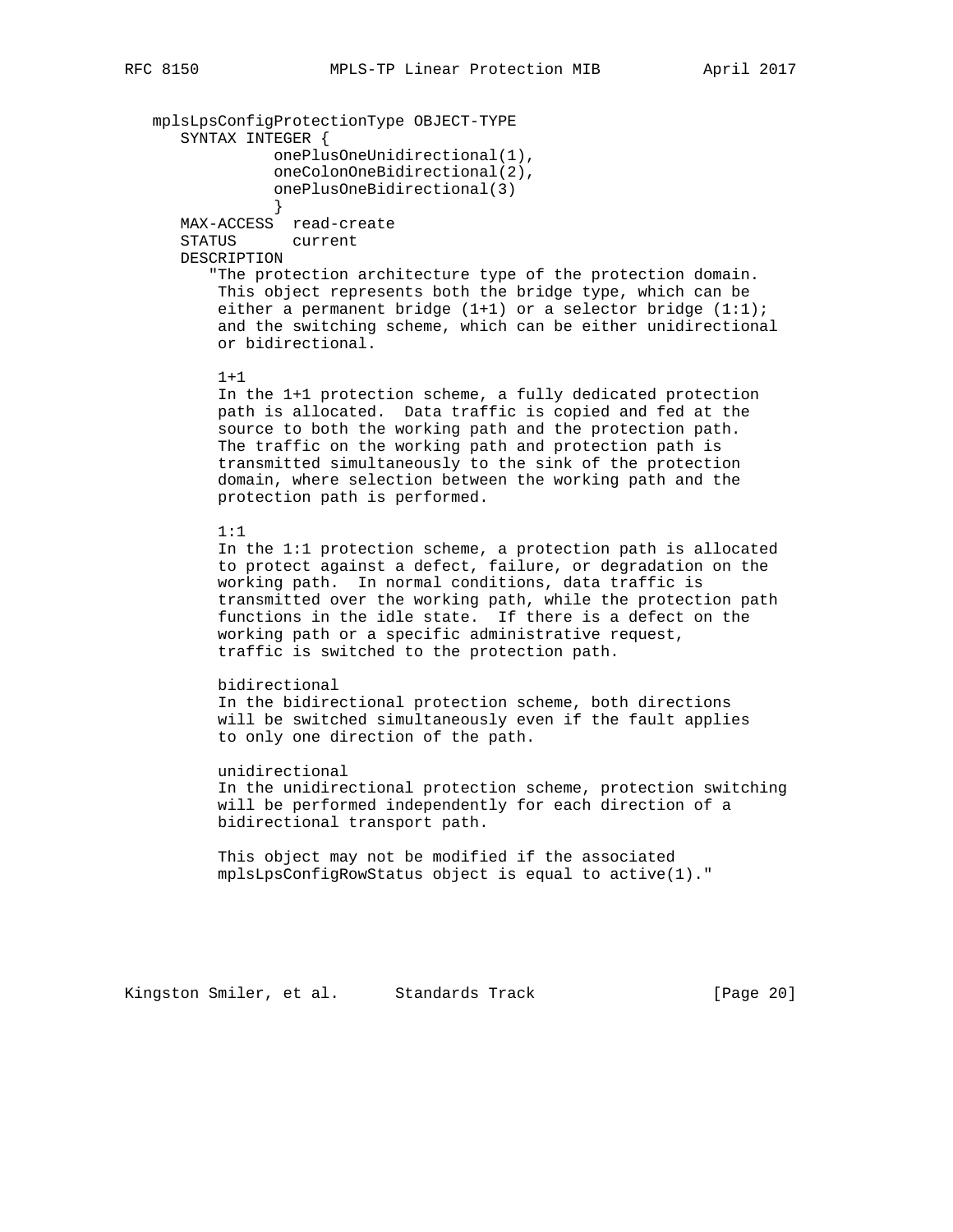```
 REFERENCE
       "Section 4.2.3 of RFC 6378"
    DEFVAL {oneColonOneBidirectional}
    ::= { mplsLpsConfigEntry 4 }
 mplsLpsConfigRevertive OBJECT-TYPE
   SYNTAX INTEGER { nonrevertive(1), revertive(2) }
    MAX-ACCESS read-create
    STATUS current
    DESCRIPTION
       "This object represents the reversion mode of the linear
        protection domain. The reversion mode of the protection
        mechanism may be either revertive or non-revertive.
        nonrevertive
        In the non-revertive mode, after a service has been recovered,
        traffic will be forwarded on the protection path.
        revertive
        In the revertive mode, after a service has been recovered,
        traffic will be redirected back onto the original working
        path.
        This object may not be modified if the associated
        mplsLpsConfigRowStatus object is equal to active(1)."
    REFERENCE
       "Section 4.2.4 of RFC 6378"
    DEFVAL { revertive }
    ::= { mplsLpsConfigEntry 5 }
 mplsLpsConfigSdThreshold OBJECT-TYPE
    SYNTAX Unsigned32 (0..100)
    MAX-ACCESS read-create
    STATUS current
    DESCRIPTION
       "This object holds the threshold value of the Signal Degrade
        (SD) defect in percent. In order to detect the SD defect,
        the MPLS-TP packet loss measurement (LM) is performed
        every second.
        If either the packet loss is negative (i.e., there are more
        packets received than transmitted) or the packet loss ratio
        (lost packets/transmitted packets) in percent is greater than
        this threshold value, a Bad Second is declared.
        Otherwise, a Good Second is declared.
```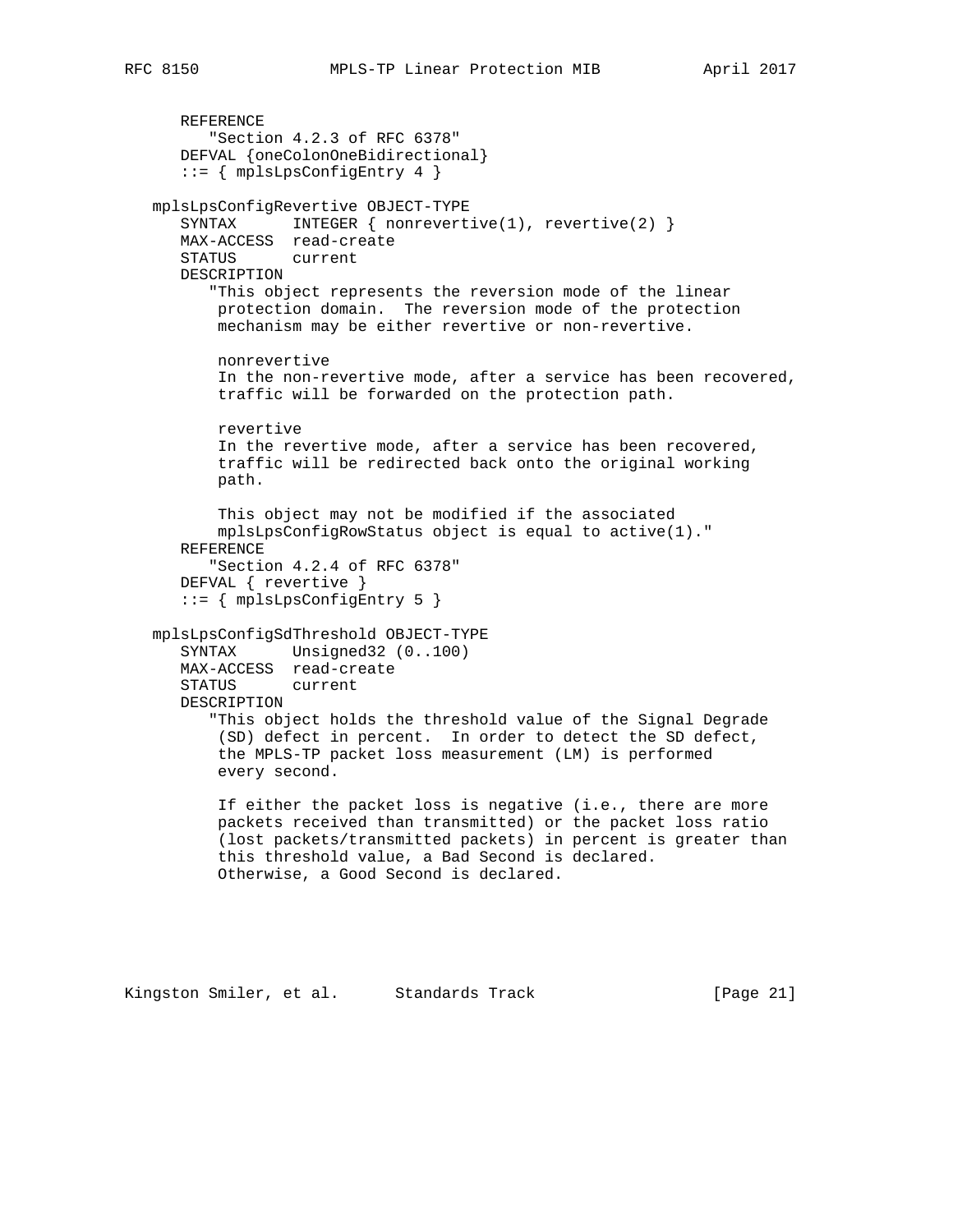```
 The SD defect is detected if there are
        mplsLpsConfigSdBadSeconds consecutive Bad Seconds
        and cleared if there are
        mplsLpsConfigSdGoodSeconds consecutive Good Seconds.
        This object may be modified if the associated
        mplsLpsConfigRowStatus object is equal to active(1)."
   REFERENCE
       "Clause 6.1.3.3 of ITU-T Recommendation G.8121/Y.1381 and
       Table 8-1 of ITU-T Recommendation G.8151/Y.1374"
   DEFVAL { 30 }
    ::= { mplsLpsConfigEntry 6 }
 mplsLpsConfigSdBadSeconds OBJECT-TYPE
    SYNTAX Unsigned32 (2..10)
   UNITS "seconds"
   MAX-ACCESS read-create
   STATUS current
   DESCRIPTION
       "This object holds the number of Bad Seconds to detect the SD.
       If the number of consecutive Bad Seconds reaches this value,
        the SD defect is detected and used as an input to
        the protection switching process.
        This object may be modified if the associated
        mplsLpsConfigRowStatus object is equal to active(1)."
    REFERENCE
       "Clause 6.1.3.3 of ITU-T Recommendation G.8121/Y.1381 and
        Table 8-1 of ITU-T Recommendation G.8151/Y.1374"
   DEFVAL \{ 10 \} ::= { mplsLpsConfigEntry 7 }
 mplsLpsConfigSdGoodSeconds OBJECT-TYPE
   SYNTAX Unsigned32 (2..10)
   UNITS "seconds"
   MAX-ACCESS read-create
    STATUS current
   DESCRIPTION
       "This object holds the number of Good Seconds to declare
        the clearance of an SD defect.
       After an SD defect occurs on a path, if the number of
        consecutive Good Seconds reaches this value for the
        degraded path, the clearance of the SD defect is declared
        and used as an input to the protection switching process.
```
Kingston Smiler, et al. Standards Track [Page 22]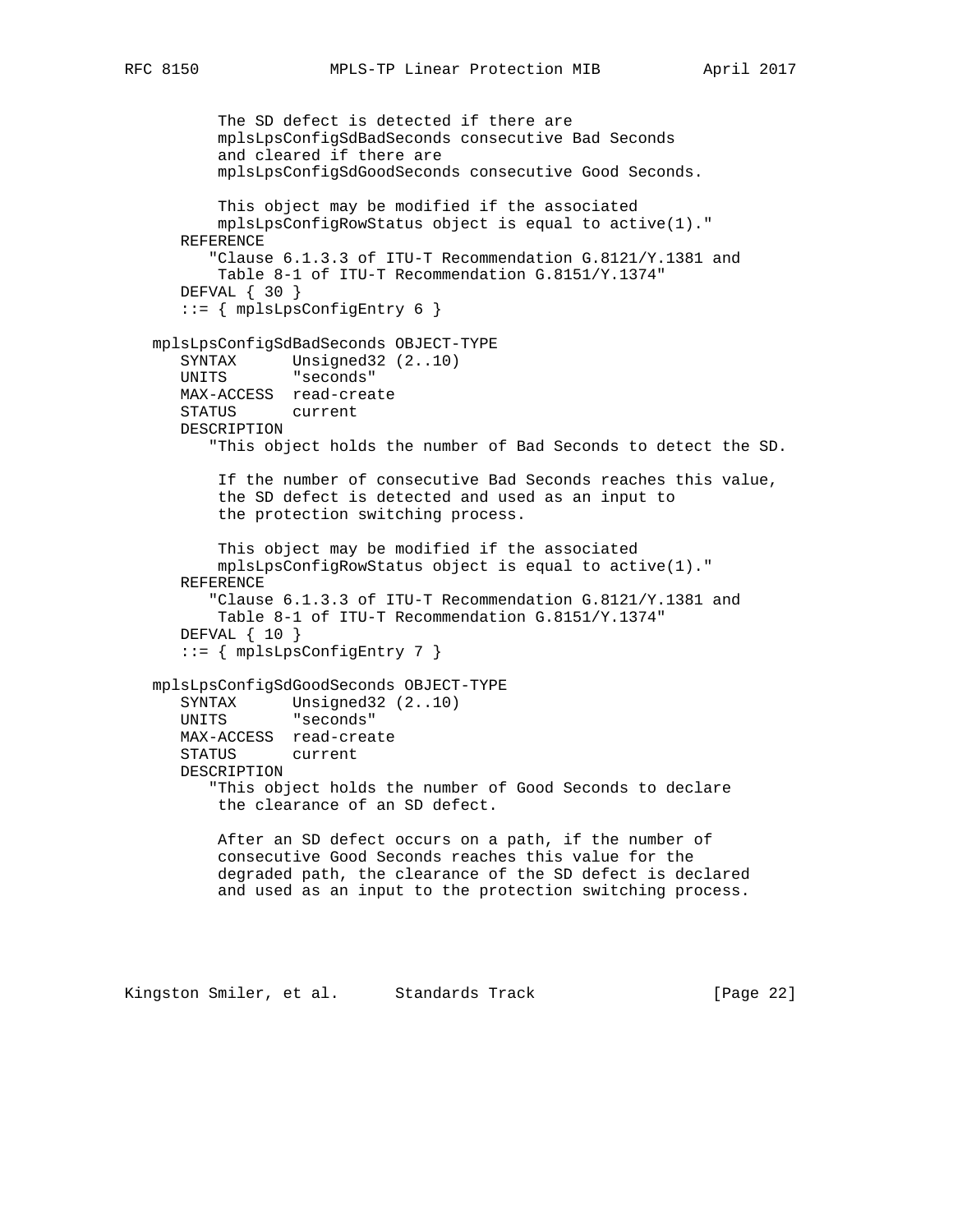This object may be modified if the associated

```
 mplsLpsConfigRowStatus object is equal to active(1)."
    REFERENCE
       "Clause 6.1.3.3 of ITU-T Recommendation G.8121/Y.1381 and
        Table 8-1 of ITU-T Recommendation G.8151/Y.1374"
    DEFVAL { 10 }
    ::= { mplsLpsConfigEntry 8 }
 mplsLpsConfigWaitToRestore OBJECT-TYPE
    SYNTAX Unsigned32 (5..12)
    UNITS "minutes"
   MAX-ACCESS read-create
    STATUS current
    DESCRIPTION
       "This object holds the Wait-to-Restore timer value in minutes
       and can be configured in 1-minute intervals between 5 and
        12 minutes.
       The WTR timer is used to delay the reversion of the PSC state
       to the Normal state when recovering from a failure condition
        on the working path when the protection domain is configured
        for revertive behavior.
       This object may not be modified if the associated
       mplsLpsConfigRowStatus object is equal to active(1)."
    REFERENCE
       "Section 3.5 of RFC 6378"
    DEFVAL { 5 }
    ::= { mplsLpsConfigEntry 9 }
 mplsLpsConfigHoldOff OBJECT-TYPE
  SYNTAX Unsigned32 (0..100)
    UNITS "deciseconds"
   MAX-ACCESS read-create
    STATUS current
    DESCRIPTION
       "The hold-off time in deciseconds. Represents the time
       between SF/SD condition detection and declaration of
        an SF/SD request to the protection switching logic.
        It is intended to avoid unnecessary switching when a
        lower-layer protection mechanism is in place.
        Can be configured in intervals of 100 milliseconds.
        When a new defect or a more severe defect occurs on
        the active path (the path from which the selector selects
        the user data traffic) and this value is non-zero,
        the hold-off timer will be started. A defect on the standby
```
Kingston Smiler, et al. Standards Track [Page 23]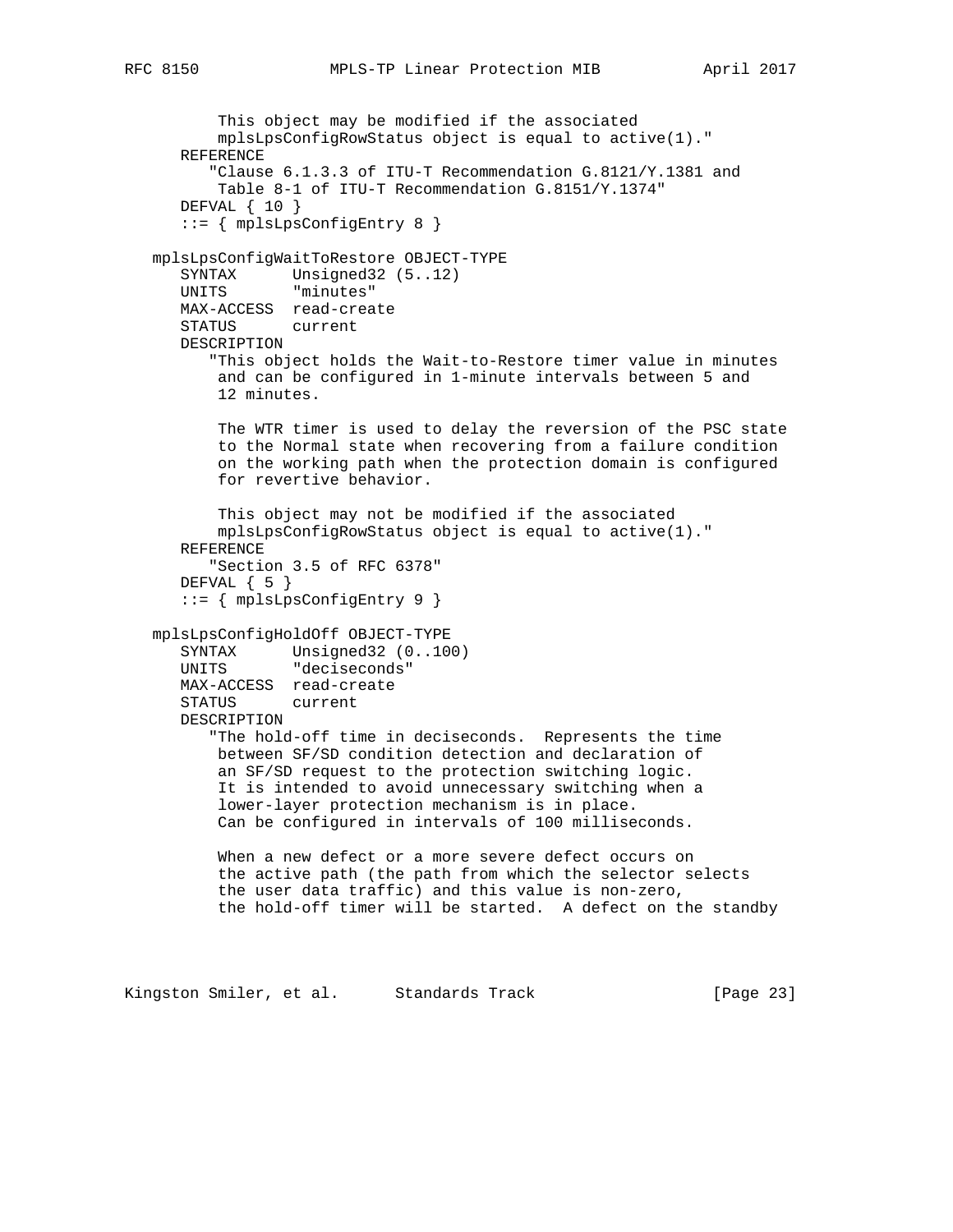```
 path (the path from which the selector does not select the
        user data traffic) does not trigger the start of the hold-off
        timer, as there is no need for a traffic switchover.
        This object may not be modified if the associated
       mplsLpsConfigRowStatus object is equal to active(1)."
    REFERENCE
       "Section 3.1 of RFC 6378"
   DEFVAL { 0 }
    ::= { mplsLpsConfigEntry 10 }
 mplsLpsConfigContinualTxInterval OBJECT-TYPE
   SYNTAX Unsigned32 (1..20)
    UNITS "seconds"
   MAX-ACCESS read-create
    STATUS current
    DESCRIPTION
       "The Continual Tx Time in seconds. Represents the time
       interval to send the continual PSC packet to the other
        end, based on the current state.
       This object may not be modified if the associated
       mplsLpsConfigRowStatus object is equal to active(1)."
    REFERENCE
       "Section 4.1 of RFC 6378"
   DEFVAL \{ 5 \} ::= { mplsLpsConfigEntry 11 }
 mplsLpsConfigRapidTxInterval OBJECT-TYPE
    SYNTAX Unsigned32 (1000..20000)
    UNITS "microseconds"
   MAX-ACCESS read-create
    STATUS current
    DESCRIPTION
       "The Rapid Tx interval in microseconds. Represents the time
       interval to send the PSC packet to the other end, when
        there is a change in the state of the linear protection domain
        due to local input. The default value is 3.3 milliseconds
        (3300 microseconds).
        This object may not be modified if the associated
       mplsLpsConfigRowStatus object is equal to active(1)."
    REFERENCE
       "Section 4.1 of RFC 6378"
    DEFVAL { 3300 }
    ::= { mplsLpsConfigEntry 12 }
```
Kingston Smiler, et al. Standards Track [Page 24]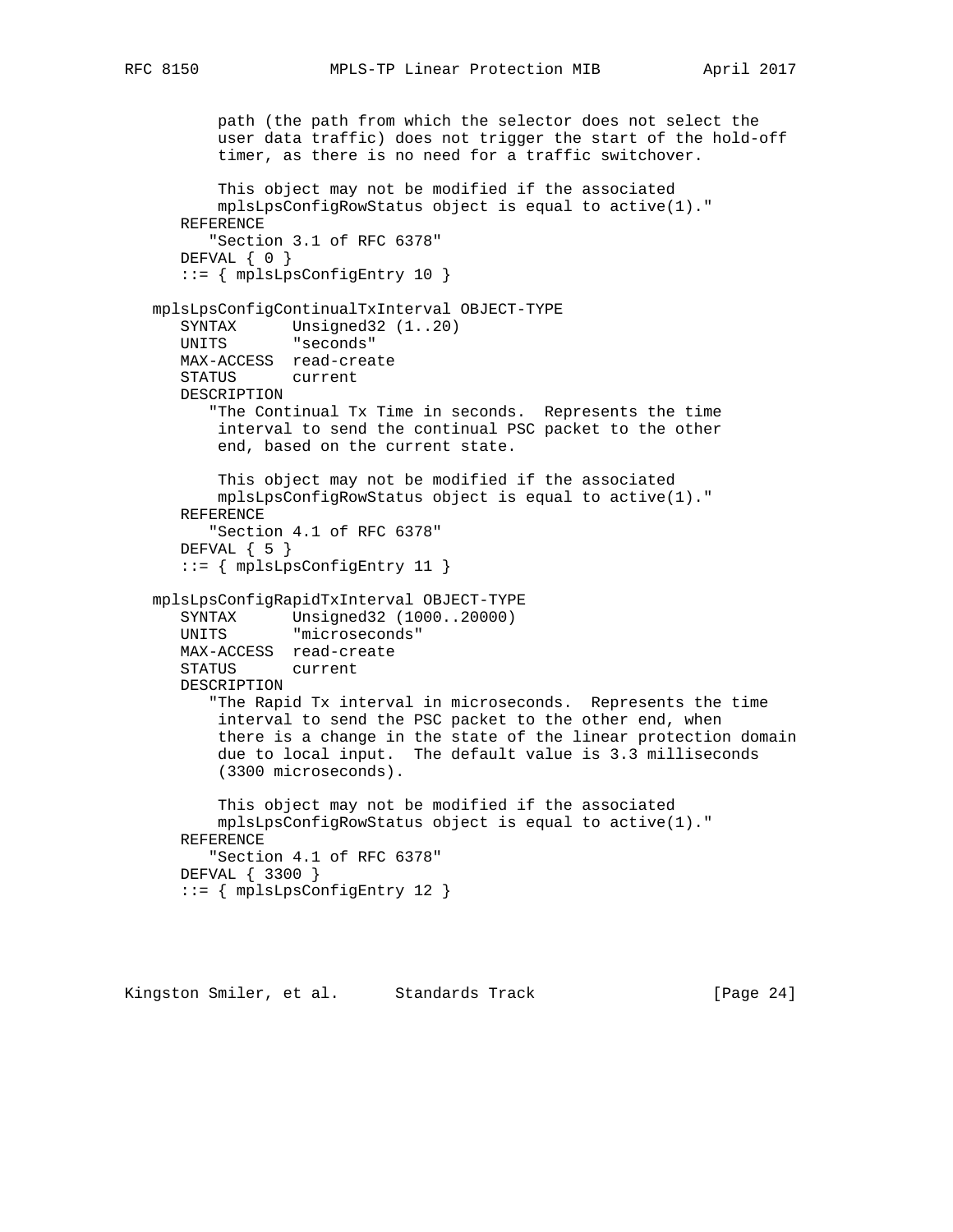```
 mplsLpsConfigCommand OBJECT-TYPE
 SYNTAX MplsLpsCommand
 MAX-ACCESS read-create
      STATUS current
      DESCRIPTION
         "Allows the initiation of an operator command on
          the protection domain.
         When read, this object returns the last command written
          or noCmd if no command has been written since initialization.
          The return of the last command written does not imply that
          this command is currently in effect. This request may have
          been preempted by a higher-priority local or remote request.
          This object may be modified if the associated
          mplsLpsConfigRowStatus object is equal to active(1)."
      REFERENCE
         "Sections 3.1 and 3.2 of RFC 6378 and Sections 4.3 and 6 of
          RFC 7271"
      DEFVAL { noCmd }
      ::= { mplsLpsConfigEntry 13 }
   mplsLpsConfigCreationTime OBJECT-TYPE
      SYNTAX TimeStamp
      MAX-ACCESS read-only
```
"The value of sysUpTime at the time the row was created."

 "This object represents the status of the MPLS-TP linear protection domain entry. This variable is used to create, modify, and/or delete a row in this table."

```
Kingston Smiler, et al. Standards Track [Page 25]
```
STATUS current

 SYNTAX RowStatus MAX-ACCESS read-create STATUS current

::= { mplsLpsConfigEntry 14 }

mplsLpsConfigRowStatus OBJECT-TYPE

::= { mplsLpsConfigEntry 15 }

DESCRIPTION

DESCRIPTION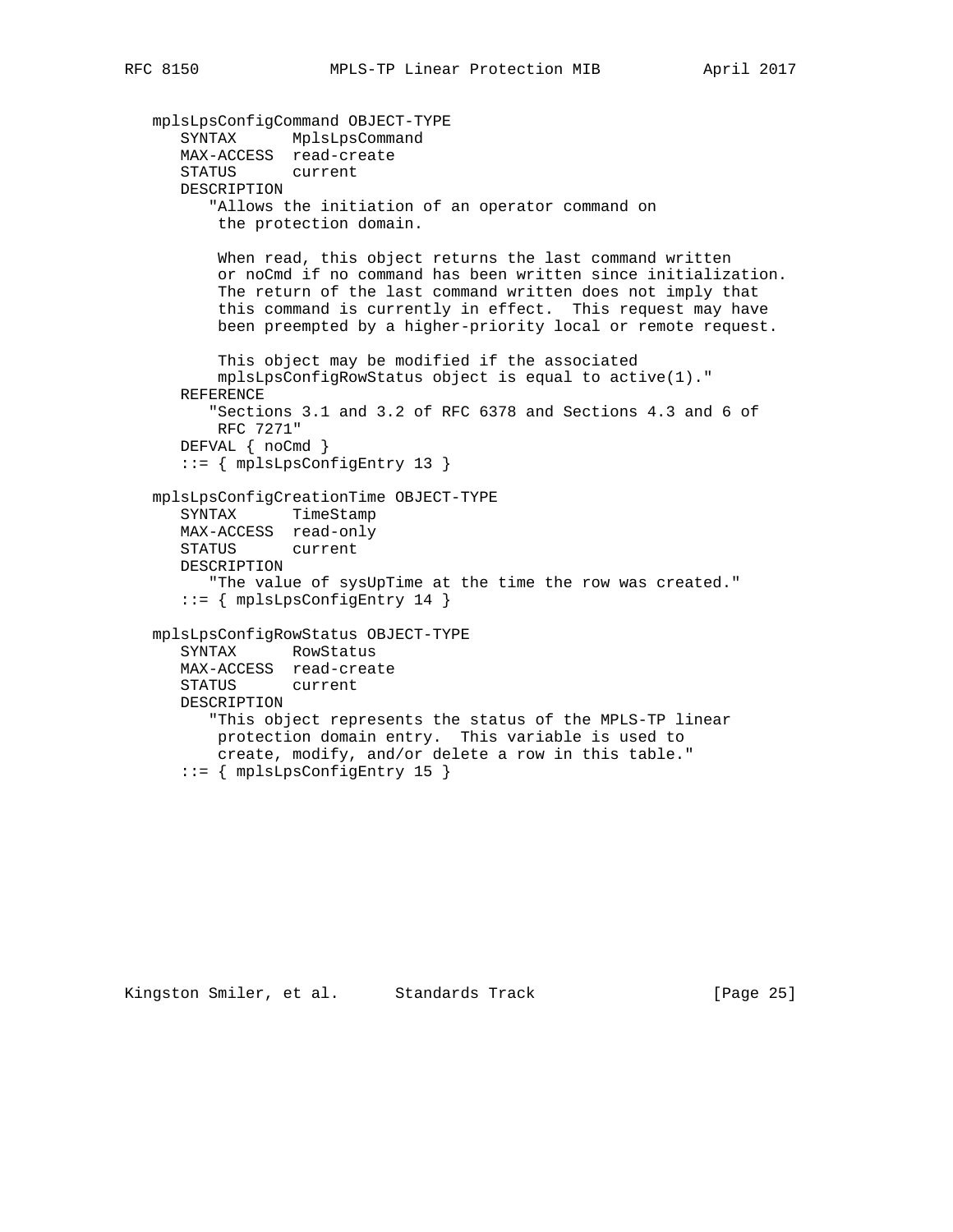```
 mplsLpsConfigStorageType OBJECT-TYPE
 SYNTAX StorageType
 MAX-ACCESS read-create
      STATUS current
      DESCRIPTION
         "The storage type for this conceptual row.
          Conceptual rows having the value 'permanent' need not
          allow write access to any columnar objects in the row."
     DEFVAL { nonVolatile }
      ::= { mplsLpsConfigEntry 16 }
- -- MPLS-TP Linear Protection Switching Status Table.
   -- This table provides protection domain statistics.
- mplsLpsStatusTable OBJECT-TYPE
      SYNTAX SEQUENCE OF MplsLpsStatusEntry
      MAX-ACCESS not-accessible
      STATUS current
      DESCRIPTION
         "This table provides status information about MPLS-TP
          linear protection domains that have been configured
          on the system."
      ::= { mplsLpsObjects 3 }
   mplsLpsStatusEntry OBJECT-TYPE
      SYNTAX MplsLpsStatusEntry
      MAX-ACCESS not-accessible
      STATUS current
      DESCRIPTION
        "A conceptual row in the mplsLpsStatusTable."
      AUGMENTS { mplsLpsConfigEntry }
      ::= { mplsLpsStatusTable 1 }
   MplsLpsStatusEntry ::= SEQUENCE {
     mplsLpsStatusState MplsLpsState,
     mplsLpsStatusReqRcv MplsLpsReq,
     mplsLpsStatusReqSent MplsLpsReq,
     mplsLpsStatusFpathPathRcv MplsLpsFpathPath,<br>mplsLpsStatusFpathPathSent MplsLpsFpathPath,
 mplsLpsStatusFpathPathSent MplsLpsFpathPath,
 mplsLpsStatusRevertiveMismatch TruthValue,
 mplsLpsStatusProtecTypeMismatch TruthValue,
 mplsLpsStatusCapabilitiesMismatch TruthValue,
      mplsLpsStatusPathConfigMismatch TruthValue,
     mplsLpsStatusFopNoResponses Counter32,<br>mplsLpsStatusFopTimeouts Counter32
     mplsLpsStatusFopTimeouts
   }
```
Kingston Smiler, et al. Standards Track [Page 26]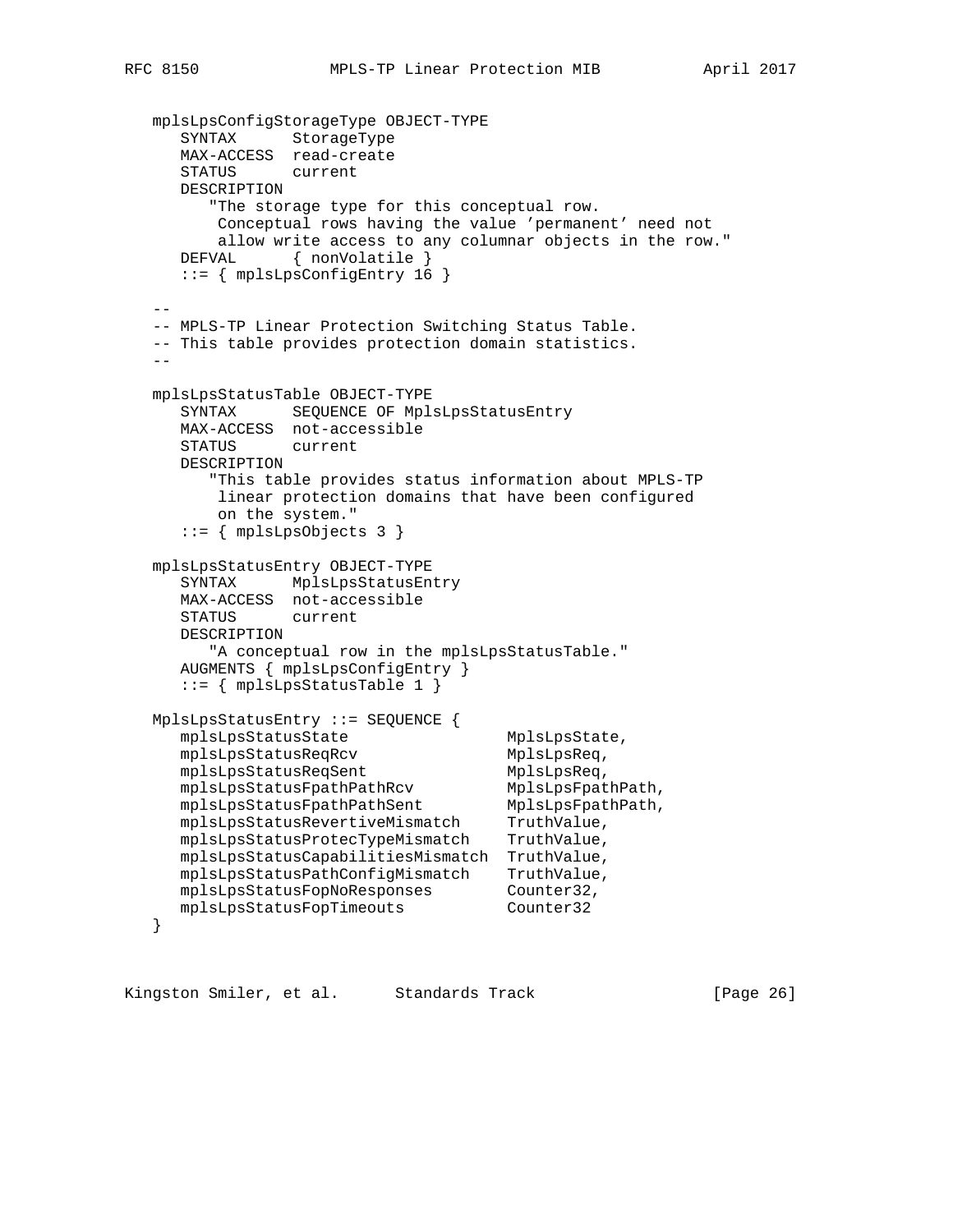```
 mplsLpsStatusState OBJECT-TYPE
 SYNTAX MplsLpsState
 MAX-ACCESS read-only
      STATUS current
      DESCRIPTION
         "The current state of the PSC state machine."
      REFERENCE
         "Section 11 of RFC 7271"
      ::= { mplsLpsStatusEntry 1 }
   mplsLpsStatusReqRcv OBJECT-TYPE
      SYNTAX MplsLpsReq
      MAX-ACCESS read-only
      STATUS current
      DESCRIPTION
         "The current value of the PSC Request field received on
          the most recent PSC packet."
      REFERENCE
         "Section 4.2 of RFC 6378"
      ::= { mplsLpsStatusEntry 2 }
   mplsLpsStatusReqSent OBJECT-TYPE
      SYNTAX MplsLpsReq
      MAX-ACCESS read-only
      STATUS current
      DESCRIPTION
         "The current value of the PSC Request field sent on the
          most recent PSC packet."
      REFERENCE
         "Section 4.2 of RFC 6378"
      ::= { mplsLpsStatusEntry 3 }
   mplsLpsStatusFpathPathRcv OBJECT-TYPE
      SYNTAX MplsLpsFpathPath
      MAX-ACCESS read-only
      STATUS current
      DESCRIPTION
         "The current value of the FPath and Path fields received
          on the most recent PSC packet."
      REFERENCE
         "Section 4.2 of RFC 6378"
      ::= { mplsLpsStatusEntry 4 }
```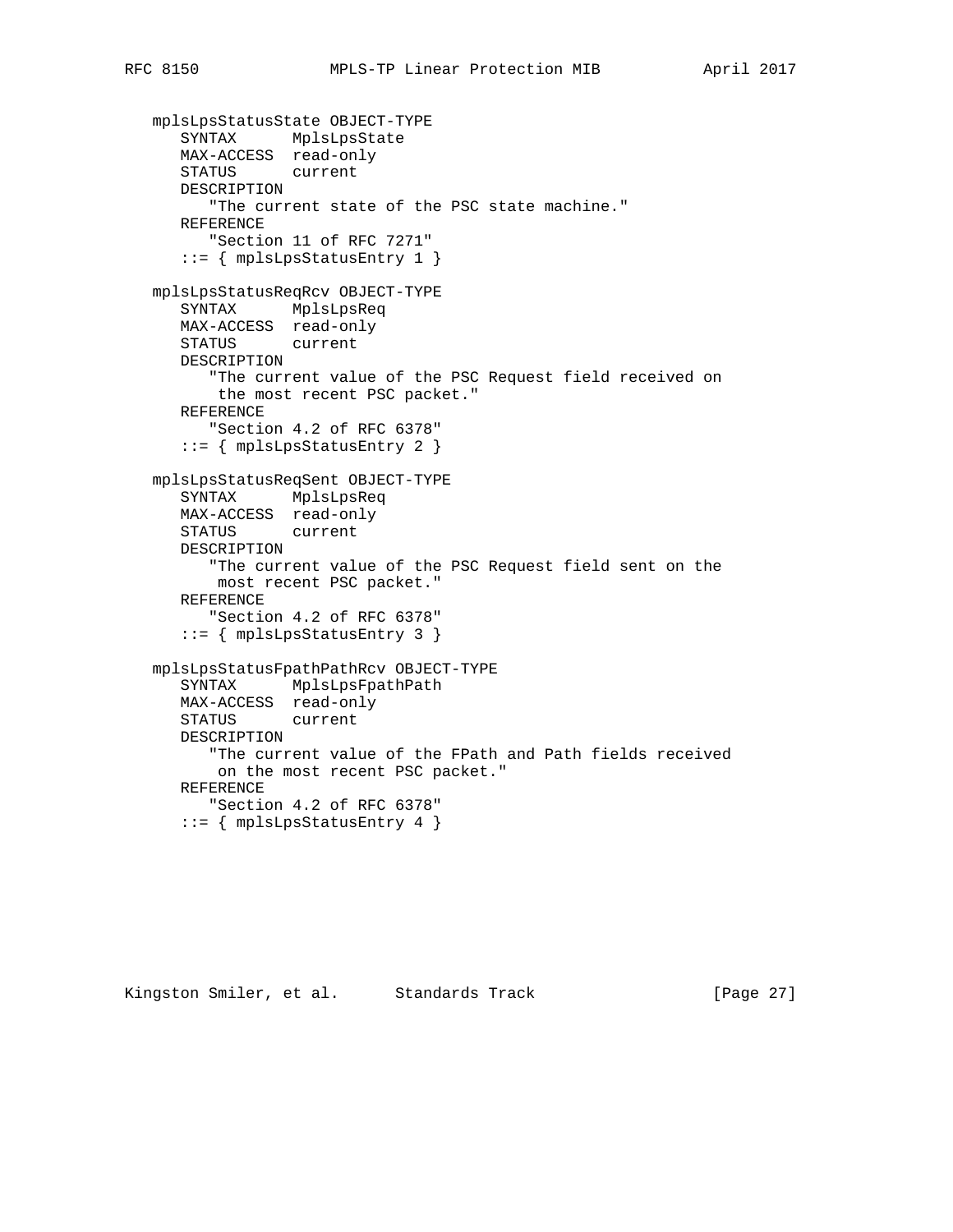```
 mplsLpsStatusFpathPathSent OBJECT-TYPE
 SYNTAX MplsLpsFpathPath
 MAX-ACCESS read-only
      STATUS current
      DESCRIPTION
          "The current value of the FPath and Path fields sent
          on the most recent PSC packet."
      REFERENCE
         "Section 4.2 of RFC 6378"
      ::= { mplsLpsStatusEntry 5 }
   mplsLpsStatusRevertiveMismatch OBJECT-TYPE
      SYNTAX TruthValue
      MAX-ACCESS read-only
      STATUS current
      DESCRIPTION
          "This object indicates a provisioning mismatch in the
          revertive mode across the protection domain endpoints.
          The value of this object becomes true when a PSC message with
          an incompatible Revertive field is received or false when a
          PSC message with a compatible Revertive field is received."
      REFERENCE
          "Section 12 of RFC 7271"
      ::= { mplsLpsStatusEntry 6 }
   mplsLpsStatusProtecTypeMismatch OBJECT-TYPE
      SYNTAX TruthValue
      MAX-ACCESS read-only
      STATUS current
      DESCRIPTION
          "This object indicates a provisioning mismatch in the
          protection type, representing both the bridge type and the
          switching type, across the protection domain endpoints.
          The value of this object becomes true when a PSC message with
          an incompatible Protection Type (PT) field is received or
          false when a PSC message with a compatible PT field is
          received."
      REFERENCE
         "Section 12 of RFC 7271"
      ::= { mplsLpsStatusEntry 7 }
```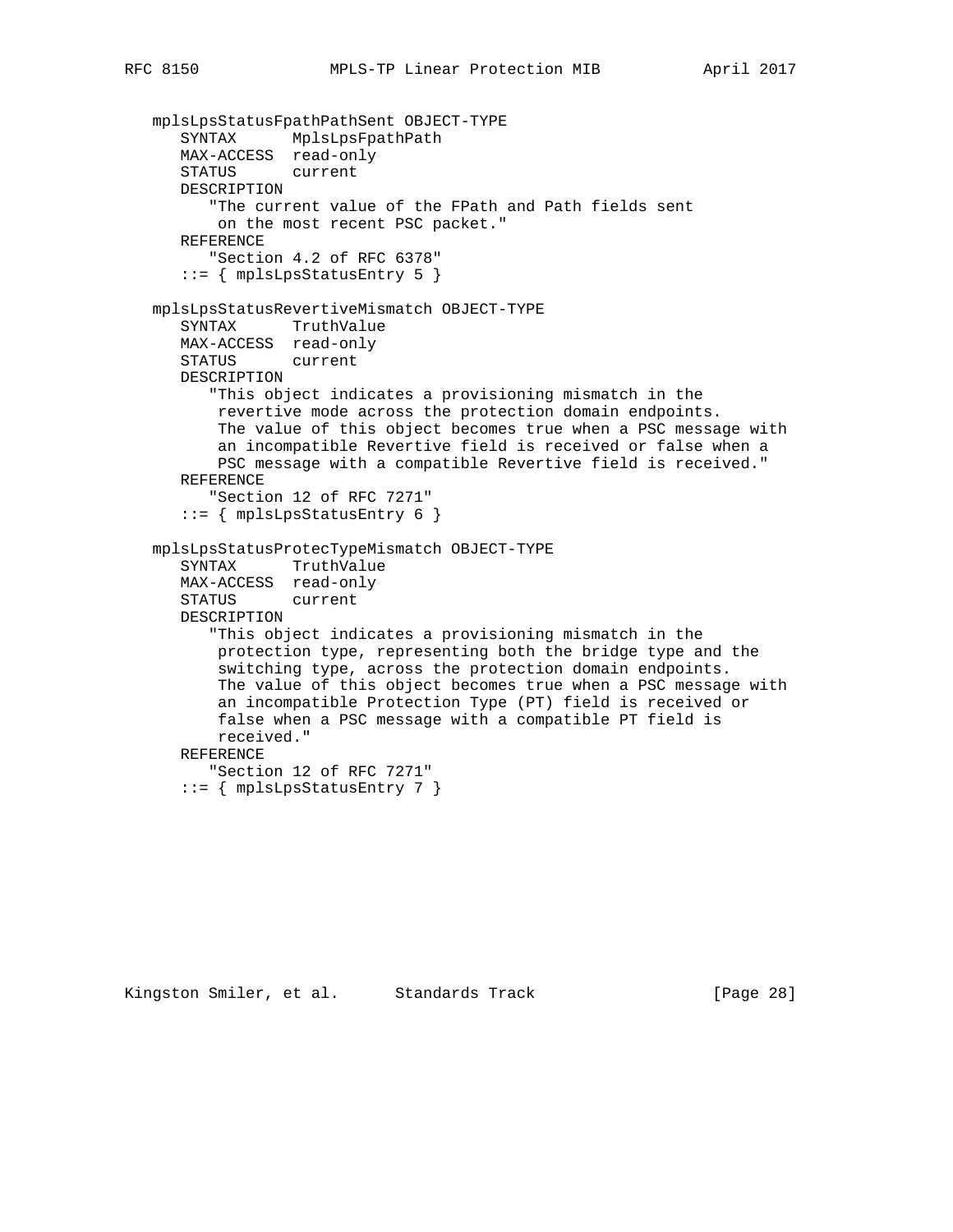```
 mplsLpsStatusCapabilitiesMismatch OBJECT-TYPE
 SYNTAX TruthValue
 MAX-ACCESS read-only
      STATUS current
      DESCRIPTION
          "This object indicates a provisioning mismatch in
          Capabilities TLVs across the protection domain endpoints.
          The value of this object becomes true when a PSC message with
          an incompatible Capabilities TLV field is received or false
          when a PSC message with a compatible Capabilities TLV field is
          received.
          The Capabilities TLV with 0xF8000000 indicates that the APS
          mode is used for the MPLS-TP linear protection mechanism,
          whereas the PSC mode either (1) uses the Capabilities TLV
          with a value of 0x0 or (2) does not use the Capabilities TLV
          because the TLV does not exist."
      REFERENCE
         "Section 12 of RFC 7271"
     ::= \{ mplsLpsStatusEntry 8 \} mplsLpsStatusPathConfigMismatch OBJECT-TYPE
      SYNTAX TruthValue
      MAX-ACCESS read-only
      STATUS current
      DESCRIPTION
          "This object indicates a provisioning mismatch in the
          protection path configuration for PSC communication across
          the protection domain endpoints.
          The value of this object becomes true when a PSC message is
          received from the working path or false when a PSC message
          is received from the protection path."
      REFERENCE
          "Section 12 of RFC 7271"
      ::= { mplsLpsStatusEntry 9 }
```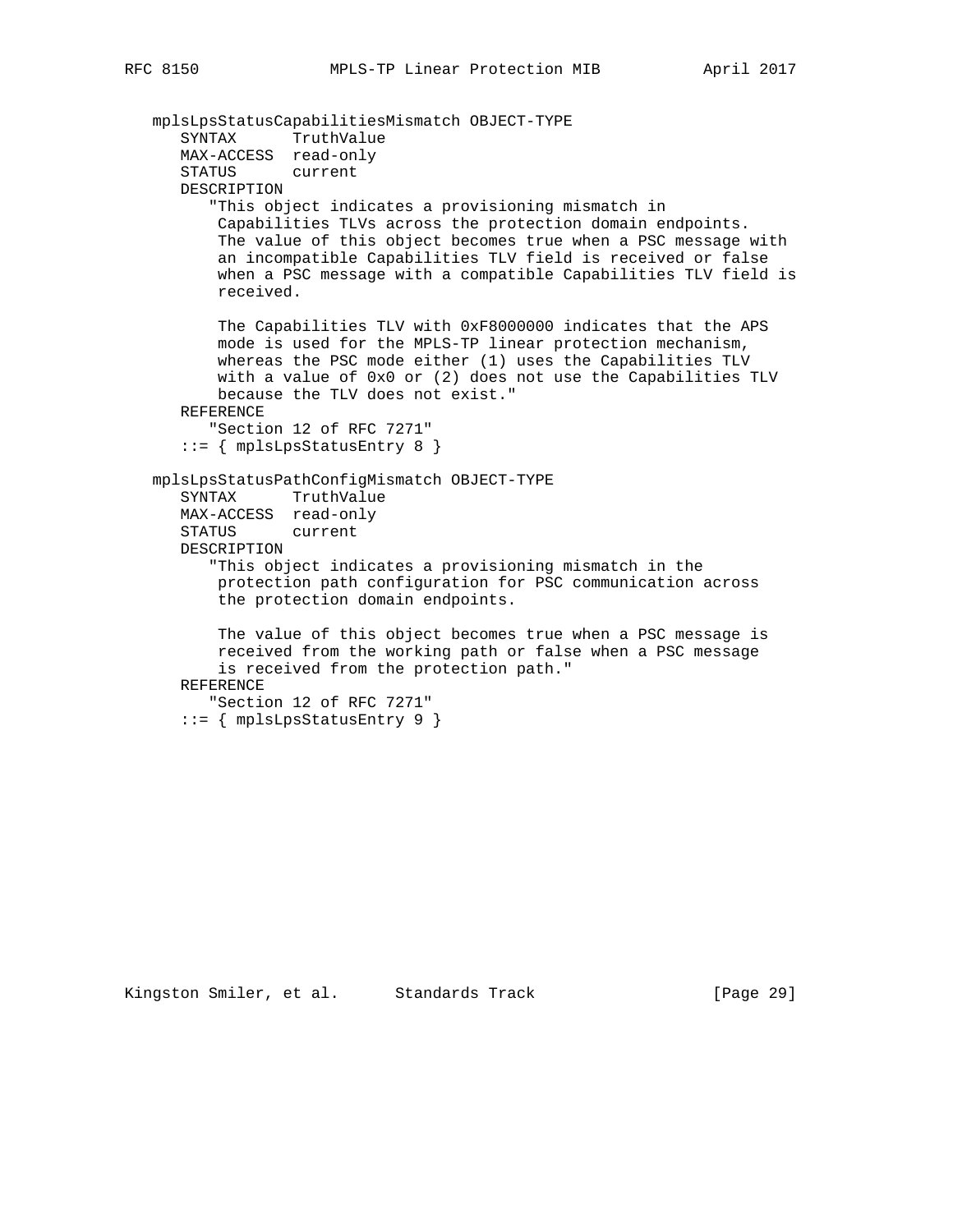```
 mplsLpsStatusFopNoResponses OBJECT-TYPE
 SYNTAX Counter32
 MAX-ACCESS read-only
      STATUS current
      DESCRIPTION
          "This object holds the number of occurrences of protocol
          failure due to a lack of response to a traffic
          switchover request within 50 ms.
         When there is a traffic switchover due to a local request,
          a 50 ms timer is started to detect protocol failure due to
          no response. If there is no PSC message received with the
          same Path value as the Path value in the transmitted
          PSC message until the 50 ms timer expires, protocol failure
          due to no response occurs."
      REFERENCE
         "Section 12 of RFC 7271"
      ::= { mplsLpsStatusEntry 10 }
   mplsLpsStatusFopTimeouts OBJECT-TYPE
      SYNTAX Counter32
      MAX-ACCESS read-only
      STATUS current
      DESCRIPTION
          "This object holds the number of occurrences of protocol
          failure due to no PSC message being received during
          at least 3.5 times the long PSC message interval.
          When no PSC message is received on the protection path during
          at least 3.5 times the long PSC message interval and there
          is no defect on the protection path, protocol failure due to
          no PSC message occurs."
      REFERENCE
          "Section 12 of RFC 7271"
     ::= \{ mplsLpsStatusEntry 11 \} -- MPLS-TP Linear Protection ME Association Configuration Table.
   -- This table supports the addition, configuration, and deletion
   -- of MPLS-TP linear protection MEs in protection domains.
   mplsLpsMeConfigTable OBJECT-TYPE
      SYNTAX SEQUENCE OF MplsLpsMeConfigEntry
      MAX-ACCESS not-accessible
     STATUS
      DESCRIPTION
          "This table lists ME associations that have been configured
          in protection domains."
     ::= { mplsLpsObjects 4 }
```
Kingston Smiler, et al. Standards Track [Page 30]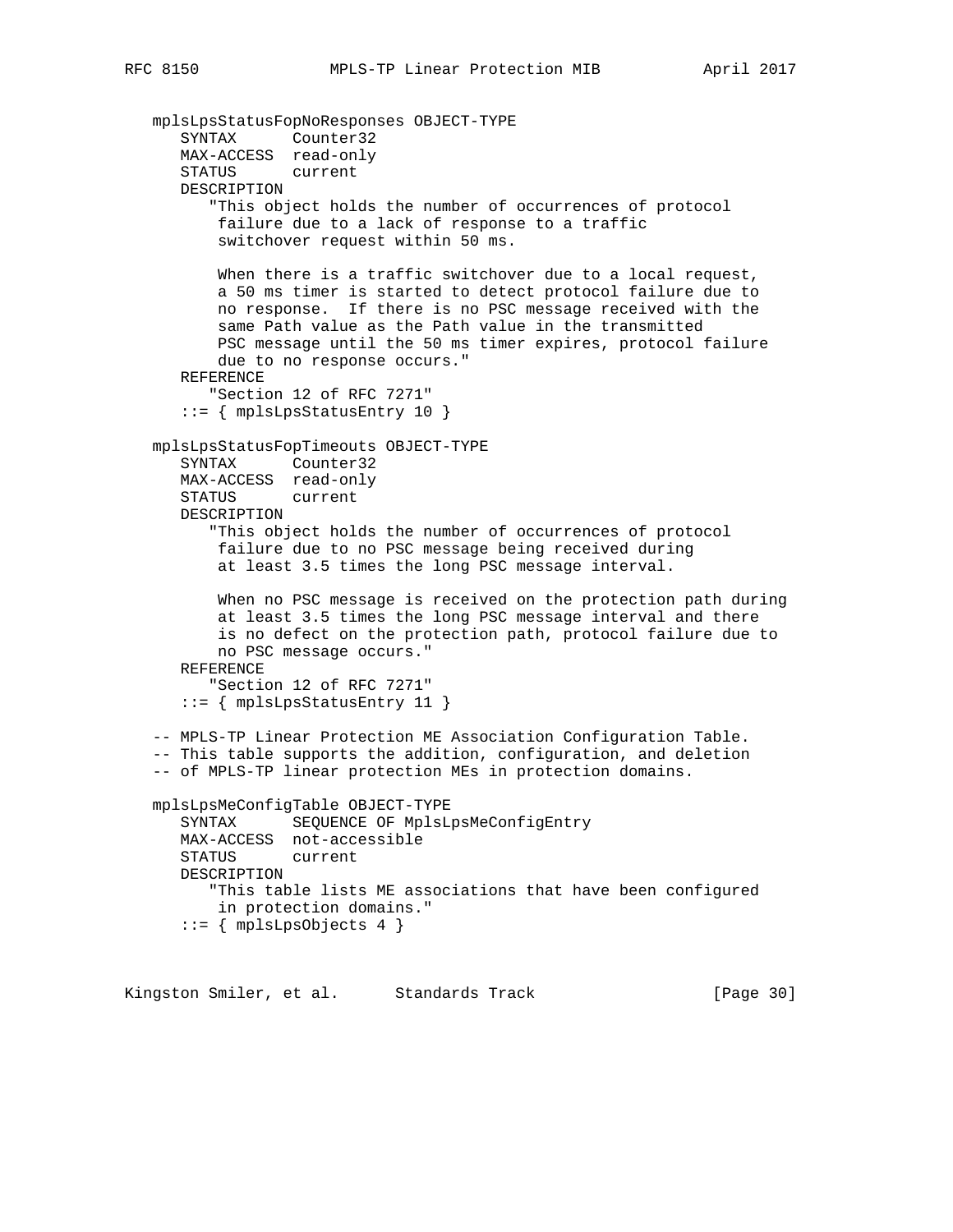```
 mplsLpsMeConfigEntry OBJECT-TYPE
 SYNTAX MplsLpsMeConfigEntry
 MAX-ACCESS not-accessible
      STATUS current
      DESCRIPTION
         "A conceptual row in the mplsLpsMeConfigTable. There is
          a sparse relationship between the conceptual rows of
          this table and the mplsOamIdMeTable.
          Each time that an entry is created in the mplsOamIdMeTable
          for which the LER supports MPLS-TP linear protection,
          a row is created automatically in the mplsLpsMeConfigTable.
          An entry in this table is related to a single entry in
 the mplsOamIdMeTable. When a point-to-point transport path
 needs to be monitored, one ME is needed for the path,
          and one entry in the mplsOamIdMeTable will be created.
          But the ME entry in the mplsOamIdMeTable may or may not
          participate in protection switching.
          If an ME participates in protection switching, an entry in
          the mplsLpsMeConfigTable MUST be created, and the objects
          in the entry indicate which protection domain this ME
          belongs to and whether this ME is for the working path or
          the protection path.
          If the ME does not participate in protection switching,
          an entry in the mplsLpsMeConfigTable does not need
          to be created."
      INDEX {mplsOamIdMegIndex, mplsOamIdMeIndex, mplsOamIdMeMpIndex}
      ::= { mplsLpsMeConfigTable 1 }
   MplsLpsMeConfigEntry ::= SEQUENCE {
mplsLpsMeConfigDomain Unsigned32,
 mplsLpsMeConfigPath INTEGER
```
Kingston Smiler, et al. Standards Track [Page 31]

}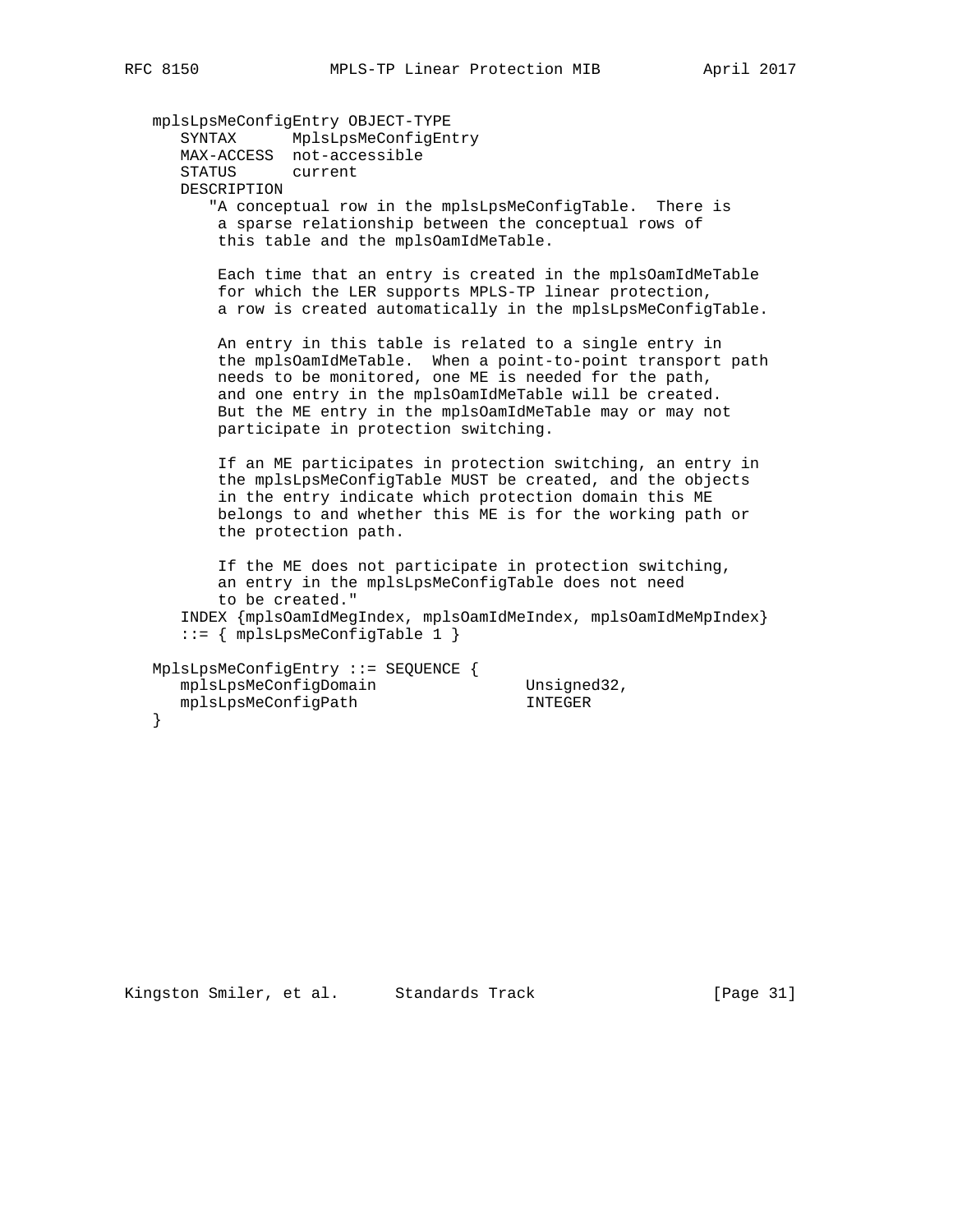```
 mplsLpsMeConfigDomain OBJECT-TYPE
 SYNTAX Unsigned32 (0..4294967295)
 MAX-ACCESS read-create
      STATUS current
      DESCRIPTION
         "This object holds the mplsLpsConfigDomainIndex value for
          the protection domain in which this ME is included.
          If this ME is not part of any protection domain, then
          this object contains the value 0.
          When the value of this object is the same as the value of
          mplsLpsConfigDomainIndex, the object is defined as either
          the working path or the protection path of the
          protection domain corresponding to mplsLpsConfigDomainIndex."
      DEFVAL { 0 }
      ::= { mplsLpsMeConfigEntry 1 }
   mplsLpsMeConfigPath OBJECT-TYPE
     SYNTAX INTEGER { working(1), protection(2) }
      MAX-ACCESS read-create
      STATUS current
      DESCRIPTION
         "This object represents whether the ME is configured
          as the working path or the protection path."
      REFERENCE
         "Section 4.3 of RFC 6378"
      ::= { mplsLpsMeConfigEntry 2 }
  - - -- MPLS Linear Protection ME Status Table.
   -- This table provides protection switching ME statistics.
  -- mplsLpsMeStatusTable OBJECT-TYPE
      SYNTAX SEQUENCE OF MplsLpsMeStatusEntry
      MAX-ACCESS not-accessible
      STATUS current
      DESCRIPTION
         "This table contains status information of all the MEs
          that are included in MPLS-TP linear protection domains."
```

```
::= { mplsLpsObjects 5 }
```
Kingston Smiler, et al. Standards Track [Page 32]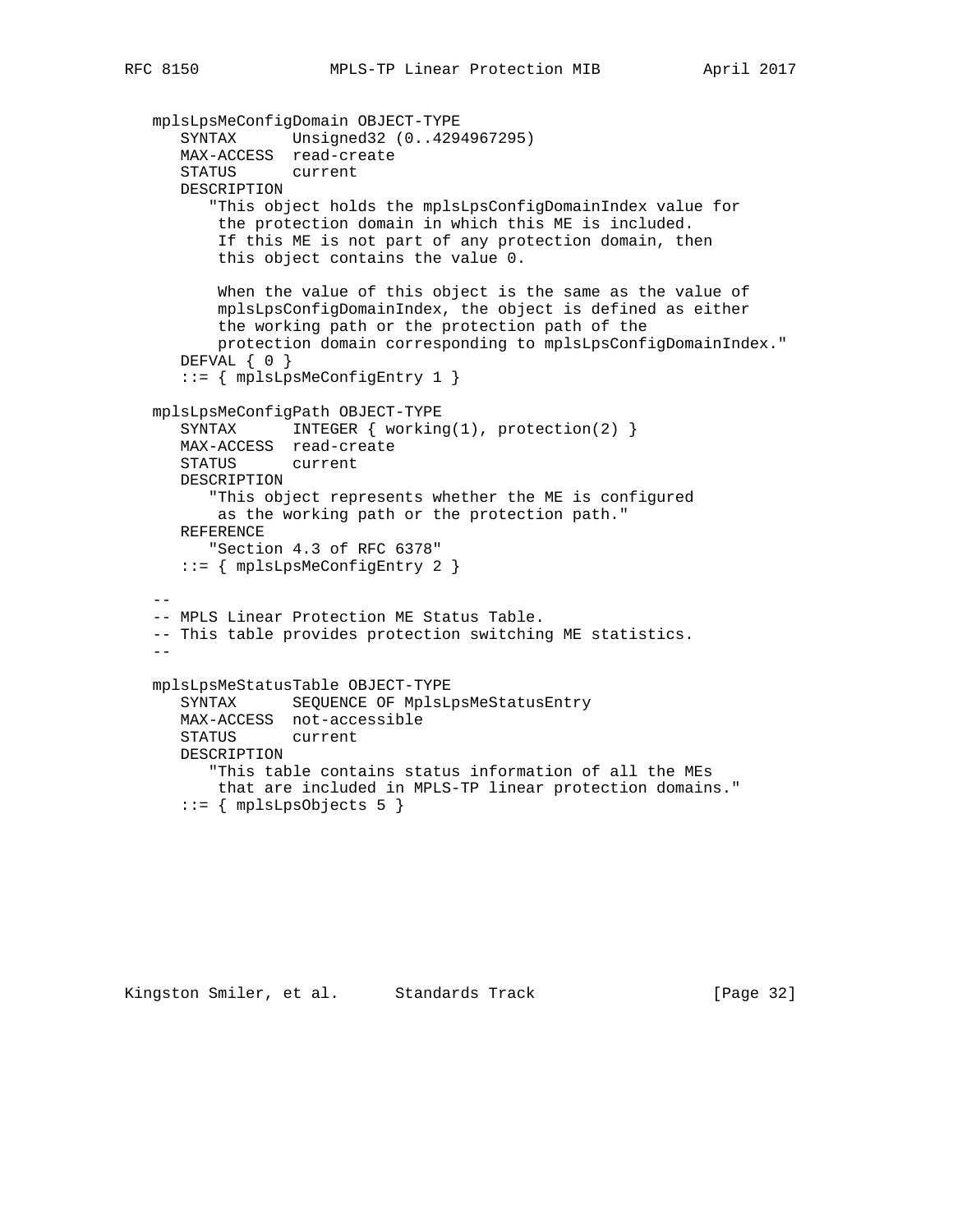```
 mplsLpsMeStatusEntry OBJECT-TYPE
 SYNTAX MplsLpsMeStatusEntry
 MAX-ACCESS not-accessible
```

```
 STATUS current
      DESCRIPTION
        "A conceptual row in the mplsLpsMeStatusTable."
      AUGMENTS { mplsLpsMeConfigEntry }
      ::= { mplsLpsMeStatusTable 1 }
   MplsLpsMeStatusEntry ::= SEQUENCE {
     mplsLpsMeStatusCurrent BITS,<br>mplsLpsMeStatusSiqnalDeqrades Counter32,
 mplsLpsMeStatusSignalDegrades Counter32,
mplsLpsMeStatusSignalFailures Counter32,
mplsLpsMeStatusSwitchovers Counter32,
mplsLpsMeStatusLastSwitchover TimeStamp,
 mplsLpsMeStatusSwitchoverSeconds Counter32
   }
   mplsLpsMeStatusCurrent OBJECT-TYPE
      SYNTAX BITS {
                  localSelectTraffic(0),
                  localSD(1),
                 localSF(2)
 }
     MAX-ACCESS read-only
      STATUS current
      DESCRIPTION
         "Indicates the current state of the ME.
          localSelectTraffic
          This bit indicates that traffic is being selected from
          this ME.
          localSD
          This bit implies that a local Signal Degrade condition is
          in effect on this ME/path.
          localSF
          This bit implies that a local Signal Fail condition is
          in effect on this ME/path."
      REFERENCE
         "Section 4.3 of RFC 6378 and Section 7 of RFC 7271"
      ::= { mplsLpsMeStatusEntry 1 }
```
Kingston Smiler, et al. Standards Track [Page 33]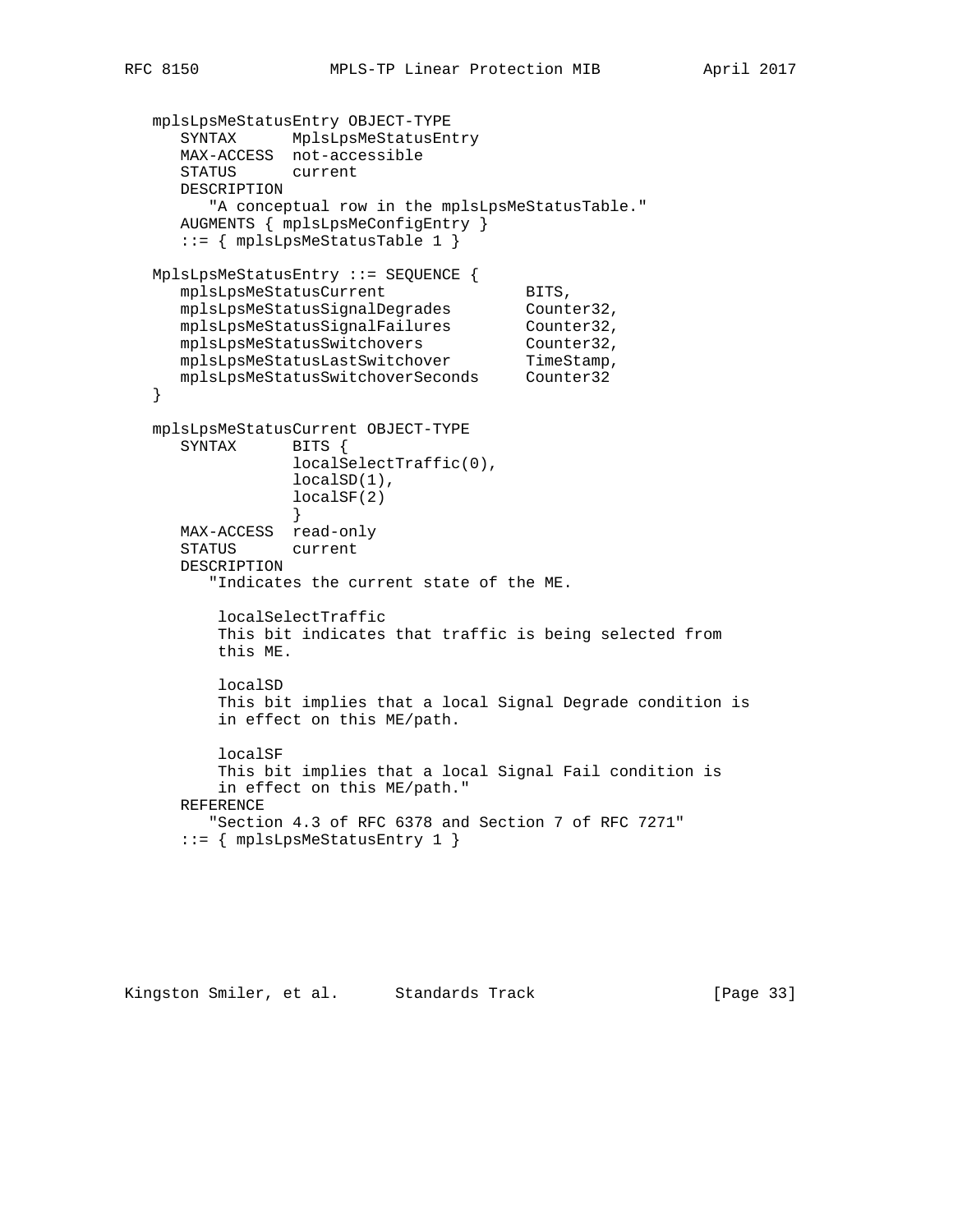```
 mplsLpsMeStatusSignalDegrades OBJECT-TYPE
    SYNTAX Counter32
   MAX-ACCESS read-only
   STATUS current
   DESCRIPTION
       "Represents the count of Signal Degrade conditions.
       For the detection and clearance of Signal Degrade,
       see the description of mplsLpsConfigSdThreshold."
    REFERENCE
       "Section 7 of RFC 7271"
    ::= { mplsLpsMeStatusEntry 2 }
 mplsLpsMeStatusSignalFailures OBJECT-TYPE
    SYNTAX Counter32
   MAX-ACCESS read-only
    STATUS current
   DESCRIPTION
       "Represents the count of Signal Fail conditions.
       This condition occurs when the OAM running on this ME
       detects the Signal Fail event."
   REFERENCE
       "Section 4.3 of RFC 6378"
    ::= { mplsLpsMeStatusEntry 3 }
 mplsLpsMeStatusSwitchovers OBJECT-TYPE
    SYNTAX Counter32
   MAX-ACCESS read-only
   STATUS current
   DESCRIPTION
       "Represents the count of switchovers that happened in this ME.
        When the mplsLpsMeConfigPath value is 'working', this object
        will return the number of times that traffic has been
        switched from this working path to the protection path.
        When the mplsLpsMeConfigPath value is 'protection', this
        object will return the number of times that traffic has been
        switched back to the working path from this protection path."
   REFERENCE
       "Section 4.3 of RFC 6378"
    ::= { mplsLpsMeStatusEntry 4 }
```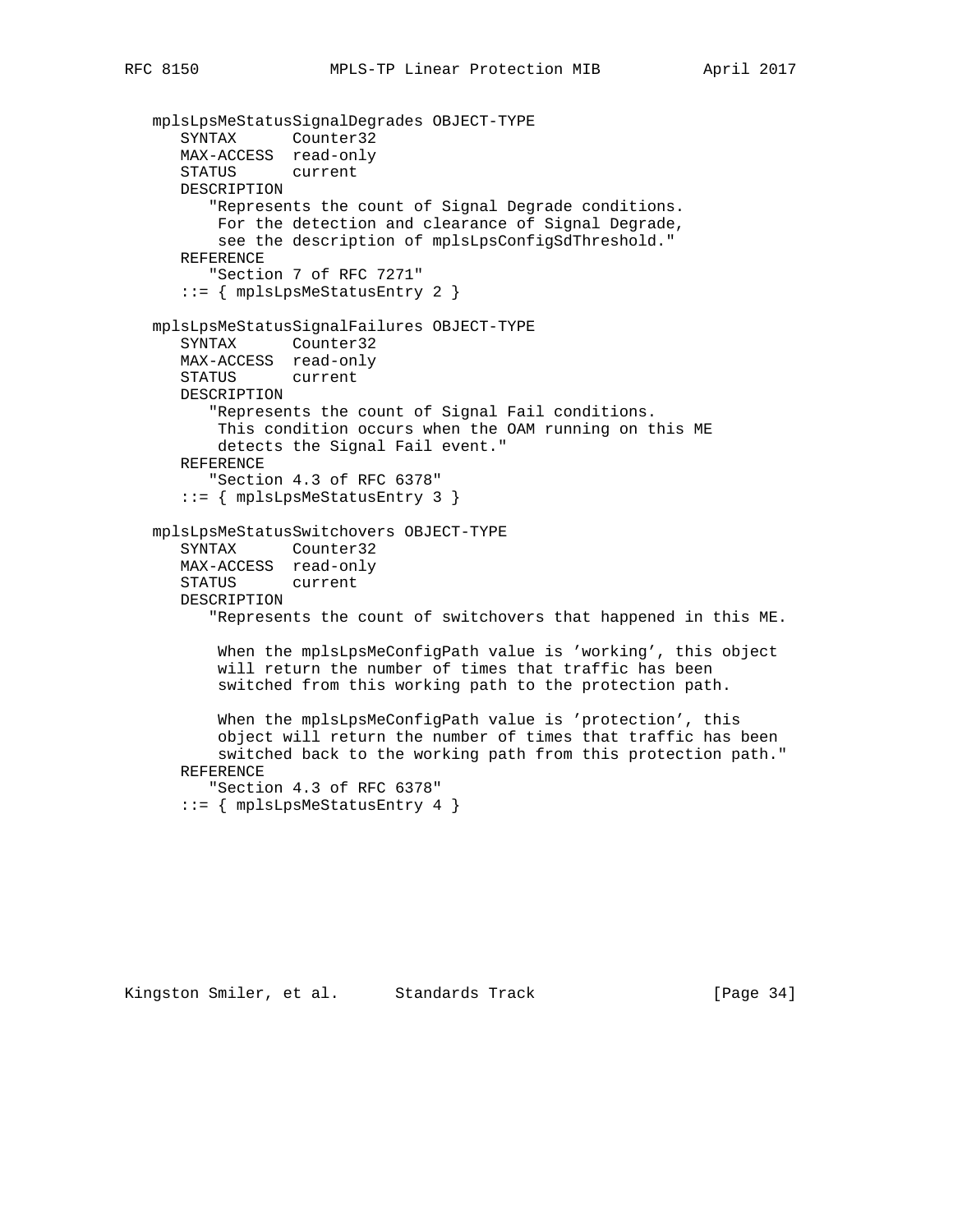mplsLpsMeStatusLastSwitchover OBJECT-TYPE SYNTAX TimeStamp MAX-ACCESS read-only STATUS current DESCRIPTION "This object holds the value of sysUpTime at the time that the last switchover happened. When the mplsLpsMeConfigPath value is 'working', this object will return the value of sysUpTime when traffic was switched from this path to the protection path. If traffic has never switched to the protection path, the value 0 will be returned. When the mplsLpsMeConfigPath value is 'protection', this object will return the value of sysUpTime the last time that traffic was switched back to the working path from this path. If no traffic has ever switched back to the working path from this protection path, the value 0 will be returned." REFERENCE "Section 4.3 of RFC 6378" ::= { mplsLpsMeStatusEntry 5 } mplsLpsMeStatusSwitchoverSeconds OBJECT-TYPE SYNTAX Counter32 UNITS "seconds" MAX-ACCESS read-only STATUS current DESCRIPTION "The cumulative Protection Switching Duration (PSD) time in seconds. For the working path, this is the cumulative number of seconds that traffic was selected from the protection path. For the protection path, this is the cumulative number of seconds that the working path has been used to select traffic." REFERENCE "Section 4.3 of RFC 6378" ::= { mplsLpsMeStatusEntry 6 }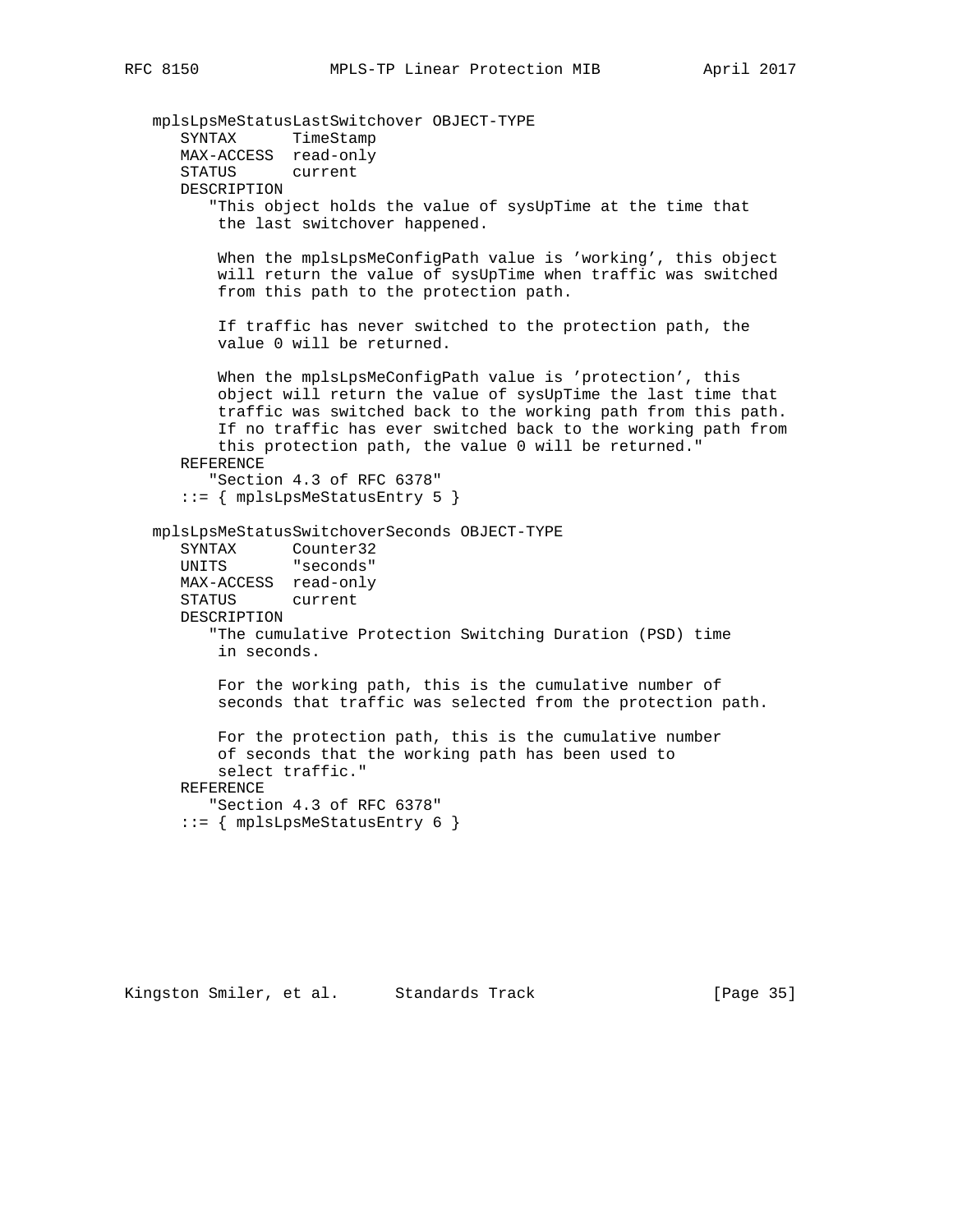```
 mplsLpsNotificationEnable OBJECT-TYPE
      SYNTAX BITS {
                   switchover(0),
                  revertiveMismatch(1),
                  protecTypeMismatch(2),
                   capabilitiesMismatch(3),
                  pathConfigMismatch(4),
                   fopNoResponse(5),
                   fopTimeout(6)
 }
      MAX-ACCESS read-write
      STATUS current
      DESCRIPTION
          "Provides the ability to enable and disable notifications
          defined in this MIB module.
          switchover
          Indicates that mplsLpsEventSwitchover notifications should be
          generated.
          revertiveMismatch
          Indicates that mplsLpsEventRevertiveMismatch notifications
          should be generated.
          protecTypeMismatch
          Indicates that mplsLpsEventProtecTypeMismatch notifications
          should be generated.
          capabilitiesMismatch
          Indicates that mplsLpsEventCapabilitiesMismatch notifications
          should be generated.
          pathConfigMismatch
          Indicates that mplsLpsEventPathConfigMismatch notifications
          should be generated.
          fopNoResponse
           Indicates that mplsLpsEventFopNoResponse notifications should
          be generated.
          fopTimeout
          Indicates that mplsLpsEventFopTimeout notifications should be
          generated."
      REFERENCE
          "Section 12 of RFC 7271"
      DEFVAL { { } }
     ::= { mplsLpsObjects 6 { }
```
Kingston Smiler, et al. Standards Track [Page 36]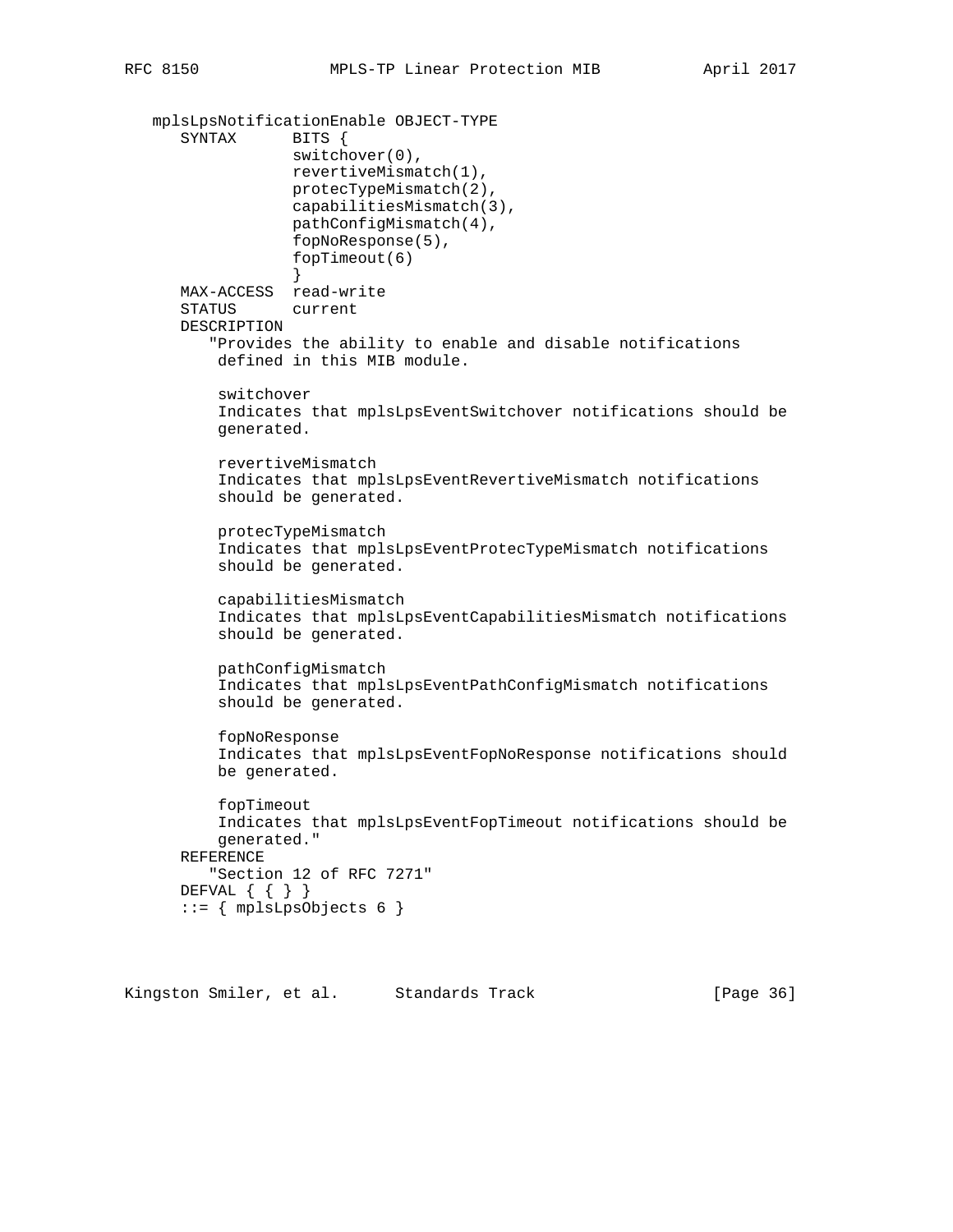-- MPLS Linear Protection EVENTS.

```
 mplsLpsEventSwitchover NOTIFICATION-TYPE
    OBJECTS { mplsLpsMeStatusSwitchovers, mplsLpsMeStatusCurrent }
    STATUS current
    DESCRIPTION
       "An mplsLpsEventSwitchover notification is sent when the
        value of an instance of mplsLpsMeStatusSwitchovers
        increments."
    ::= { mplsLpsNotifications 1 }
 mplsLpsEventRevertiveMismatch NOTIFICATION-TYPE
    OBJECTS { mplsLpsStatusRevertiveMismatch }
    STATUS current
    DESCRIPTION
       "An mplsLpsEventRevertiveMismatch notification is sent when
        the value of mplsLpsStatusRevertiveMismatch changes."
    ::= { mplsLpsNotifications 2 }
 mplsLpsEventProtecTypeMismatch NOTIFICATION-TYPE
    OBJECTS { mplsLpsStatusProtecTypeMismatch }
    STATUS current
    DESCRIPTION
       "An mplsLpsEventProtecTypeMismatch notification is sent
        when the value of mplsLpsStatusProtecTypeMismatch changes."
    ::= { mplsLpsNotifications 3 }
 mplsLpsEventCapabilitiesMismatch NOTIFICATION-TYPE
    OBJECTS { mplsLpsStatusCapabilitiesMismatch }
    STATUS current
    DESCRIPTION
       "An mplsLpsEventCapabilitiesMismatch notification is sent
        when the value of mplsLpsStatusCapabilitiesMismatch changes."
    ::= { mplsLpsNotifications 4 }
 mplsLpsEventPathConfigMismatch NOTIFICATION-TYPE
    OBJECTS { mplsLpsStatusPathConfigMismatch }
    STATUS current
    DESCRIPTION
       "An mplsLpsEventPathConfigMismatch notification is sent
        when the value of mplsLpsStatusPathConfigMismatch changes."
    ::= { mplsLpsNotifications 5 }
```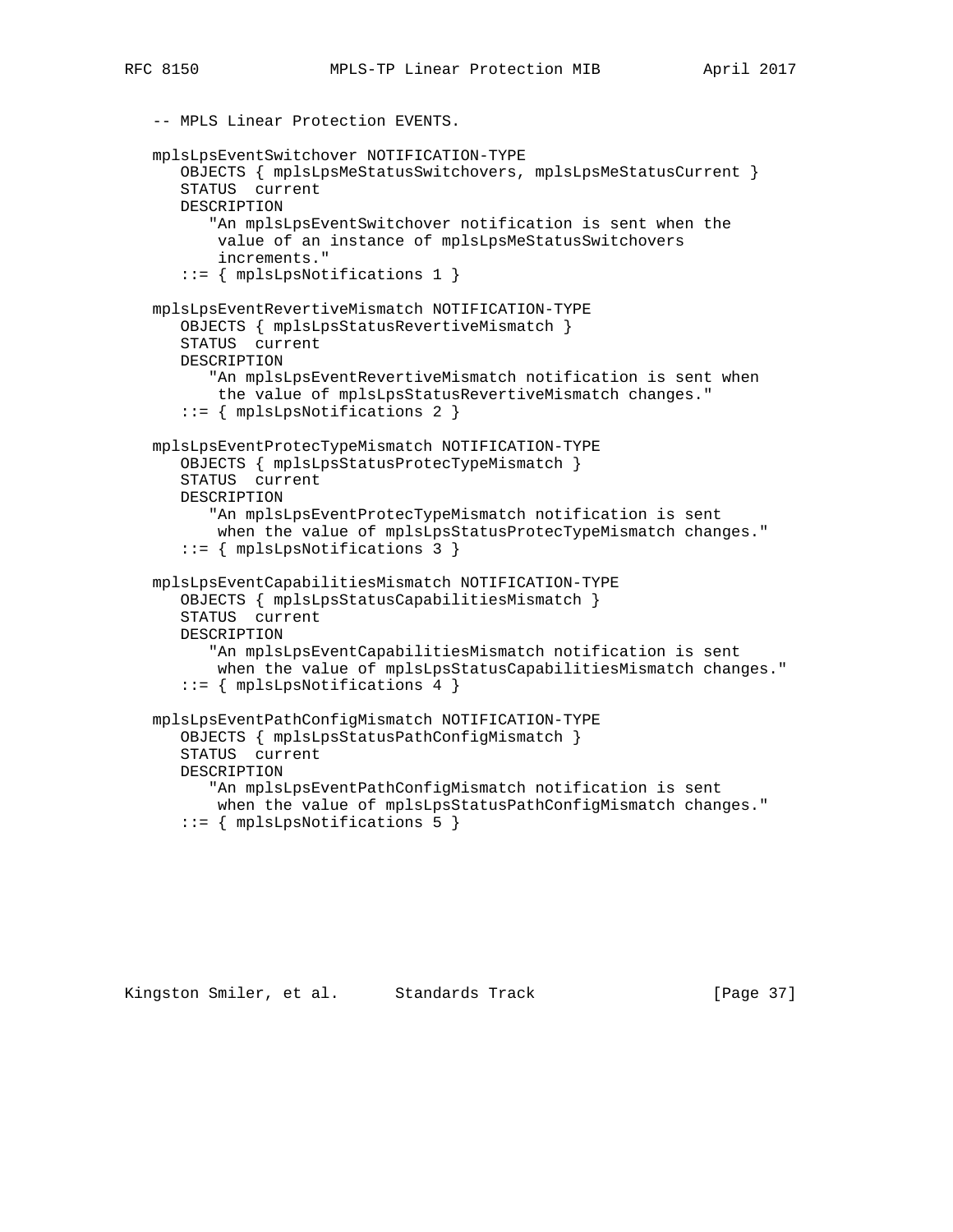```
 mplsLpsEventFopNoResponse NOTIFICATION-TYPE
    OBJECTS { mplsLpsStatusFopNoResponses }
    STATUS current
    DESCRIPTION
       "An mplsLpsEventFopNoResponse notification is sent when the
        value of mplsLpsStatusFopNoResponses increments."
    ::= { mplsLpsNotifications 6 }
 mplsLpsEventFopTimeout NOTIFICATION-TYPE
    OBJECTS { mplsLpsStatusFopTimeouts }
    STATUS current
    DESCRIPTION
       "An mplsLpsEventFopTimeout notification is sent when the
        value of mplsLpsStatusFopTimeouts increments."
    ::= { mplsLpsNotifications 7 }
 -- End of Notifications.
 -- Module Compliance.
 mplsLpsCompliances
    OBJECT IDENTIFIER ::= { mplsLpsConformance 1 }
 mplsLpsGroups
    OBJECT IDENTIFIER ::= { mplsLpsConformance 2 }
 -- Compliance requirement for fully compliant implementations.
 mplsLpsModuleFullCompliance MODULE-COMPLIANCE
    STATUS current
    DESCRIPTION
       "Compliance statement for agents that provide full support for
        the MPLS-LPS-MIB module. Such devices can provide linear
        protection and also be configured using this MIB module."
    MODULE -- this module
    MANDATORY-GROUPS {
       mplsLpsScalarGroup,
       mplsLpsTableGroup,
       mplsLpsMeTableGroup
    }
    GROUP mplsLpsNotificationGroup
    DESCRIPTION
       "This group is only mandatory for those
        implementations that can efficiently implement
        the notifications contained in this group."
    ::= { mplsLpsCompliances 1 }
```
Kingston Smiler, et al. Standards Track [Page 38]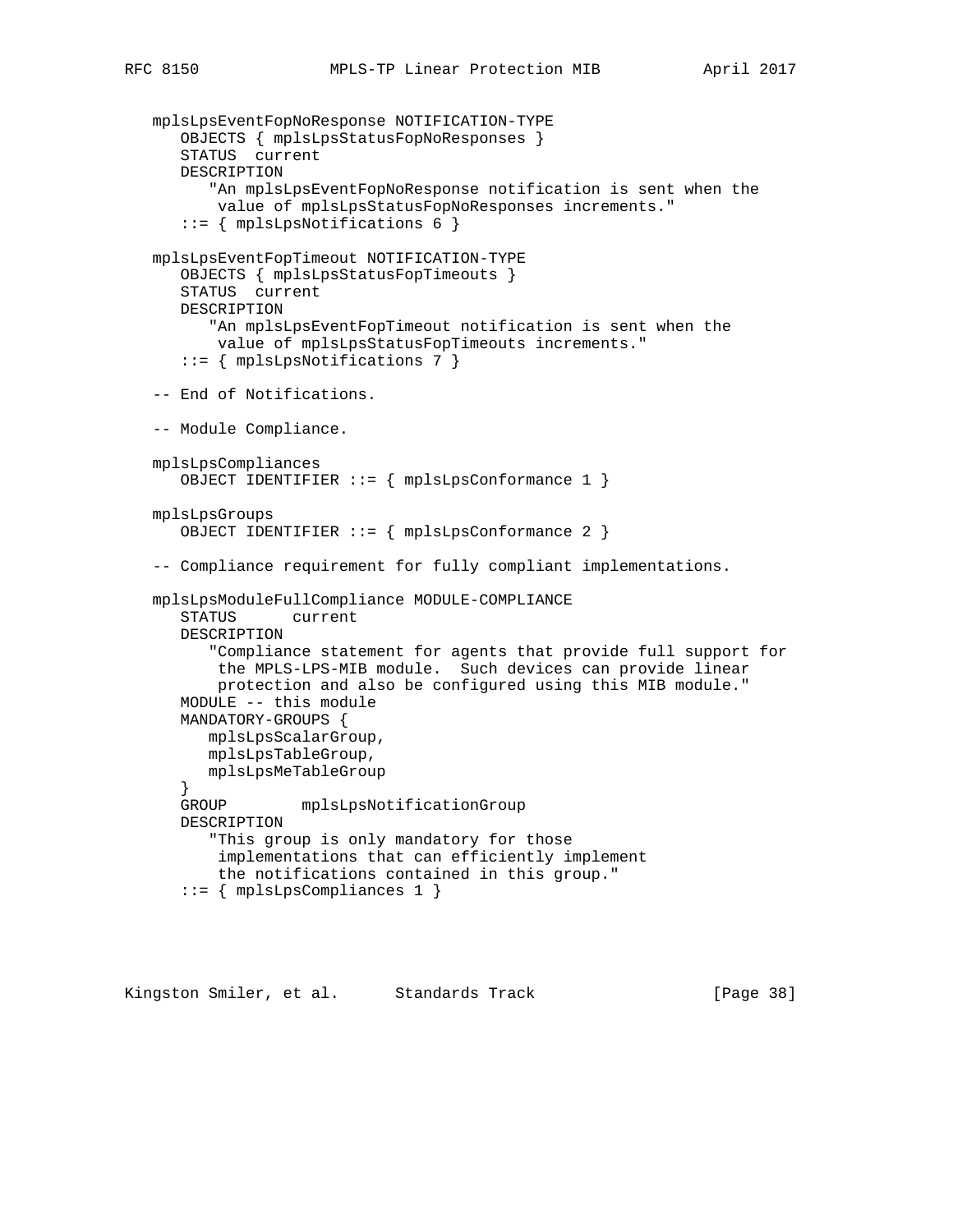```
 -- Compliance requirement for read-only implementations.
   mplsLpsModuleReadOnlyCompliance MODULE-COMPLIANCE
      STATUS current
      DESCRIPTION
         "Compliance statement for agents that only provide
          read-only support for the MPLS-LPS-MIB module."
      MODULE -- this module
      MANDATORY-GROUPS {
         mplsLpsScalarGroup,
         mplsLpsTableGroup,
         mplsLpsMeTableGroup
      }
      GROUP mplsLpsNotificationGroup
      DESCRIPTION
         "This group is only mandatory for those
          implementations that can efficiently implement
          the notifications contained in this group."
      -- mplsLpsConfigTable
      OBJECT mplsLpsConfigMode
      MIN-ACCESS read-only
      DESCRIPTION
         "Write access is not required."
 OBJECT mplsLpsConfigProtectionType
 MIN-ACCESS read-only
      DESCRIPTION
         "Write access is not required."
      OBJECT mplsLpsConfigRevertive
      MIN-ACCESS read-only
      DESCRIPTION
         "Write access is not required."
      OBJECT mplsLpsConfigSdThreshold
      MIN-ACCESS read-only
      DESCRIPTION
         "Write access is not required."
      OBJECT mplsLpsConfigSdBadSeconds
      MIN-ACCESS read-only
      DESCRIPTION
         "Write access is not required."
```
Kingston Smiler, et al. Standards Track [Page 39]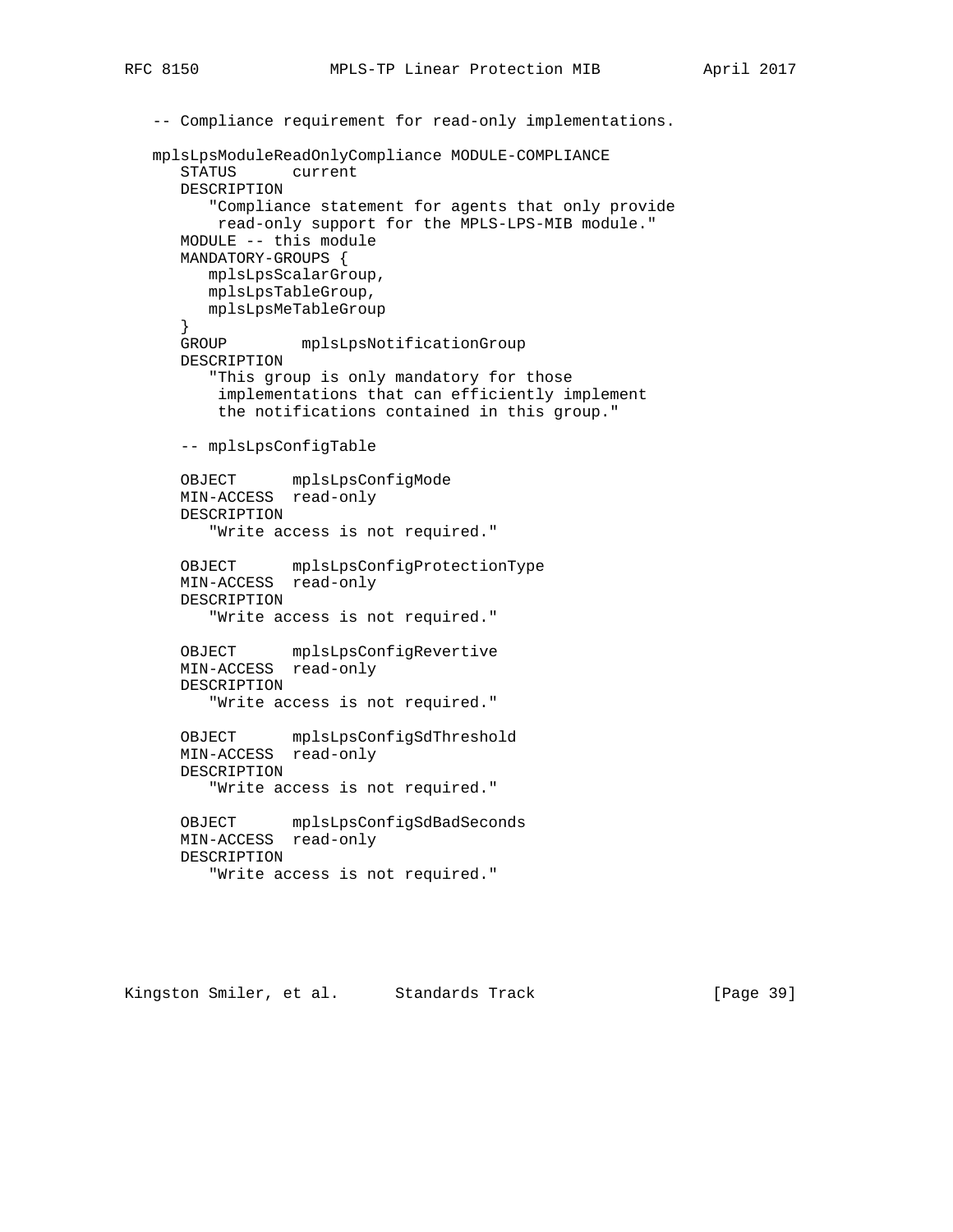```
 OBJECT mplsLpsConfigSdGoodSeconds
 MIN-ACCESS read-only
      DESCRIPTION
         "Write access is not required."
      OBJECT mplsLpsConfigWaitToRestore
      MIN-ACCESS read-only
      DESCRIPTION
         "Write access is not required."
      OBJECT mplsLpsConfigContinualTxInterval
      MIN-ACCESS read-only
      DESCRIPTION
         "Write access is not required."
 OBJECT mplsLpsConfigRapidTxInterval
 MIN-ACCESS read-only
      DESCRIPTION
         "Write access is not required."
      OBJECT mplsLpsConfigCommand
      MIN-ACCESS read-only
      DESCRIPTION
         "Write access is not required."
 OBJECT mplsLpsConfigRowStatus
SYNTAX RowStatus { active(1) }
 MIN-ACCESS read-only
      DESCRIPTION
         "Write access is not required."
```
 OBJECT mplsLpsConfigStorageType MIN-ACCESS read-only DESCRIPTION "Write access is not required."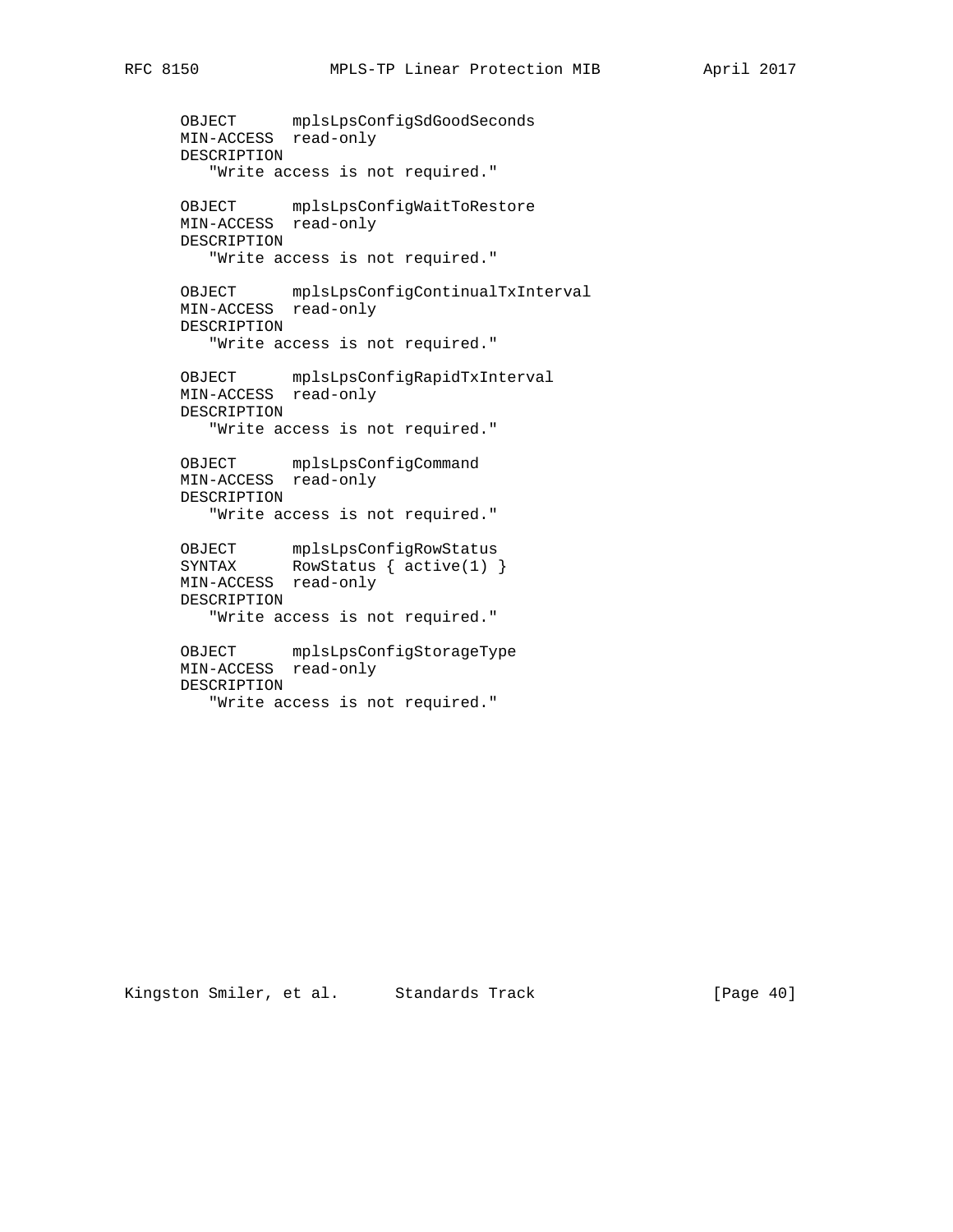```
 -- mplsLpsMeConfigTable
       OBJECT mplsLpsMeConfigDomain
      MIN-ACCESS read-only
      DESCRIPTION
          "Write access is not required."
      OBJECT mplsLpsMeConfigPath
      MIN-ACCESS read-only
      DESCRIPTION
          "Write access is not required."
       ::= { mplsLpsCompliances 2 }
   -- Units of conformance.
   mplsLpsScalarGroup OBJECT-GROUP
      OBJECTS {
               mplsLpsConfigDomainIndexNext,
               mplsLpsNotificationEnable
 }
       STATUS current
       DESCRIPTION
          "Collection of objects needed for MPLS linear protection."
      ::= { mplsLpsGroups 1 }
   mplsLpsTableGroup OBJECT-GROUP
       OBJECTS {
          mplsLpsConfigDomainName,
          mplsLpsConfigRowStatus,
          mplsLpsConfigMode,
          mplsLpsConfigProtectionType,
          mplsLpsConfigRevertive,
          mplsLpsConfigSdThreshold,
          mplsLpsConfigSdBadSeconds,
          mplsLpsConfigSdGoodSeconds,
          mplsLpsConfigWaitToRestore,
          mplsLpsConfigHoldOff,
          mplsLpsConfigContinualTxInterval,
          mplsLpsConfigRapidTxInterval,
          mplsLpsConfigCommand,
          mplsLpsConfigCreationTime,
          mplsLpsConfigStorageType,
          mplsLpsStatusState,
          mplsLpsStatusReqRcv,
          mplsLpsStatusReqSent,
          mplsLpsStatusFpathPathRcv,
          mplsLpsStatusFpathPathSent,
```
Kingston Smiler, et al. Standards Track [Page 41]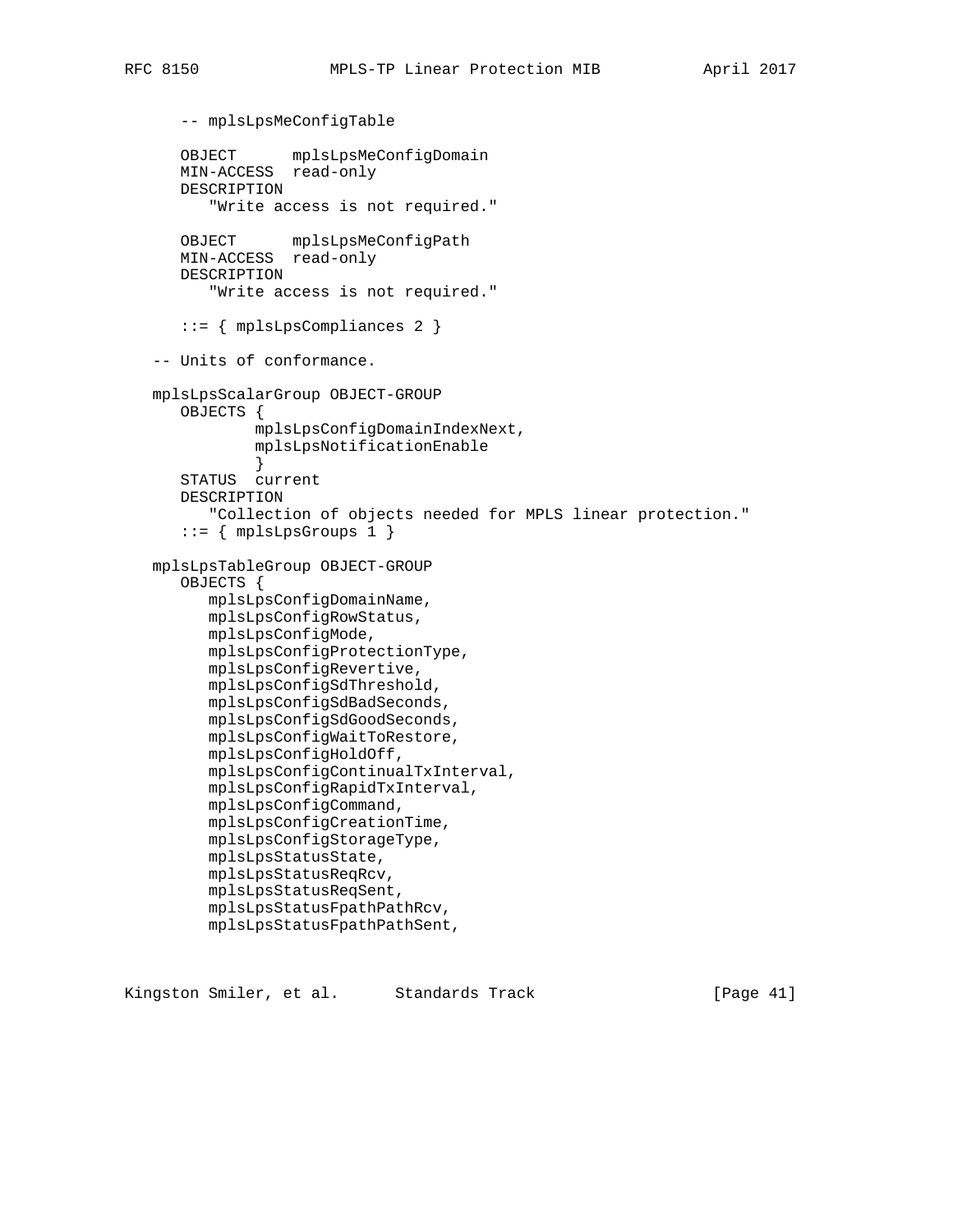```
 mplsLpsStatusRevertiveMismatch,
       mplsLpsStatusProtecTypeMismatch,
       mplsLpsStatusCapabilitiesMismatch,
       mplsLpsStatusPathConfigMismatch,
       mplsLpsStatusFopNoResponses,
       mplsLpsStatusFopTimeouts
       }
    STATUS current
    DESCRIPTION
       "Collection of objects needed for MPLS linear protection
        configuration and statistics."
   ::= { mplsLpsGroups 2 }
 mplsLpsMeTableGroup OBJECT-GROUP
    OBJECTS {
       mplsLpsMeConfigDomain,
       mplsLpsMeConfigPath,
       mplsLpsMeStatusCurrent,
       mplsLpsMeStatusSignalDegrades,
       mplsLpsMeStatusSignalFailures,
       mplsLpsMeStatusSwitchovers,
       mplsLpsMeStatusLastSwitchover,
       mplsLpsMeStatusSwitchoverSeconds
       }
    STATUS current
    DESCRIPTION
       "Collection of objects needed for MPLS linear protection
        ME configuration and statistics."
    ::= { mplsLpsGroups 3 }
 mplsLpsNotificationGroup NOTIFICATION-GROUP
   NOTIFICATIONS {
       mplsLpsEventSwitchover,
       mplsLpsEventRevertiveMismatch,
       mplsLpsEventProtecTypeMismatch,
       mplsLpsEventCapabilitiesMismatch,
       mplsLpsEventPathConfigMismatch,
       mplsLpsEventFopNoResponse,
       mplsLpsEventFopTimeout
       }
    STATUS current
    DESCRIPTION
       "Collection of objects needed to implement notifications."
   ::= \{ mplsLpsGroups 4 \} -- MPLS-LPS-MIB module ends
 END
```
Kingston Smiler, et al. Standards Track [Page 42]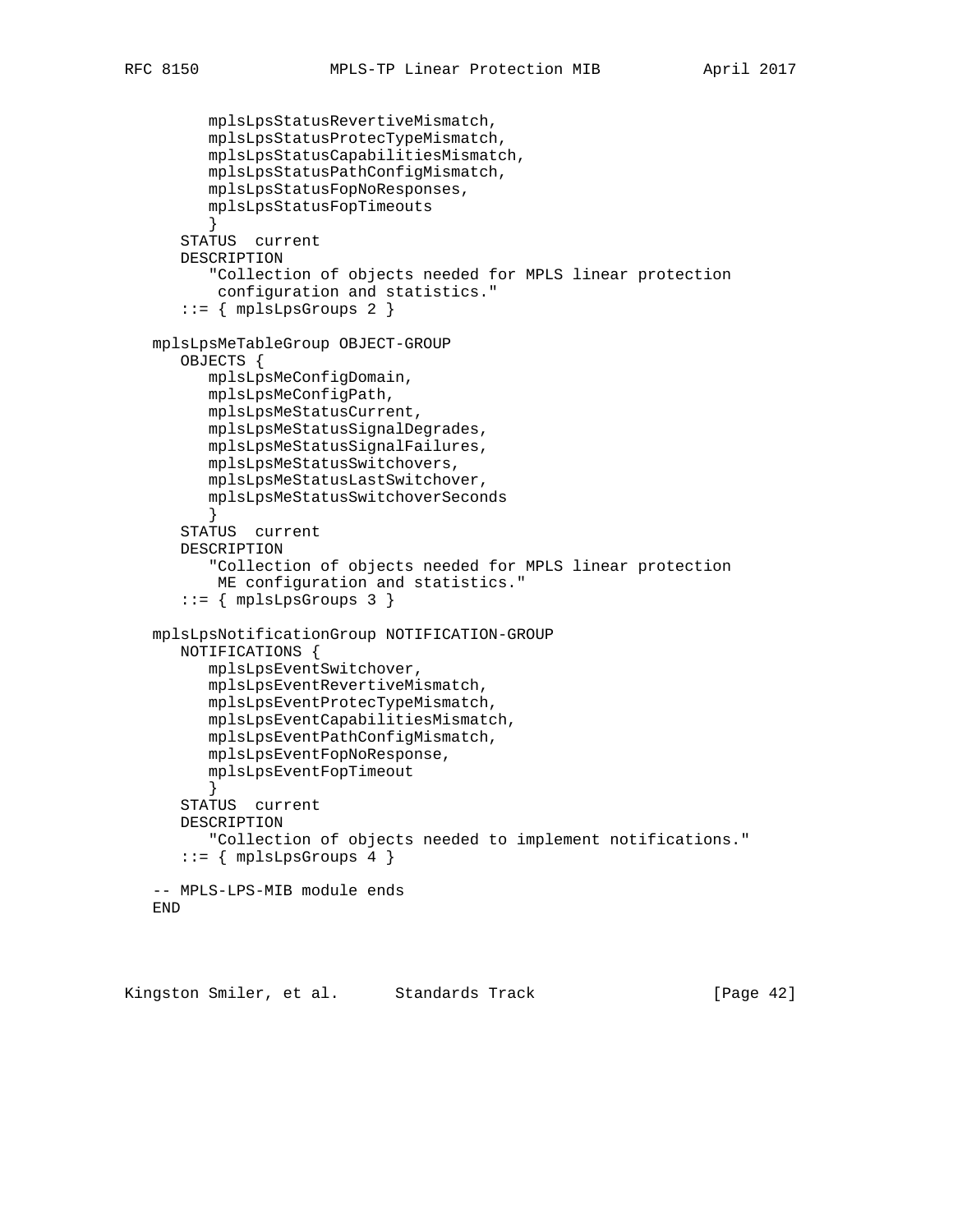### 9. Security Considerations

 There are a number of management objects defined in this MIB module with a MAX-ACCESS clause of read-write and/or read-create. Such objects may be considered sensitive or vulnerable in some network environments. The support for SET operations in a non-secure environment without proper protection opens devices to attack. These are the tables and objects and their sensitivity/vulnerability:

- o The mplsLpsConfigTable is used to configure MPLS-TP linear protection domains. Improper manipulation of the objects in this table may result in different behaviors than what network operators originally intended, such as delaying traffic switching or causing a race condition with server-layer protection after network failure (mplsLpsConfigHoldOff), delaying or speeding up reversion after recovering from network failure (mplsLpsConfigWaitToRestore), unexpected traffic switching (mplsLpsConfigCommand), or the discontinuance of the operation of a protection switching control process (mplsLpsConfigMode, mplsLpsConfigProtectionType).
- o The mplsLpsMeConfigTable is used to assign each ME to either the working path or the protection path. Improper manipulation of this object may result in the discontinuance of the operation of a protection switching control process.
- o The notification is controlled by the mplsLpsNotificationEnable object. In the case of the discontinuance of a protection switching control process, network operators may not be notified if the mplsLpsNotificationEnable object is compromised.

 Some of the readable objects in this MIB module (i.e., objects with a MAX-ACCESS other than not-accessible) may be considered sensitive or vulnerable in some network environments. It is thus important to control even GET and/or NOTIFY access to these objects and possibly to even encrypt the values of these objects when sending them over the network via SNMP. These are the tables and objects and their sensitivity/vulnerability:

 o The mplsLpsStatusTable and the mplsLpsMeStatusTable collectively show the history and current status of the MPLS-TP linear protection domains. They can be used to estimate the performance and qualities of networks configured to use MPLS-TP linear protection. If an administrator does not want to reveal this information, then these tables should be considered sensitive/vulnerable.

Kingston Smiler, et al. Standards Track [Page 43]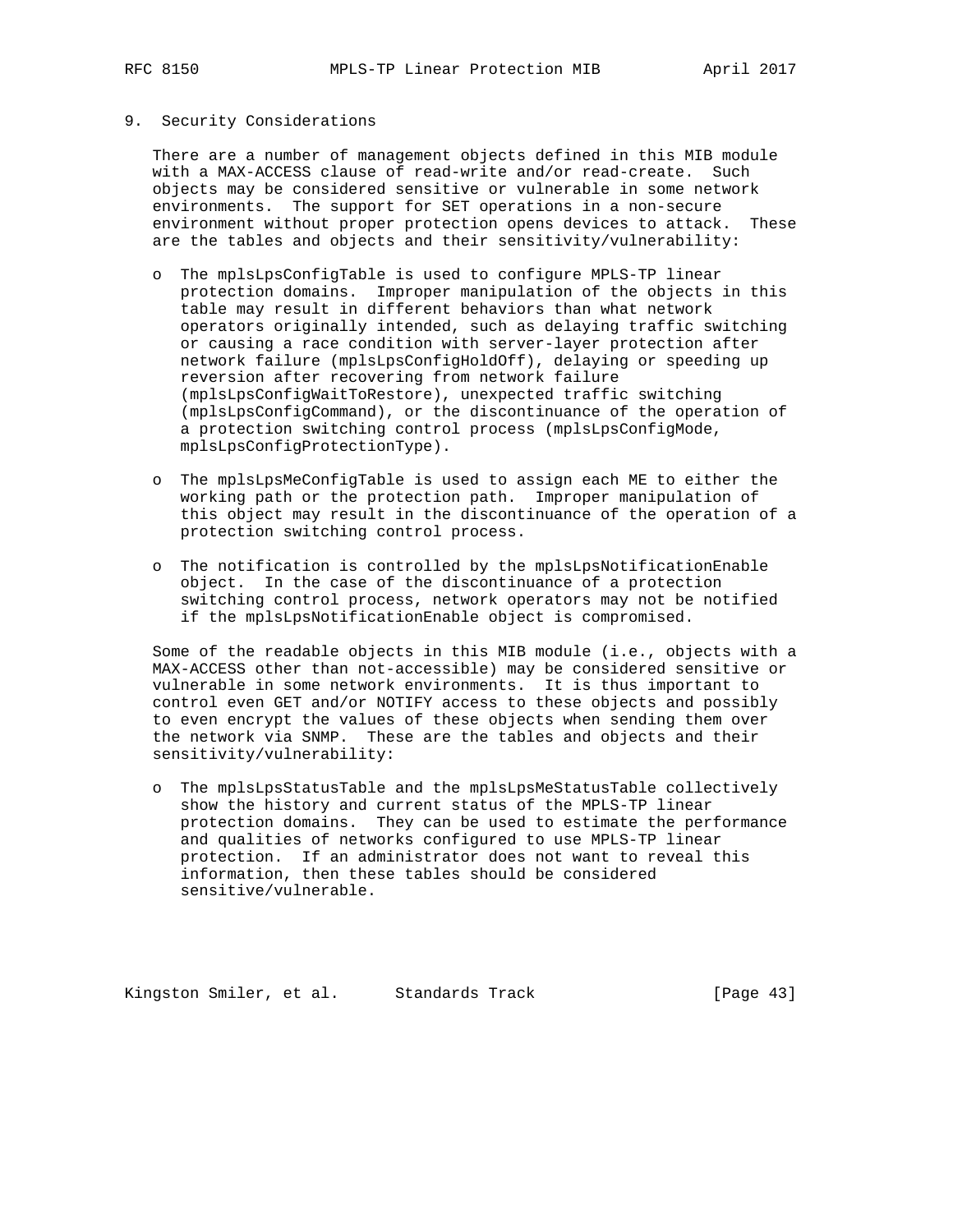SNMP versions prior to SNMPv3 did not include adequate security. Even if the network itself is secure (for example by using IPsec), there is no control as to who on the secure network is allowed to access and GET/SET (read/change/create/delete) the objects in this MIB module.

 Implementations SHOULD provide the security features described by the SNMPv3 framework (see [RFC3410]), and implementations claiming compliance to the SNMPv3 standard MUST include full support for authentication and privacy via the User-based Security Model (USM) [RFC3414] with the AES cipher algorithm [RFC3826]. Implementations MAY also provide support for the Transport Security Model (TSM) [RFC5591] in combination with a secure transport such as SSH [RFC5592] or TLS/DTLS [RFC6353].

 Further, deployment of SNMP versions prior to SNMPv3 is NOT RECOMMENDED. Instead, it is RECOMMENDED to deploy SNMPv3 and to enable cryptographic security. It is then a customer/operator responsibility to ensure that the SNMP entity giving access to an instance of this MIB module is properly configured to give access to the objects only to those principals (users) that have legitimate rights to indeed GET or SET (change/create/delete) them.

### 10. IANA Considerations

 IANA has assigned an OID of decimal 22 for the MPLS Linear Protection MIB module (MPLS-LPS-MIB) specified in this document in the "MIB Transmission Group - MPLS STD MIB" subregistry of the "Internet-standard MIB - Transmission Group" registry.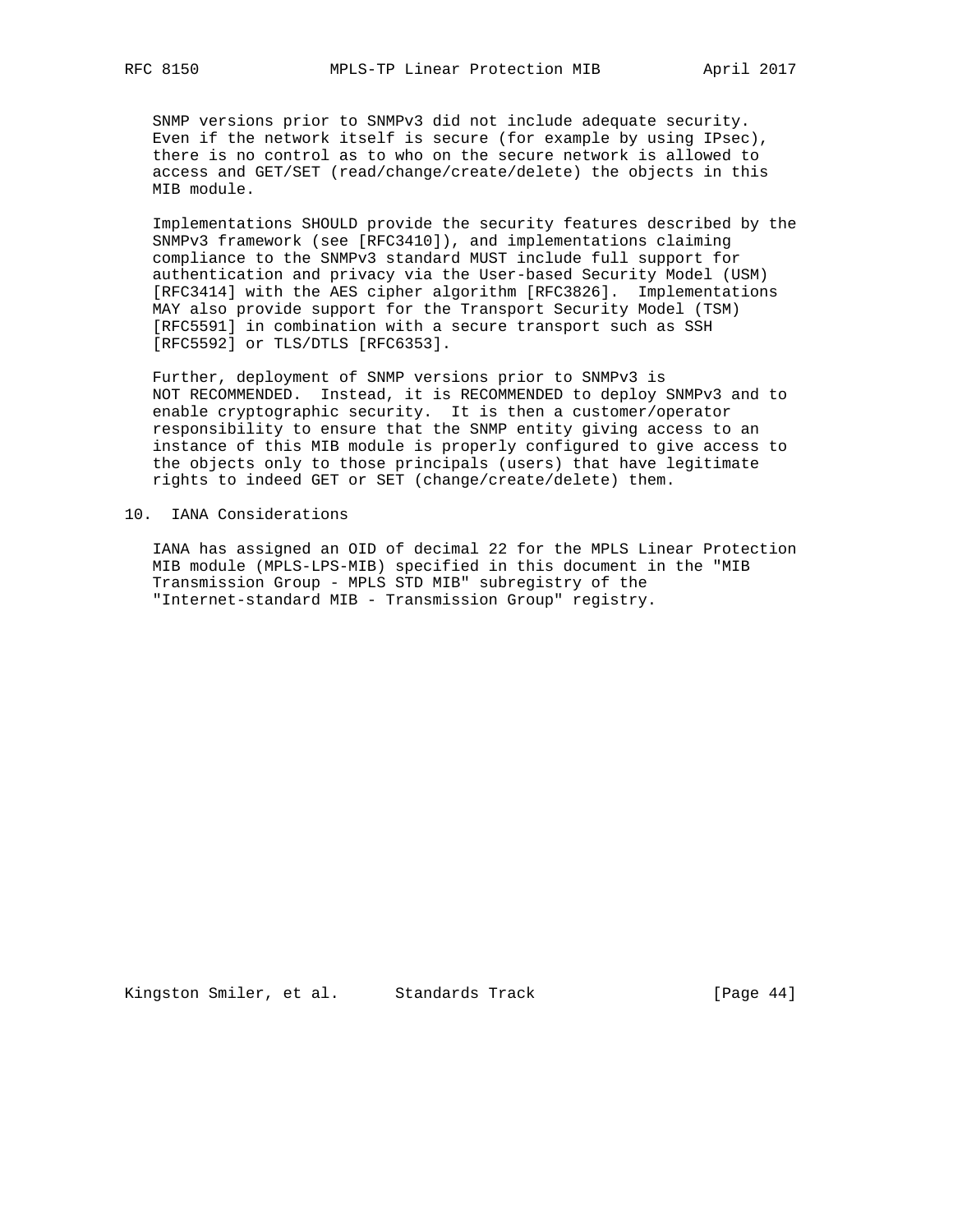# 11. References

- 11.1. Normative References
	- [RFC2119] Bradner, S., "Key words for use in RFCs to Indicate Requirement Levels", BCP 14, RFC 2119, DOI 10.17487/RFC2119, March 1997, <http://www.rfc-editor.org/info/rfc2119>.
	- [RFC2578] McCloghrie, K., Ed., Perkins, D., Ed., and J. Schoenwaelder, Ed., "Structure of Management Information Version 2 (SMIv2)", STD 58, RFC 2578, DOI 10.17487/RFC2578, April 1999, <http://www.rfc-editor.org/info/rfc2578>.
	- [RFC2579] McCloghrie, K., Ed., Perkins, D., Ed., and J. Schoenwaelder, Ed., "Textual Conventions for SMIv2", STD 58, RFC 2579, DOI 10.17487/RFC2579, April 1999, <http://www.rfc-editor.org/info/rfc2579>.
	- [RFC2580] McCloghrie, K., Ed., Perkins, D., Ed., and J. Schoenwaelder, Ed., "Conformance Statements for SMIv2", STD 58, RFC 2580, DOI 10.17487/RFC2580, April 1999, <http://www.rfc-editor.org/info/rfc2580>.
	- [RFC3289] Baker, F., Chan, K., and A. Smith, "Management Information Base for the Differentiated Services Architecture", RFC 3289, DOI 10.17487/RFC3289, May 2002, <http://www.rfc-editor.org/info/rfc3289>.
	- [RFC3411] Harrington, D., Presuhn, R., and B. Wijnen, "An Architecture for Describing Simple Network Management Protocol (SNMP) Management Frameworks", STD 62, RFC 3411, DOI 10.17487/RFC3411, December 2002, <http://www.rfc-editor.org/info/rfc3411>.
	- [RFC3414] Blumenthal, U. and B. Wijnen, "User-based Security Model (USM) for version 3 of the Simple Network Management Protocol (SNMPv3)", STD 62, RFC 3414, DOI 10.17487/RFC3414, December 2002, <http://www.rfc-editor.org/info/rfc3414>.
	- [RFC3811] Nadeau, T., Ed., and J. Cucchiara, Ed., "Definitions of Textual Conventions (TCs) for Multiprotocol Label Switching (MPLS) Management", RFC 3811, DOI 10.17487/RFC3811, June 2004, <http://www.rfc-editor.org/info/rfc3811>.

Kingston Smiler, et al. Standards Track [Page 45]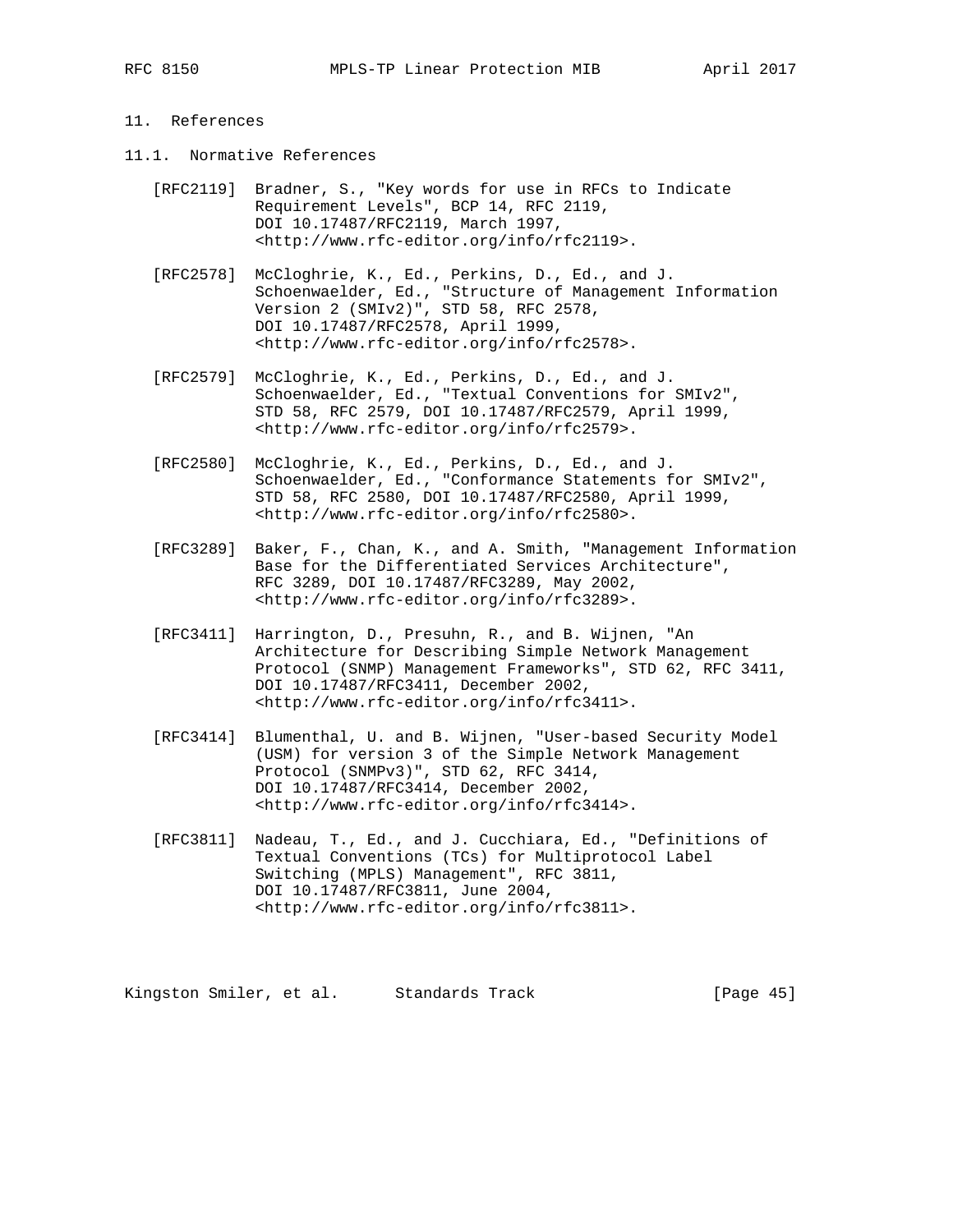- [RFC3826] Blumenthal, U., Maino, F., and K. McCloghrie, "The Advanced Encryption Standard (AES) Cipher Algorithm in the SNMP User-based Security Model", RFC 3826, DOI 10.17487/RFC3826, June 2004, <http://www.rfc-editor.org/info/rfc3826>.
- [RFC5591] Harrington, D. and W. Hardaker, "Transport Security Model for the Simple Network Management Protocol (SNMP)", STD 78, RFC 5591, DOI 10.17487/RFC5591, June 2009, <http://www.rfc-editor.org/info/rfc5591>.
- [RFC5592] Harrington, D., Salowey, J., and W. Hardaker, "Secure Shell Transport Model for the Simple Network Management Protocol (SNMP)", RFC 5592, DOI 10.17487/RFC5592, June 2009, <http://www.rfc-editor.org/info/rfc5592>.
- [RFC6353] Hardaker, W., "Transport Layer Security (TLS) Transport Model for the Simple Network Management Protocol (SNMP)", STD 78, RFC 6353, DOI 10.17487/RFC6353, July 2011, <http://www.rfc-editor.org/info/rfc6353>.
- [RFC6378] Weingarten, Y., Ed., Bryant, S., Osborne, E., Sprecher, N., and A. Fulignoli, Ed., "MPLS Transport Profile (MPLS-TP) Linear Protection", RFC 6378, DOI 10.17487/RFC6378, October 2011, <http://www.rfc-editor.org/info/rfc6378>.
- [RFC7271] Ryoo, J., Ed., Gray, E., Ed., van Helvoort, H., D'Alessandro, A., Cheung, T., and E. Osborne, "MPLS Transport Profile (MPLS-TP) Linear Protection to Match the Operational Expectations of Synchronous Digital Hierarchy, Optical Transport Network, and Ethernet Transport Network Operators", RFC 7271, DOI 10.17487/RFC7271, June 2014, <http://www.rfc-editor.org/info/rfc7271>.
- [RFC7697] Pan, P., Aldrin, S., Venkatesan, M., Sampath, K., Nadeau, T., and S. Boutros, "MPLS Transport Profile (MPLS-TP) Operations, Administration, and Maintenance (OAM) Identifiers Management Information Base (MIB)", RFC 7697, DOI 10.17487/RFC7697, January 2016, <http://www.rfc-editor.org/info/rfc7697>.

Kingston Smiler, et al. Standards Track [Page 46]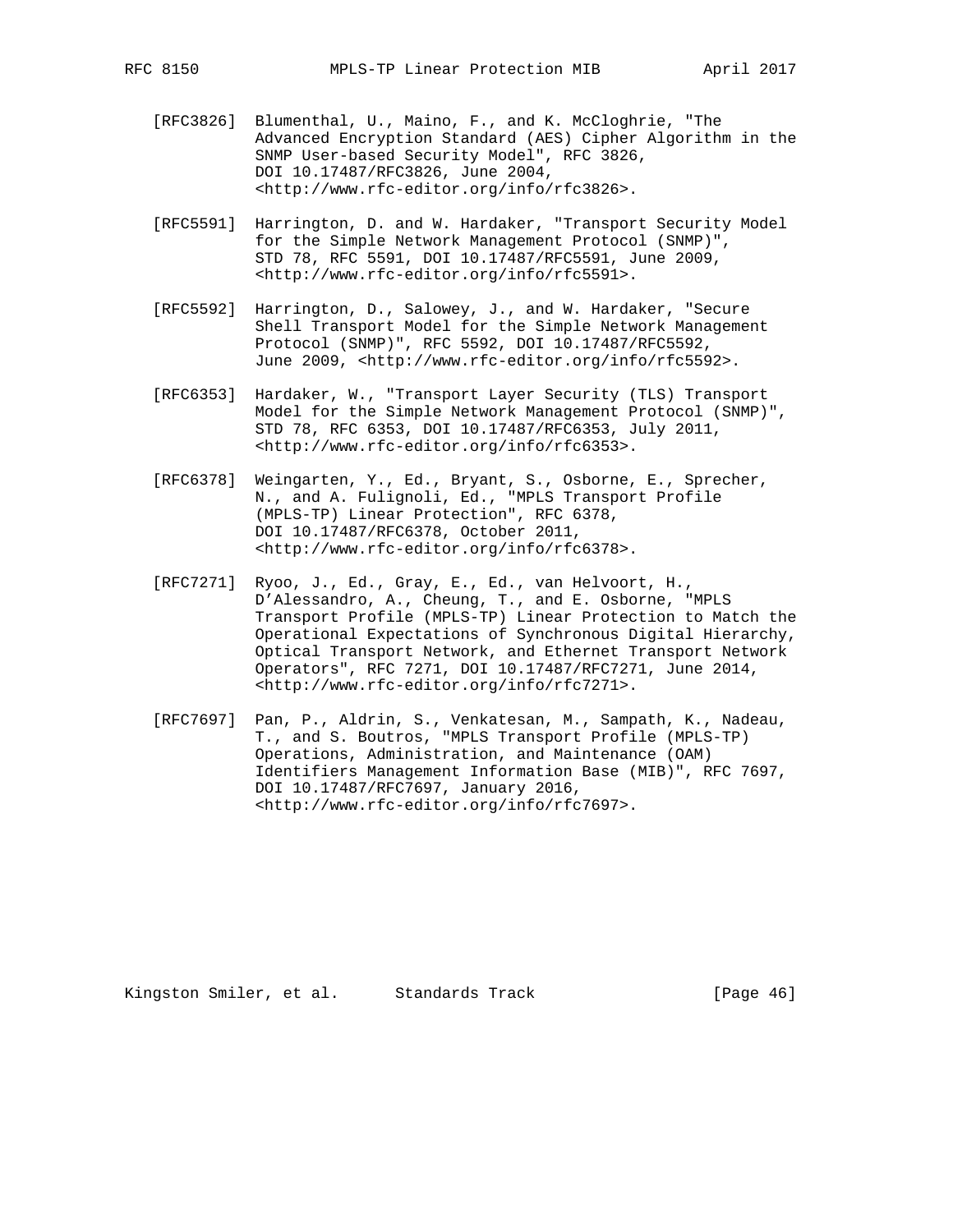# 11.2. Informative References

- [RFC3410] Case, J., Mundy, R., Partain, D., and B. Stewart, "Introduction and Applicability Statements for Internet-Standard Management Framework", RFC 3410, DOI 10.17487/RFC3410, December 2002, <http://www.rfc-editor.org/info/rfc3410>.
- [RFC3812] Srinivasan, C., Viswanathan, A., and T. Nadeau, "Multiprotocol Label Switching (MPLS) Traffic Engineering (TE) Management Information Base (MIB)", RFC 3812, DOI 10.17487/RFC3812, June 2004, <http://www.rfc-editor.org/info/rfc3812>.
- [G8121] International Telecommunication Union, "Characteristics of MPLS-TP equipment functional blocks", ITU-T Recommendation G.8121/Y.1381, April 2016, <https://www.itu.int/rec/T-REC-G.8121/en>.
- [G8151] International Telecommunication Union, "Management aspects of the MPLS-TP network element", ITU-T Recommendation G.8151/Y.1374, January 2015, <https://www.itu.int/rec/T-REC-G.8151/en>.

## Acknowledgments

 The authors wish to thank Joan Cucchiara for her review as MIB Doctor. Joan's detailed comments were of great help for improving the quality of this document.

 The authors would also like to thank Loa Andersson and Adrian Farrel for their valuable comments and suggestions on this document.

## Contributors

 Vishwas Manral Nano Sec 599 Fairchild Drive Mountain View, CA United States of America

Email: vishwas@nanosec.io